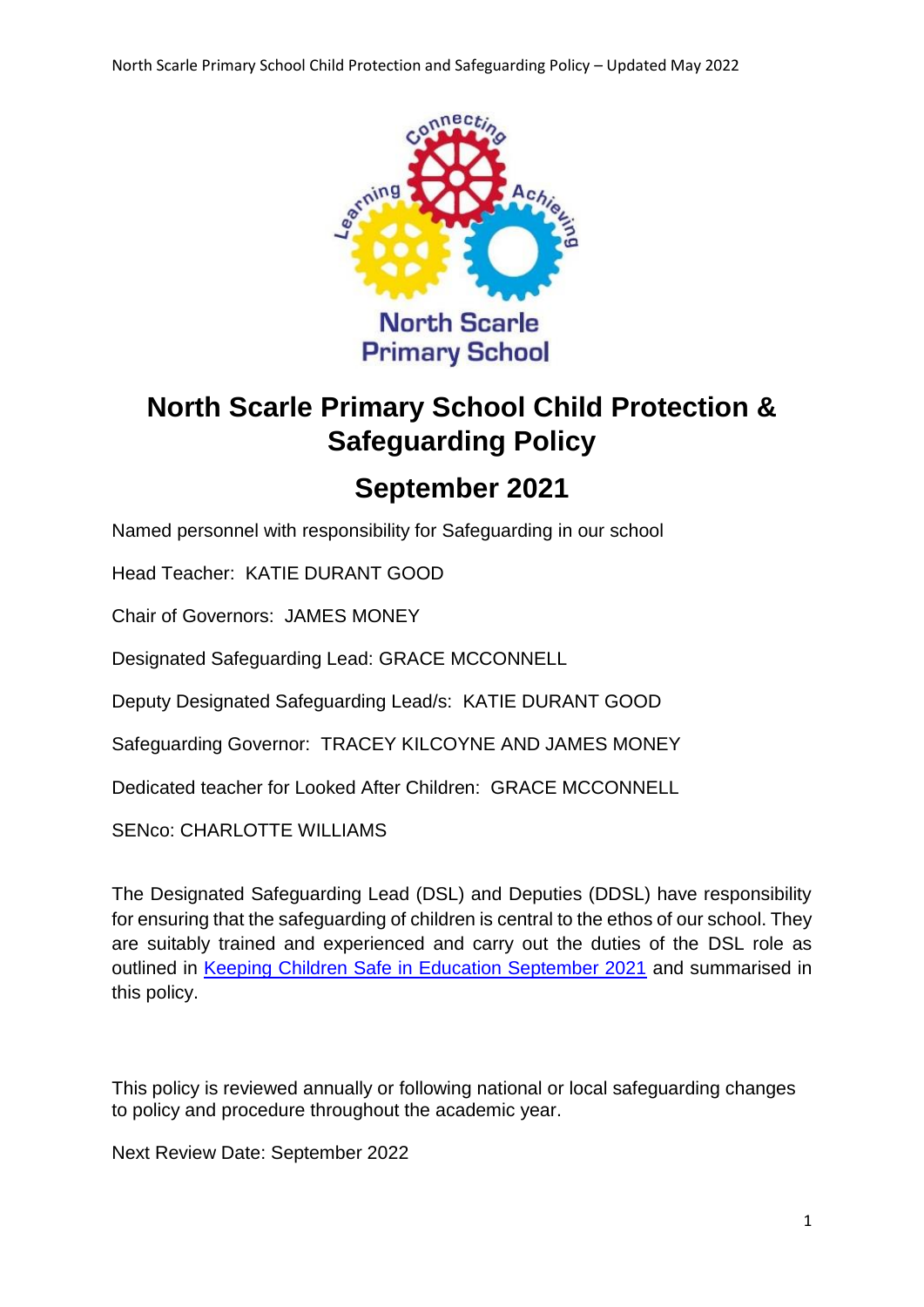#### **Named personnel with responsibility for Safeguarding in our school**

**Head Teacher:** Katie Durant-Good

**Chair of Governors:** James Money

**Designated Safeguarding Lead:** Grace McConnell

**Deputy Designated Safeguarding Lead/s:** Katie Durant-Good

**Safeguarding Governor: Tracey Kilcoyne** 

#### **Dedicated teacher for Looked After Children:** Katie Durant-Good

**SENDCo:** Charlotte Williams

The Designated Safeguarding Lead (DSL) and Deputies (DDSL) have responsibility for ensuring that the safeguarding of children is central to the ethos of our school. They are suitably trained and experienced and carry out the duties of the DSL role as outlined in [Keeping Children Safe in Education September 2021](https://www.gov.uk/government/publications/keeping-children-safe-in-education--2) and summarised in this policy.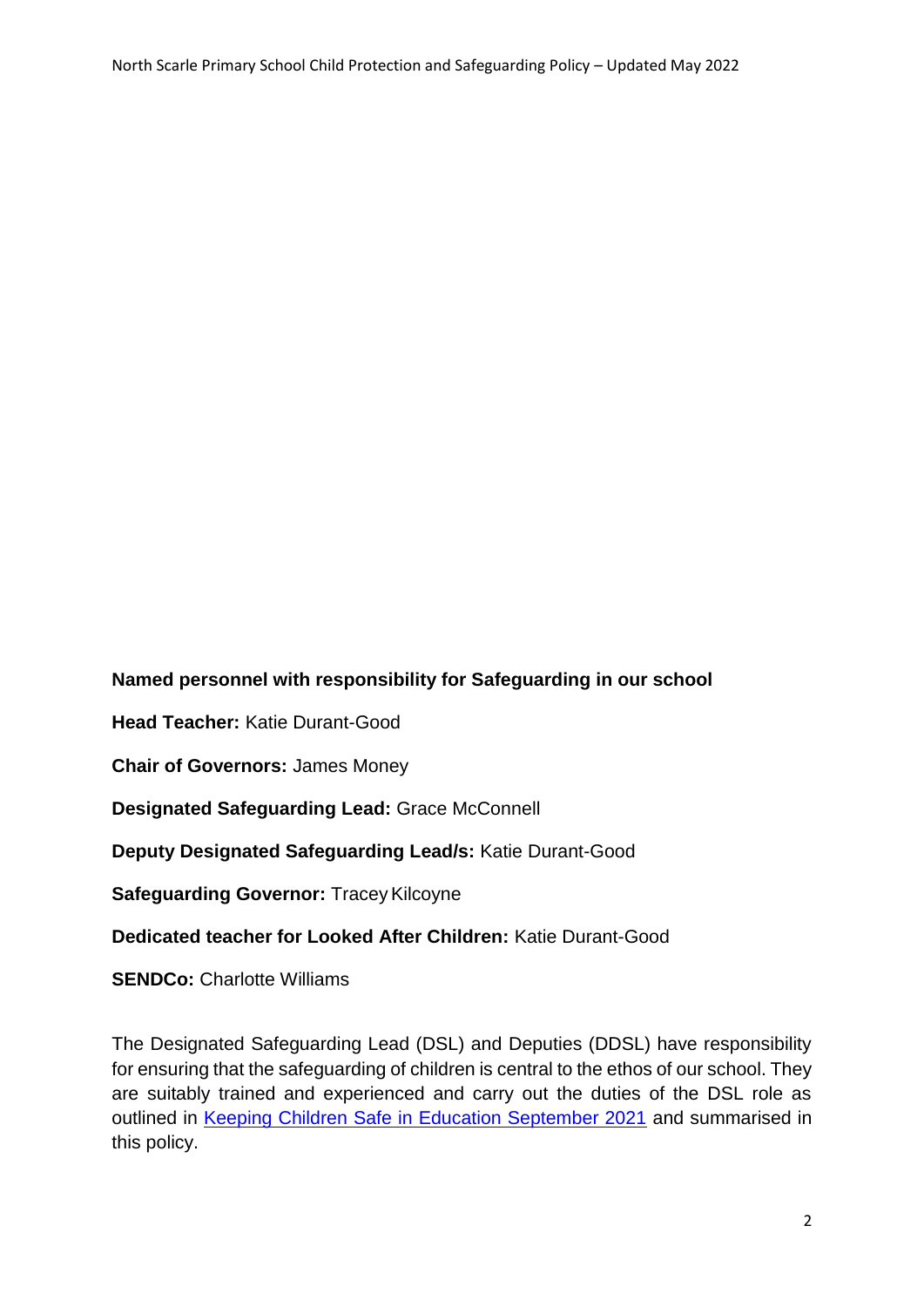This policy is reviewed annually or following national or local safeguarding changes to policy and procedure throughout the academic year.

#### **Next Review Date**: September 2022

### **Contents page**

Page

- Who does this policy apply to?
- What is the purpose of this policy?
- Our Commitment to Safeguarding
- Our guidance and training
- Whistleblowing and Professional Resolution and Escalation
- Child Protection Procedures
- Concerns that staff must act on immediately and report
- Responding to disclosures
- Recording and monitoring
- Supporting the child and partnership with parents
- Child Information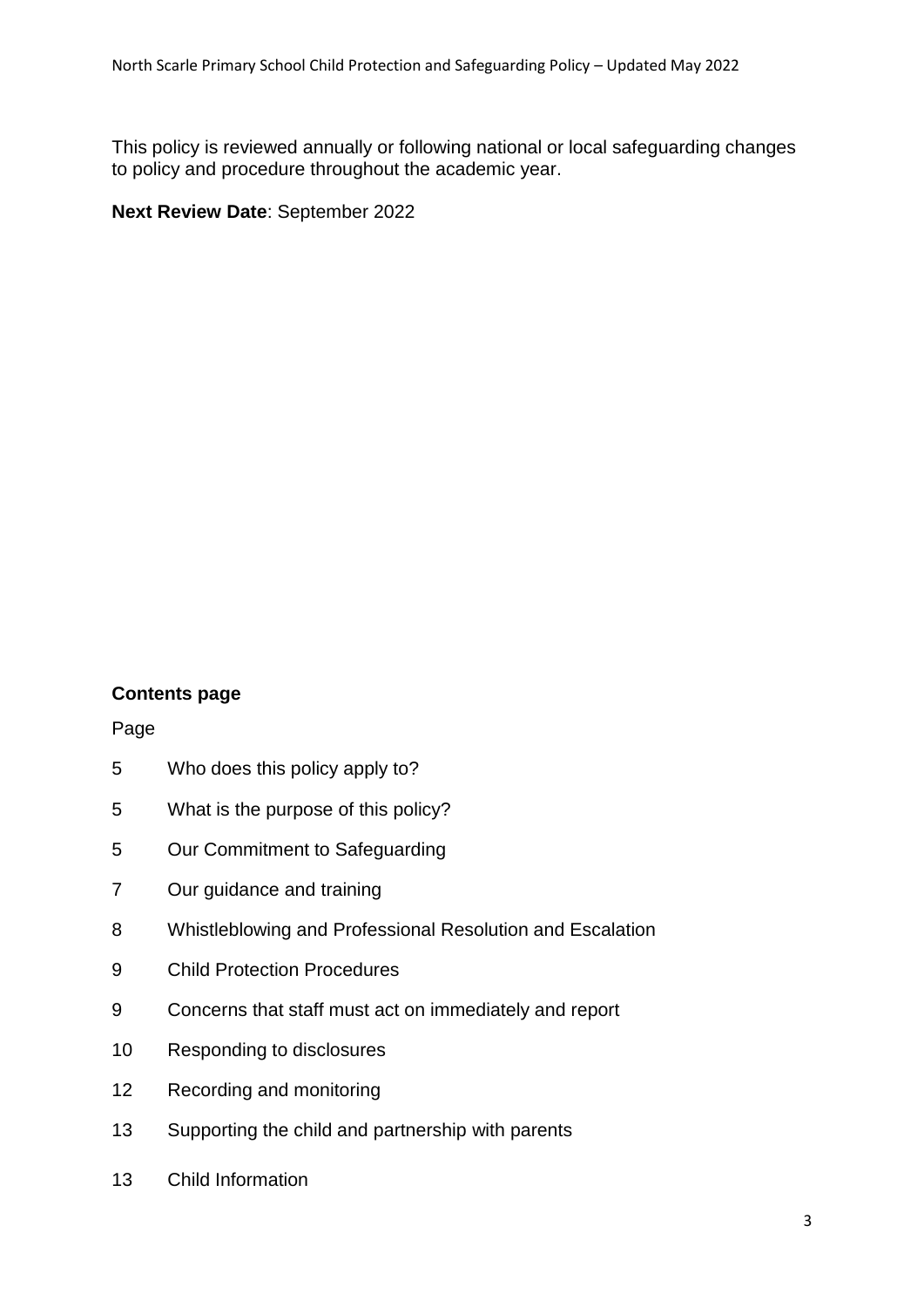- Transfer of Files
- Roles and Responsibilities
- Child Abuse, Neglect and Specific Safeguarding Situations
- Child on Child Sexual Violence and Harassment
- Safer Recruitment
- Individuals who have lived or worked outside the UK
- Supply teachers and agency staff
- Volunteers
- Use of school premises
- Home stays (exchange visits)
- Safer Working Practice
- Risk Assessments
- Teaching about Safeguarding
- 27 Partnership with Parents
- Partnerships with Others
- Children placed in Alternative Provision

28 Allegations of abuse made against other pupils (peer on peer/child on child abuse)

- Allegations regarding Person(s) Working in or on behalf of School (including Volunteers)
- 33 Allegations that do not reach the harm threshold (low-level concerns)
- Appendix 1
- Appendix 2
- Appendix 3
- Appendix 4
- Safeguarding Contacts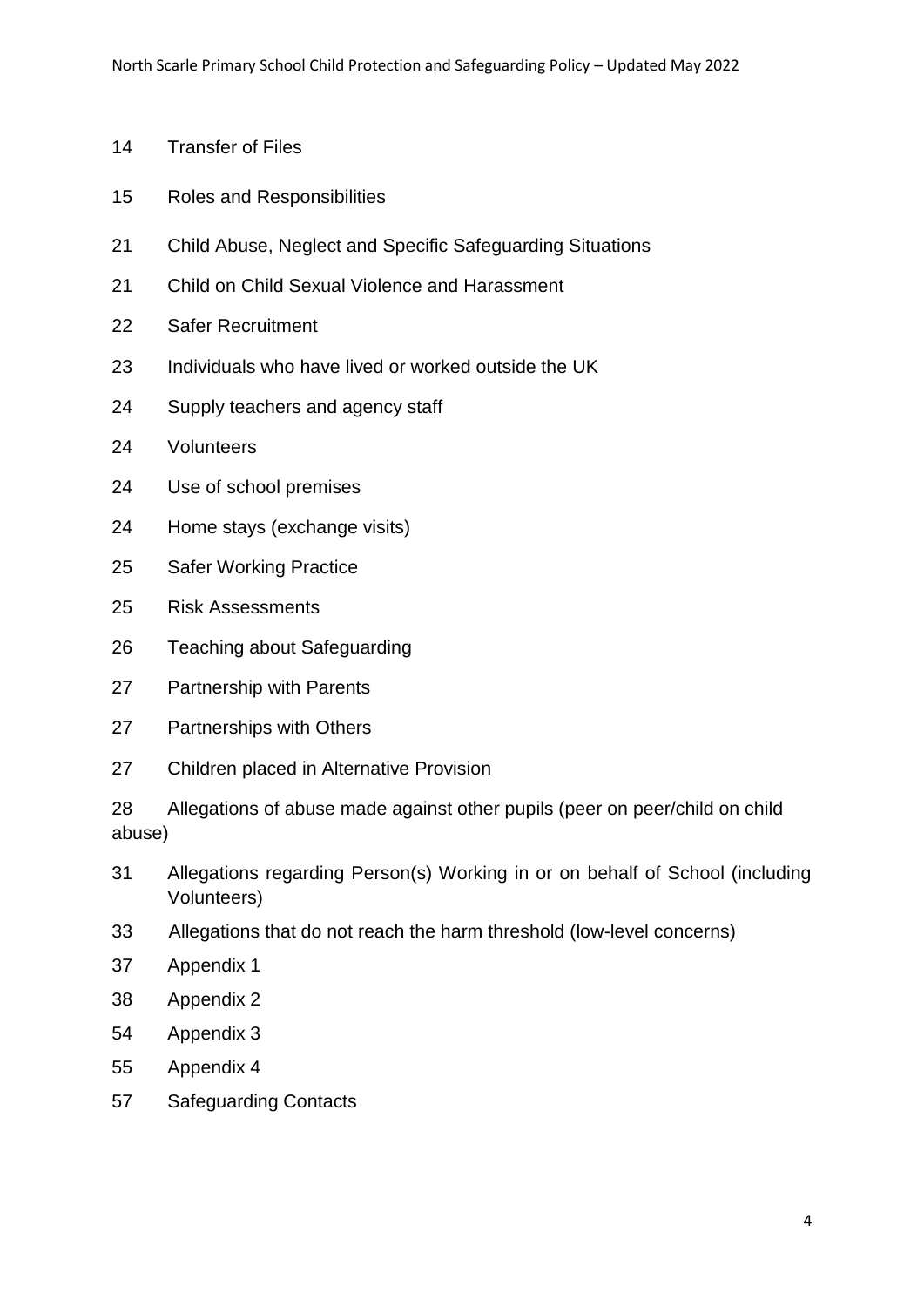### **Who does this policy apply to?**

This document applies to all young people under 18 at the school. Anyone coming into contact with the children in our school or visiting the school site must abide by this policy. Everyone working at the school as a member of staff, or volunteer, has a duty to safeguard and protect our children. They must read this policy and sign to say they agree to work to it. Visitors to the school, including contractors, must read our safeguarding statement.

In this policy, the term 'child' or 'children' refers to anyone under the age of 18 years.

The term 'parent' refers to both parents and carers.

### **What is the purpose of this policy?**

- to clarify the roles and responsibilities of everyone within our school in relation to child protection and safeguarding
- to provide information on the range of safeguarding concerns
- to explain the clear procedures that are followed when a child is identified as needing more than universal services can provide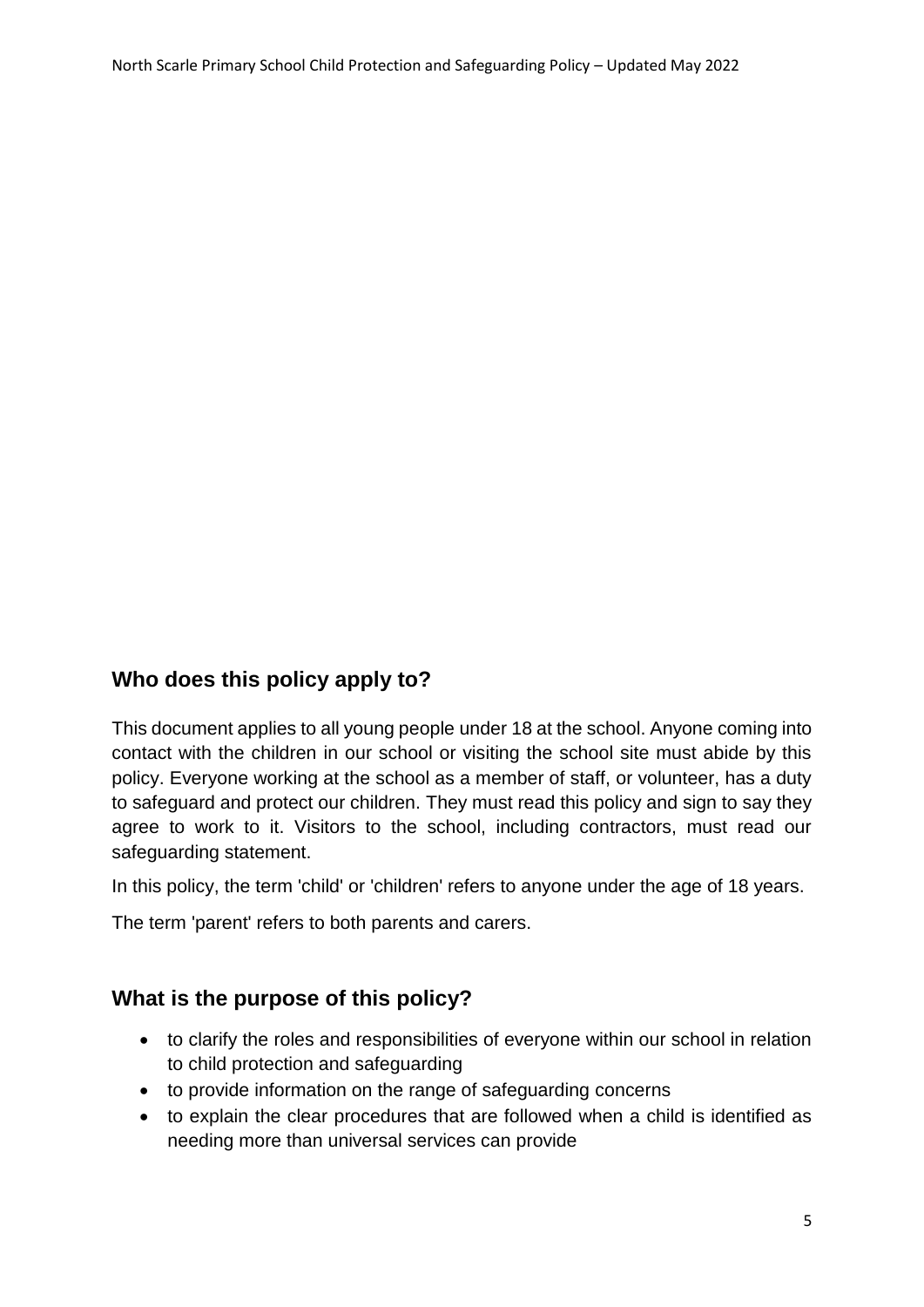# **Our Commitment to Safeguarding**

We aim to work in partnership and have an important role in the inter-agency safeguarding arrangements as set out by [Working Together 2018](https://www.gov.uk/government/publications/working-together-to-safeguard-children--2) and Keeping Children Safe in Education (KCSIE) 2021. KCSIE applies to all school, colleges and providers who educate children up to the age of 19. Everyone working in, or for our school, shares an objective to help keep children and young people safe by contributing to:

- providing a safe environment for children and young people to learn and develop in our school setting, and
- identify children and young people who are suffering or likely to suffer significant harm, and taking appropriate action with the aim of making sure they are kept safe both within and outside of our school setting'
- creating a whole school approach to safeguarding through a culture of care where children are listened to, and heard, with the knowledge that their concerns and worries will be taken seriously

Our school is committed to safeguarding and promoting the well-being of all our children*.* Each child's welfare is of paramount importance. We recognise that some children may be especially vulnerable to abuse e.g. those that are less mobile or have difficulty communicating, and that their needs are unique to them and that no one size fits all. We recognise that children who are abused or neglected may find it difficult to develop a sense of self-worth and to view the world in a positive way. We will ensure that no child will feel that what they have to say is a problem or carries any shame. As a school we are committed to putting the child at the heart of any procedures that operate. We recognise that, safeguarding concerns do not adhere to school/home boundaries and that what happens at home and within the wider school environment including on social media, is as relevant as what happens within the classroom. Behaviour may be challenging and we recognise that at times, this may impact on other children either directly or indirectly. We will always take a considered and sensitive approach in order that we can support all our children. North Scarle focusses on an ethos of 'connection before correction' when dealing with behaviour incidents and recognises that behaviour is often a communication of need.

Safeguarding is at the heart of how we run our school. It is not only about high-level child protection but about how we prevent the need for this. It is considered, for example, in our:

- anti-bullying policies
- staff conduct policy
- school attendance procedures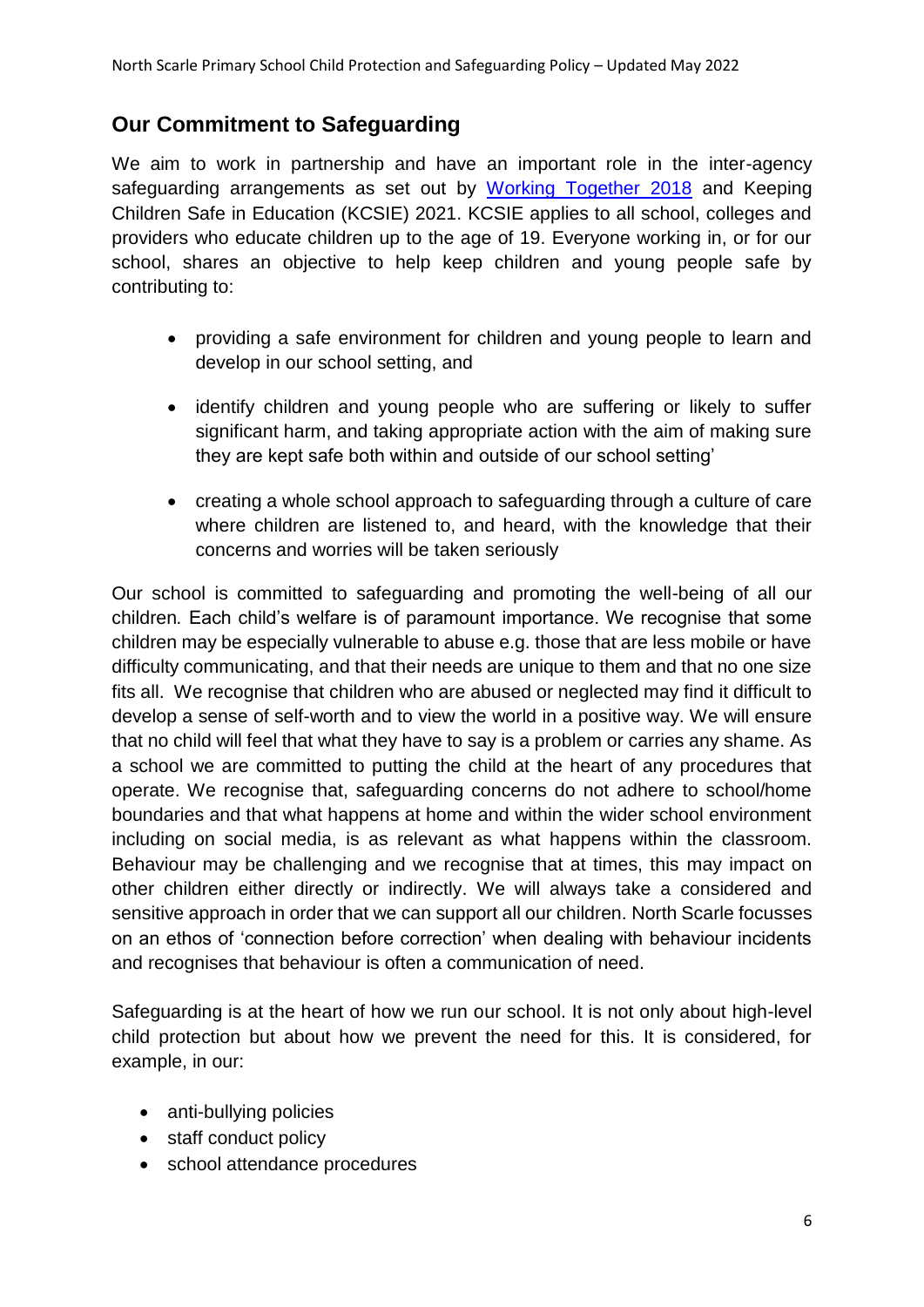North Scarle Primary School Child Protection and Safeguarding Policy – Updated May 2022

- online safety policy
- curriculum design
- behaviour management policy
- health and safety arrangements
- school transport provision
- safer recruitment practices

# **Our guidance and training**

| 戀<br>Department<br>for Education                                                                              | 獭<br><b>HM Government</b>                                                                                                                         |
|---------------------------------------------------------------------------------------------------------------|---------------------------------------------------------------------------------------------------------------------------------------------------|
| <b>Keeping children</b><br>safe in education<br>2021<br><b>Statutory guidance for schools and</b><br>colleges | <b>Working Together to</b><br><b>Safeguard Children</b><br>A guide to inter-agency working to<br>safeguard and promote the welfare of<br>children |
| September 2021                                                                                                | <b>July 2018</b>                                                                                                                                  |
|                                                                                                               |                                                                                                                                                   |

It is important every agency knows what to do if they are worried about a child. We follow the above national guidance for schools (CTRL click on each image to access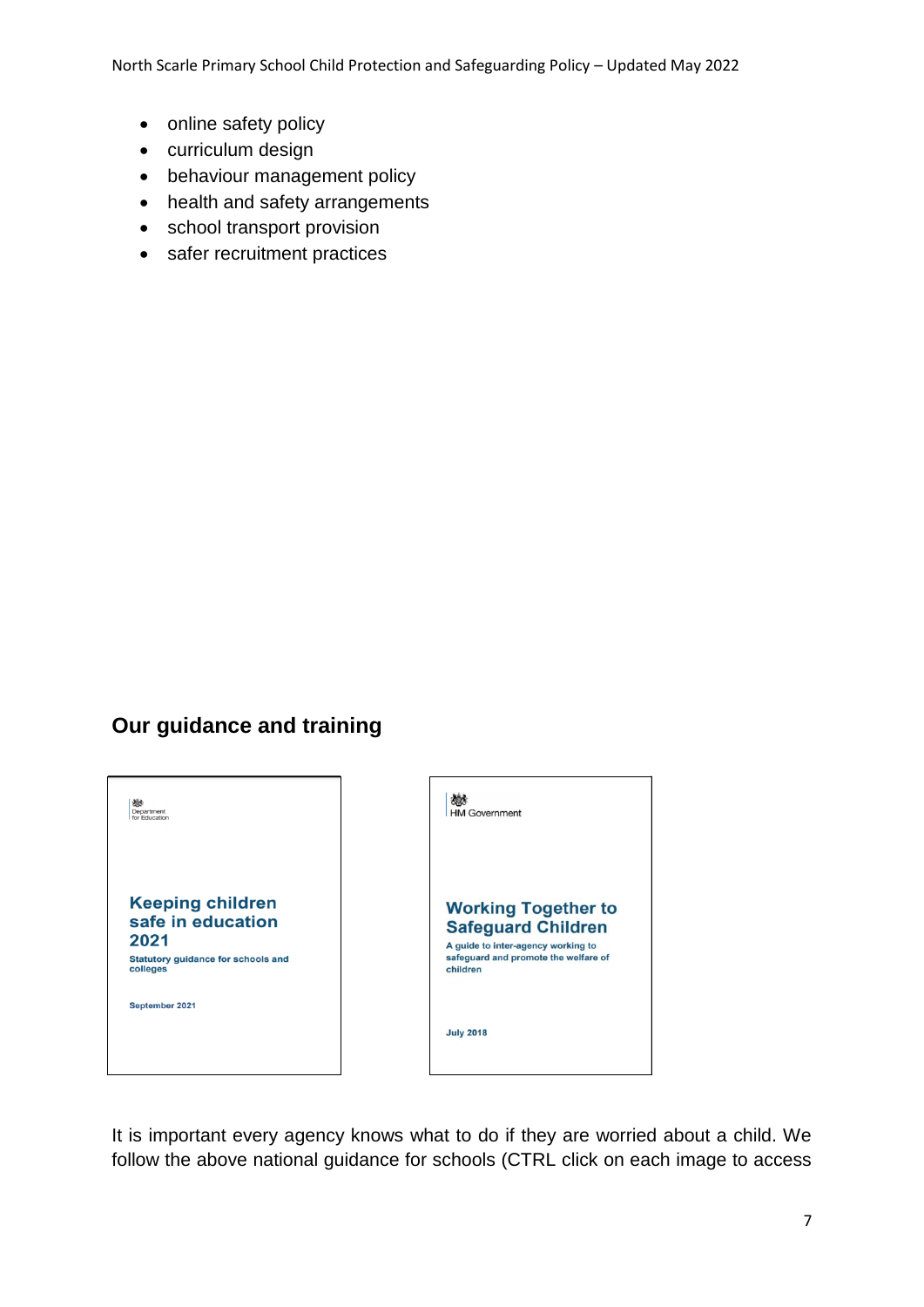the document) so we are clear what to expect and can explain this to our children and their families.

Where there are additional risks we will refer to other specific guidance which is listed in Appendix 2.

Our Governing Body is responsible for ensuring school staff read the appropriate parts of Keeping Children Safe in Education 2021 depending on their roles within the school. This will be based on the level of responsibility for safeguarding in the school and their contact with children. The Local Authority recommends that all staff read section 1 and 5; we will follow this guidance and Governors will review regularly to ensure that staff are appropriately informed.

In our school we follow a six-year training pathway which ensures that all staff receive suitable training to undertake their role. To quide us we follow the Lincolnshire [Safeguarding Children's Partnership \(LSCP\)](https://www.lincolnshire.gov.uk/safeguarding/lscp) pathway and guidance and access the expertise from the partnership.

The DSL (and any deputies) will undergo additional specific training at least every two years to provide them with the knowledge and skills required to carry out the role. If we recruit a new DSL or Deputy, we will ensure they are fully trained and undertake the Safeguarding Essentials course provided by the local authority.

In addition to the formal training, their knowledge and skills will be refreshed at regular intervals to allow them to understand and keep up to date with any developments relevant to their role*.* This will be done by attending the termly local authority DSL Safeguarding Updates, of which we attend a minimum of two per year, accessing DSL drop-in sessions and by attending appropriate LSCP inter-agency training and other relevant training and/or conference opportunities.

We use the LCC Self-Assessment Safeguarding Audit Tool which allows us to regularly assess the safeguarding in our school and identify areas of good practice as well as areas for improvement. We use this as our evidence to annually respond to the [LSCP on the compliance of safeguarding in our school.](https://lincolnshirescb.proceduresonline.com/pdfs/lscp_sch_sg_checklist.pdf)

### **Whistleblowing and Professional Resolution and Escalation**

#### *Anyone worried about a child must continue to raise the concern until they have a reason not to be worried about the child anymore*

It is essential that our school expect good practice and professional conduct from ourselves, and others involved in the safeguarding of our children. Staff must be committed to providing a high standard of service and children cannot be expected to raise concerns in an environment where staff fail to do so. All staff are aware of their duty to raise concerns, where they exist, about the management of child protection,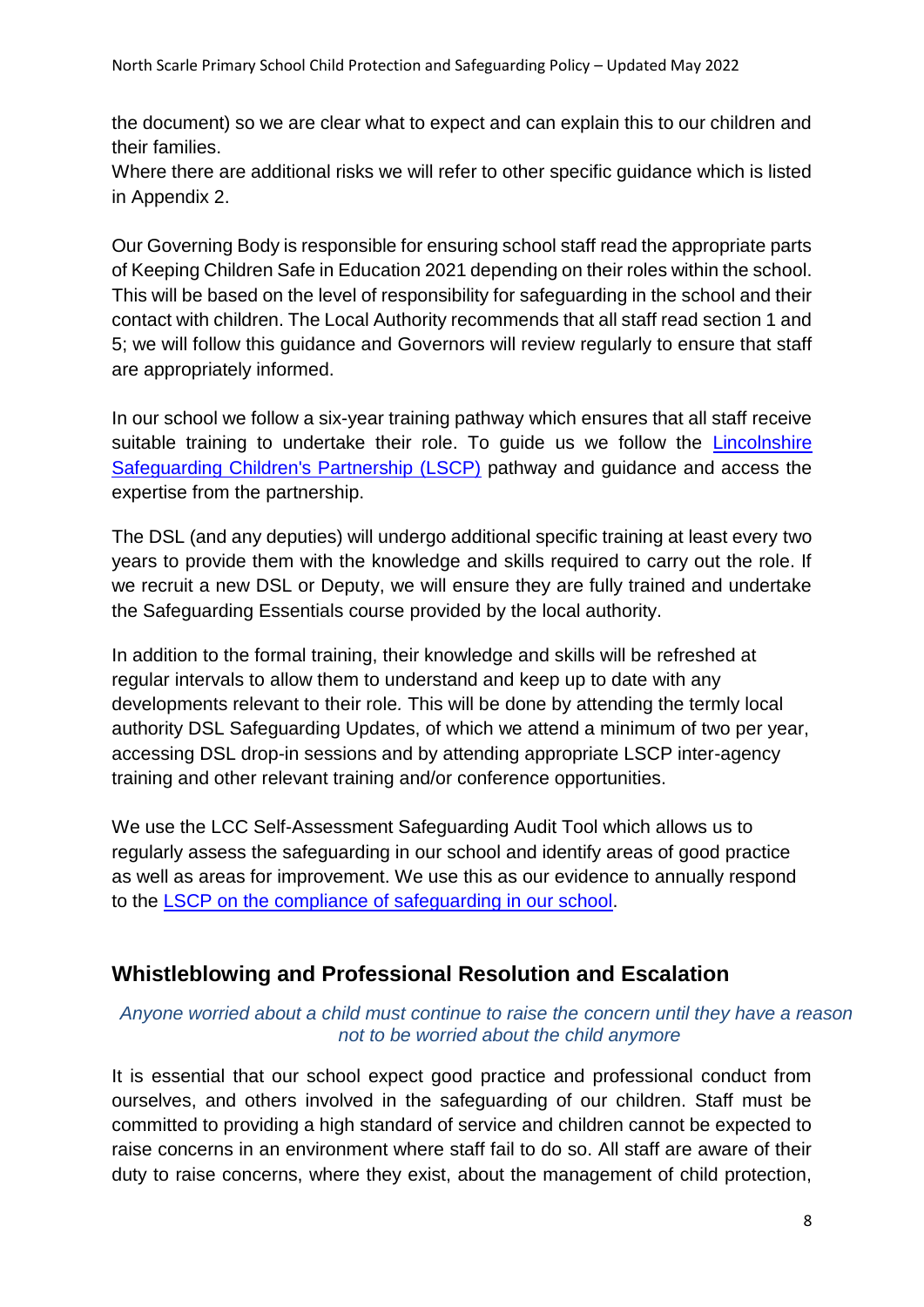which may include the attitude or actions of colleagues. They will follow the procedures for reporting low level concerns which are in our Code of Conduct and Disciplinary Policy and raise with the Head teacher and involve the [Local Authority Designated](https://www.lincolnshire.gov.uk/safeguarding/lscp/7)  [Officer \(LADO\)](https://www.lincolnshire.gov.uk/safeguarding/lscp/7) if required. If a member of staff notices anything that gives them cause for concern, it is vital that this is raised. Acting upon staff concerns is fundamental to ensuring good practice and support for staff. Resolving issues must be viewed by all staff as a positive action and not a breach of trust between colleagues or an attack on the school. We value an atmosphere of openness and honesty and welcome suggestions, complaints and criticisms in addition to compliments.

Our staff are encouraged to use the Whistleblowing policy as appropriate to raise or pass on concerns about any of the following:

- a) Poor standards of service
- b) Issues of bad practice
- c) The conduct of colleagues or managers
- d) Anything which is not in the best interest of the children or the school
- e) Anything which is illegal or unacceptable behaviour.

We will always listen to any concerns and try to resolve them but should staff feel unable to raise concerns regarding child protection failures internally or have concerns about the way a concern is being handled in the school, they can use the NSPCC helpline [The NSPCC's 'What you can do to report abuse dedicated helpline](https://www.nspcc.org.uk/what-you-can-do/report-abuse/dedicated-helplines/whistleblowing-advice-line/) **or** call 0800 028 0285 – line is available from 8am-8pm, Mon-Fri or email: [help@nspcc.org.uk](mailto:help@nspcc.org.uk)

If the school have concerns with the way other agencies are handling a safeguarding concern, then we will follow the Lincolnshire [LSCP Professional Resolution &](https://lincolnshirescb.proceduresonline.com/chapters/pr_prof_resolution.html)  [Escalation Protocol.](https://lincolnshirescb.proceduresonline.com/chapters/pr_prof_resolution.html) This allows us to open up a dialogue with other professionals and resolve any issues in an open and honest approach and in the best interest of the child.

# **Child Protection Procedures**

**All** staff follow the school's Child Protection Procedures which are consistent with:

- ['Working Together to Safeguard Children 2018',](https://www.gov.uk/government/publications/working-together-to-safeguard-children--2)
- [Keeping Children Safe in Education 2021;](https://www.gov.uk/government/publications/keeping-children-safe-in-education--2) and
- [the Lincolnshire Safeguarding Children Partnership Procedures Manual.](https://lincolnshirescb.proceduresonline.com/chapters/contents.html)

Teachers and other adults in school are well placed to observe any physical, emotional or behavioural signs which indicate that a child may be suffering significant harm. Appendix 1 outlines the definitions of abuse. The relationships between staff, children, parents and the public which foster respect, confidence and trust can lead to disclosures of abuse, and/or school staff being alerted to concerns.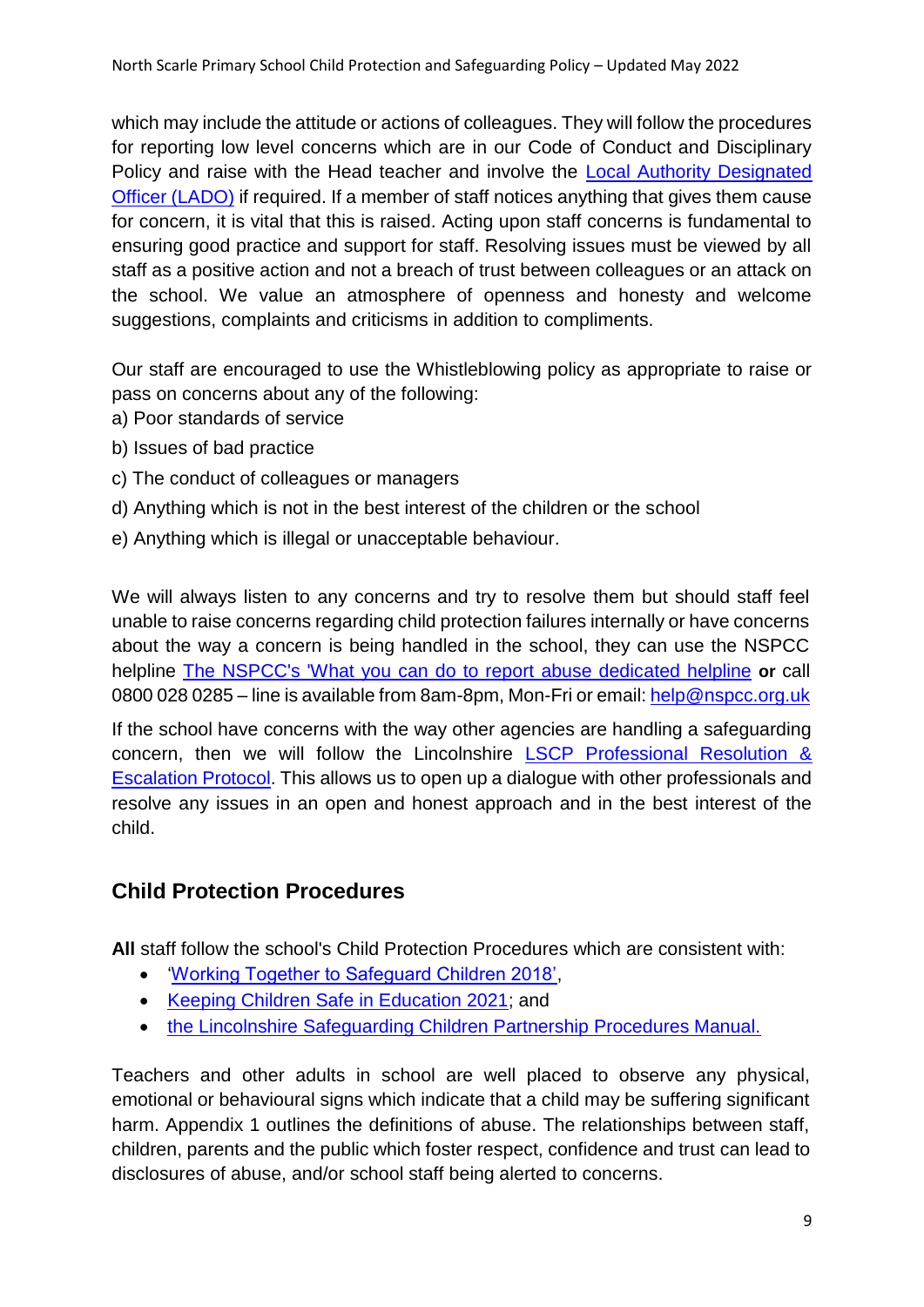**All** staff will have an awareness of specific safeguarding issues, as referred to in Appendix 2. Domestic Abuse, Child Exploitation (CE), Radicalisation and the Prevent Duty, Female Genital Mutilation (FGM), Attendance and Children Missing from Education (CME) and Contextual Safeguarding are some of these areas.

**All** staff will also be aware that safeguarding concerns can manifest themselves via peer-on-peer abuse. This is most likely to include, but is not limited to: bullying (including cyber bullying), gender-based violence/sexual assaults and sexting. Staff are clear as to the school's procedures with regards to peer-on-peer abuse.

It is *not* the responsibility of the school staff to investigate welfare concerns or determine the truth of any disclosure or allegation. All members of staff however, have a duty to recognise concerns and maintain an open mind. Accordingly, all concerns regarding the welfare of children will be recorded and discussed with the DSL (or the deputy DSL in their absence) prior to any discussion with parents.

### **Concerns that staff must act on immediately and report:**

- any suspicion that a child is injured, marked, or bruised in a way which is not readily attributable to the normal knocks or scrapes received in play. (We will refer to the [LSCP policy on Bruising in babies and children who are not](https://lincolnshirescb.proceduresonline.com/chapters/p_bruise_babies.html)  [independently mobile](https://lincolnshirescb.proceduresonline.com/chapters/p_bruise_babies.html) for additional guidance).
- any explanation given to the above which appears inconsistent or suspicious
- any behaviours which give rise to suspicions that a child may have suffered harm (e.g. worrying drawings or play)
- any concerns that a child may be suffering from inadequate care, ill treatment, or emotional maltreatment
- any concerns that a child is presenting signs or symptoms of abuse or neglect
- any significant changes in a child's presentation, including non-attendance
- any hint or disclosure of abuse from any person
- any concerns regarding person(s) who may pose a risk to children (e.g. living in a household with children present)
- any potential indicators of Child Exploitation
- any potential indicators of FGM
- any potential indicators of Radicalisation
- any potential indicators of living in a household with Domestic Abuse

#### **Responding to disclosure**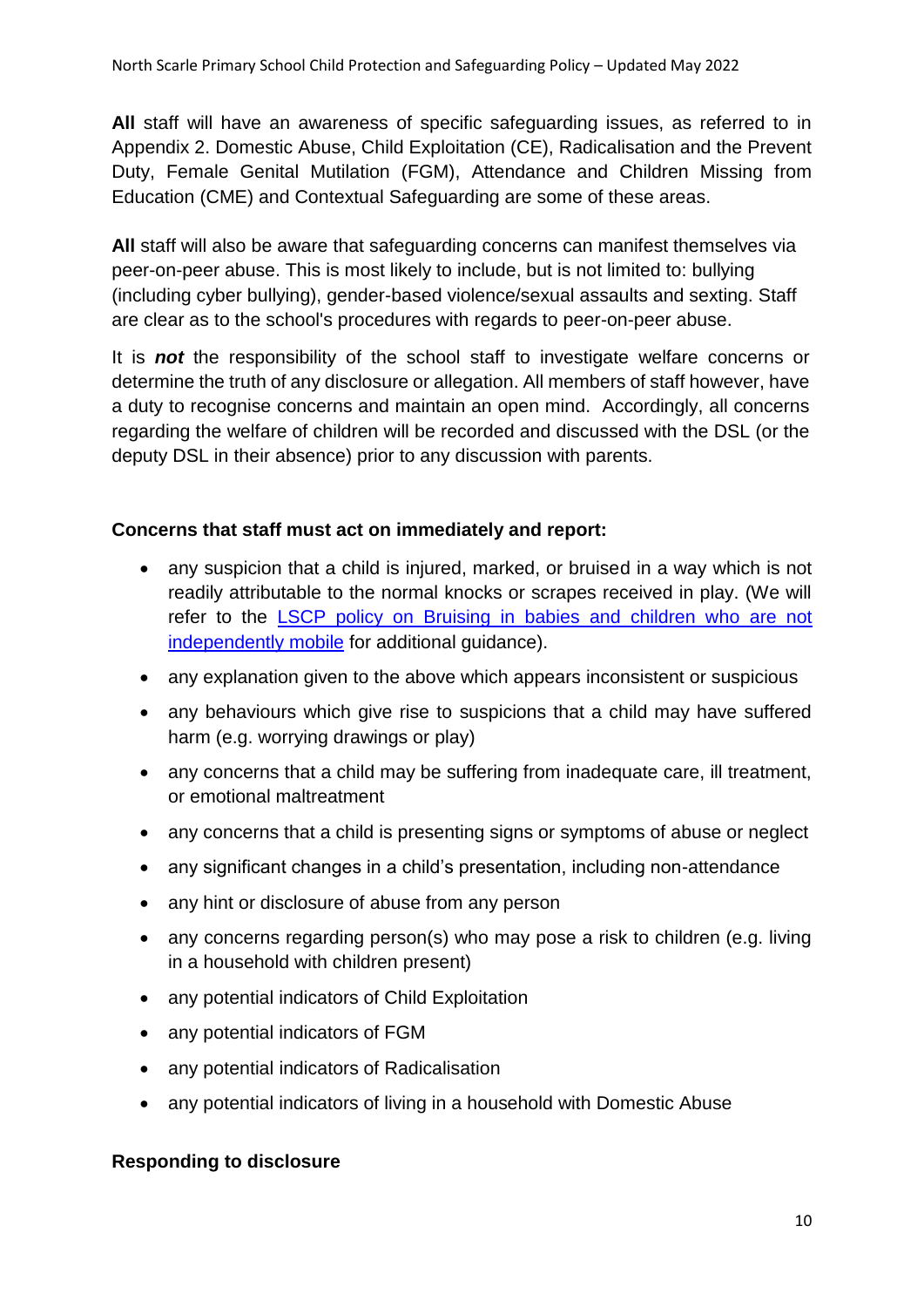Staff will not investigate but will, wherever possible, elicit enough information to pass on to the DSL in order that they can make an informed decision of what to do next.

The DSL will ensure that the child's wishes and feelings are taken into account when determining what action to take and what services to provide. Child Protection processes will operate with the best interests of the child at their core.

Staff will:

- listen to and take seriously any disclosure or information that a child may be at risk of harm
- try to ensure that the person disclosing does not have to speak to another member of school staff
- clarify the information
- try to keep questions to a minimum and of an 'open' nature e.g. using TED technique – 'Tell me, Explain to me, Describe to me….'
- try not to show signs of shock, horror or surprise
- try not to express feelings or judgements regarding any person alleged to have harmed the child
- explain sensitively to the person that they have a responsibility to refer the information to the DSL, children need to know that staff may not be able to uphold confidentiality where there are concerns about their safety or someone else's
- reassure and support the child as far as possible
- explain that only those who 'need to know' will be told
- explain what will happen next and who will be involved as appropriate
- record details including date, what the child has said, in the child's words on to Pink Form (to be replaced by CPOMs Summer Term 2022) and ensure that the DSL is made aware.
- record any visible signs, injuries or bruises on a Body Map.
- record the context and content of their involvement, distinguishing between fact, opinion and hearsay

### **Action by the DSL (or deputy DSL in their absence)**

Following any information raising concern, the designated safeguarding lead will consider:

- any urgent medical needs of the child
- whether the child is subject to a child protection plan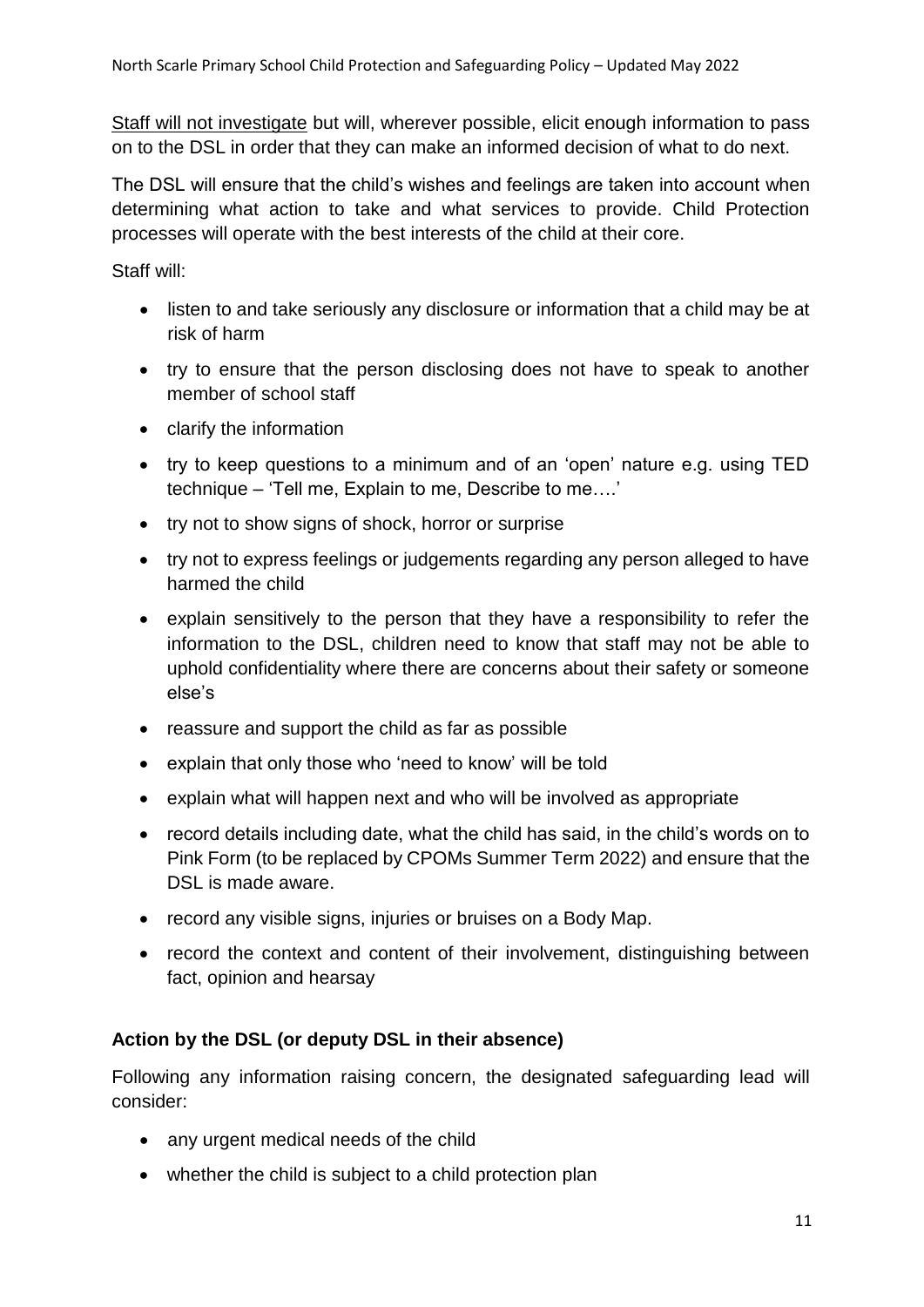- discussing the matter with other agencies involved with the child/family
- consulting with appropriate persons e.g. [Duty and Advice Team](https://www.lincolnshire.gov.uk/safeguarding/report-concern)
- the child's wishes

Then decide:

- to talk to parents, unless to do so may place a child at risk of significant harm, impede any police investigation and/or place the member of staff or others at risk
- whether to make a [child protection referral](https://www.lincolnshire.gov.uk/safeguarding/report-concern) to Children's Social Care-Duty and Advice Team because a child is suffering or is likely to suffer significant harm and if this needs to be undertaken immediately

*OR*

- not to make a referral at this stage
- if further monitoring is necessary
- if it would be appropriate to undertake an assessment (e.g. Early Help Assessment - EHA)

All information and actions taken, including the reasons for any decisions made, will be fully documented. All referrals to Lincolnshire's Customer Service Centre will be followed up in writing and these referrals will always be kept on file irrespective of the outcome.

### **Action following a child protection referral**

The DSL (or deputy DSL in their absence) will:

- make regular contact with the social worker involved to stay informed
- wherever possible, contribute to the strategy discussion
- provide a report for, attend and contribute to any subsequent child protection [conference](https://lincolnshirescb.proceduresonline.com/chapters/p_child_pro_rev_conf.html)
- if the child or children are made the subject of a child protection plan, contribute to the child protection plan and attend core group meetings and review conferences
- where possible, share all reports with parents prior to meetings and ensure that they understand the content
- where in disagreement with a decision and concerns remain with the child firstly:
	- 1. talk in the first instance to the social worker/customer service centre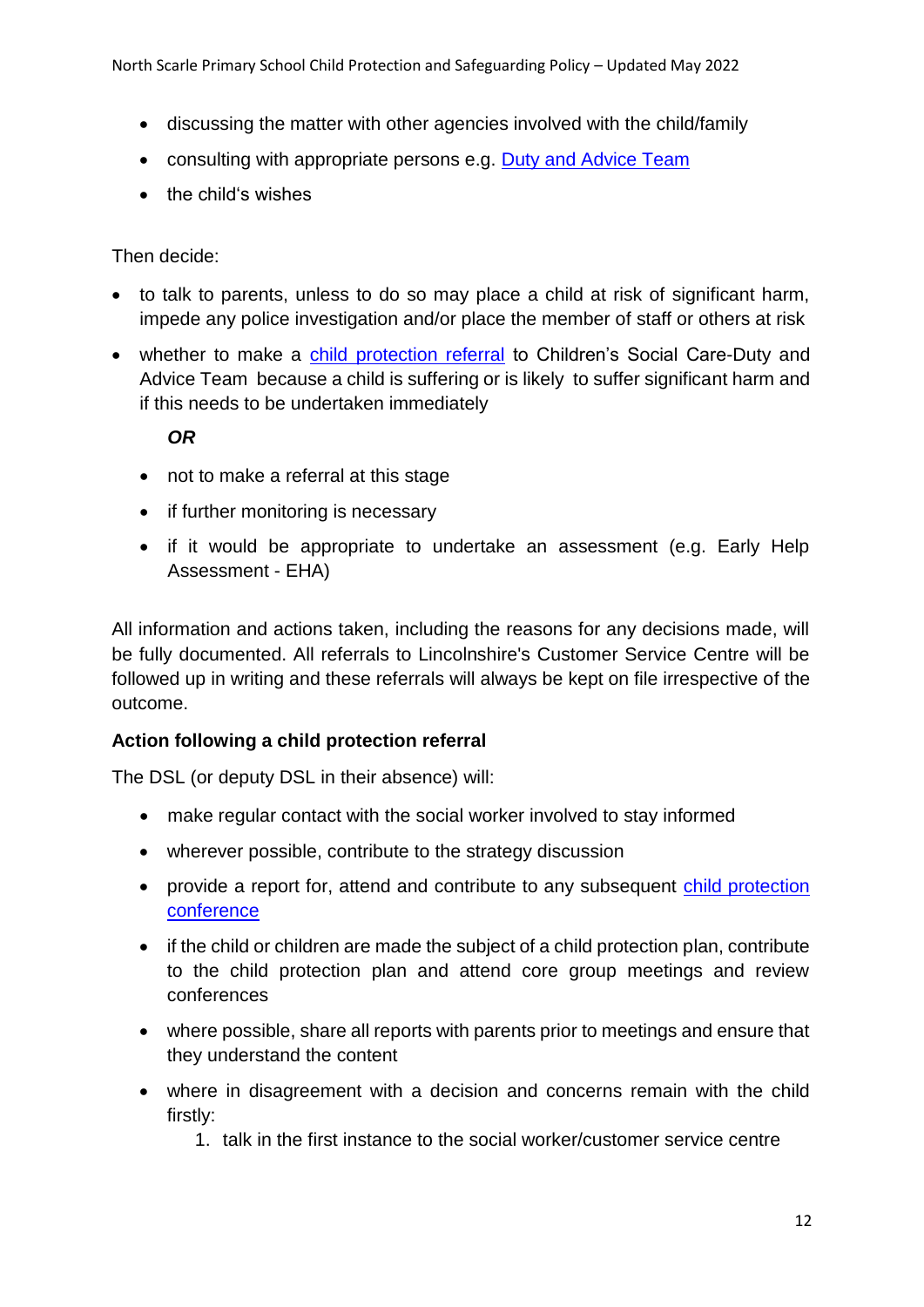- 2. check the referral including all the relevant information and clearly document the concerns about the child
- 3. finally follow the [professional resolution and escalation protocol](https://lincolnshirescb.proceduresonline.com/chapters/pr_prof_resolution.html) if the concern remains
- where a child subject to a child protection plan moves from the school or goes missing, immediately inform the social worker and/or Children's Social Care Customer Service Centre.

### **Recording and monitoring**

Accurate records will be added to the child's named Safeguarding folder as soon as practicable and will clearly distinguish between observation, fact, opinion and hypothesis. All records will state who is providing the information, the date and time, information will be recorded in the child's words where possible and a note made of the location and description of any injuries seen. Photographs of injuries will not be taken.

The DSL ensures that the method for other members of staff or volunteers passing on concerns or information is always adhered to as consistency is paramount in ensuring that nothing gets missed. All records of concerns are followed up and clearly show what action is being taken as a result of the concern and the outcomes of this action.

All documents will be retained in a 'Safeguarding' file in the Headteacher's office, in a locked drawer, which has limited access. All incidents and documents tagged as 'Safeguarding' (on CPOMs) are only able to be viewed by the Safeguarding team and the class teacher.

### **Supporting the child and partnership with parents**

Our school recognises that the child's welfare is paramount and that good child protection and safeguarding practice and outcomes rely on a positive, open and honest working partnership with parents

Whilst we may, on a rare occasion, need to make referrals without consultation with parents, we will make every effort to maintain a positive working relationship with them whilst fulfilling our duties to protect any child

We will also provide a secure, caring, supportive and protective relationship for the child. Children will be given a proper explanation (appropriate to age and understanding) of what action is being taken on their behalf and why.

We will endeavour always to preserve the privacy, dignity and right to confidentiality of the child and parents. The DSL will determine which members of staff need to know personal information and what they need to know for the purpose of supporting and protecting the child.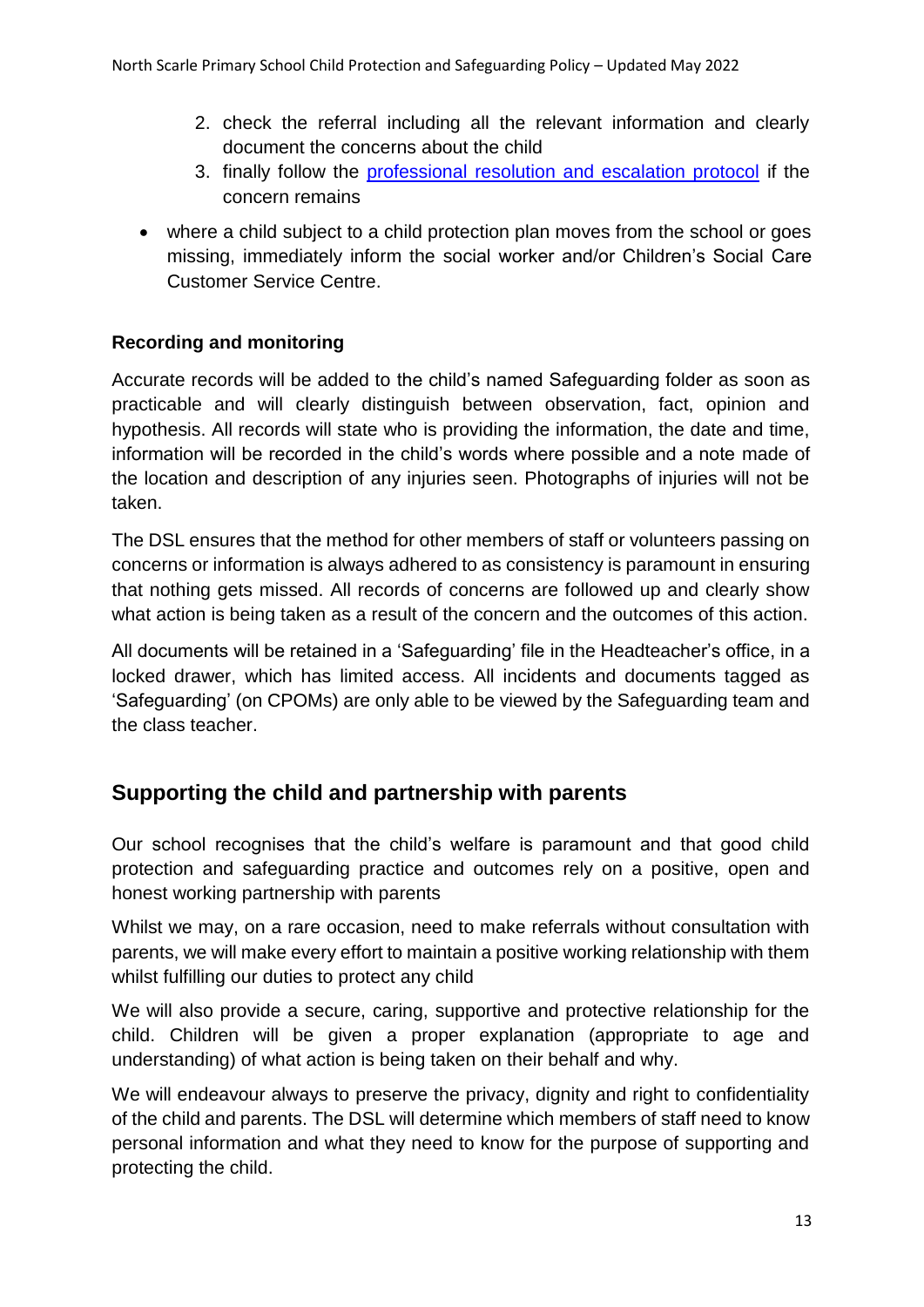# **Child Information**

To keep children safe and provide appropriate care for them, we require accurate and up to date information about:

- names, contact details and relationship to the child of any persons with whom the child normally lives
- names and contact details of all persons with parental responsibility (if different from above)
- emergency contact details (if different from above). We need to know that if the person(s) with parental responsibility is unable to collect their child, there is someone known to us who can collect the child and keep them safe until either the person(s) with parental responsibility is available or a more suitable arrangement is made. We need more than one emergency contact so we have additional options to make contact with a responsible adult when there is a welfare and/or safeguarding concern
- any relevant court order in place including those which affect any person's access to the child (e.g. Residence Order, Contact Order, Care Order, Injunctions etc.)
- if the child is or has been subject to a Child Protection Plan
- if the child is or has been subject to an Early Help Assessment (EHA) or Child In Need (CIN) processes
- if the child is a Looked After Child (LAC) or previously looked after
- name and contact details of the child's GP
- any other factors which may impact on the safety and welfare of the child

The school will collate, store and agree access to this information, ensuring all information held electronically is stored securely with due regard to meeting data protection and safeguarding requirements. Schools need to make sure this information is accurate. We encourage parents to keep us informed of any changes to the basic contact information that we hold at any time but in addition to this our school will check information for all children at least on an annual basis.

# **Transfer of files**

(A child protection file is kept separate to a main child record on CPOMs and the Leadership drive). When a child leaves the school, the child protection file is transferred within 5 days for an in-year transfer or within 5 days after the start of a new term. It is transferred separately in a sealed envelope clearly labelled. (or via the CPOMs transfer system.)

A record of transfer is kept and signed by the DSL and the signed and dated receipt of transfer is retained by our school.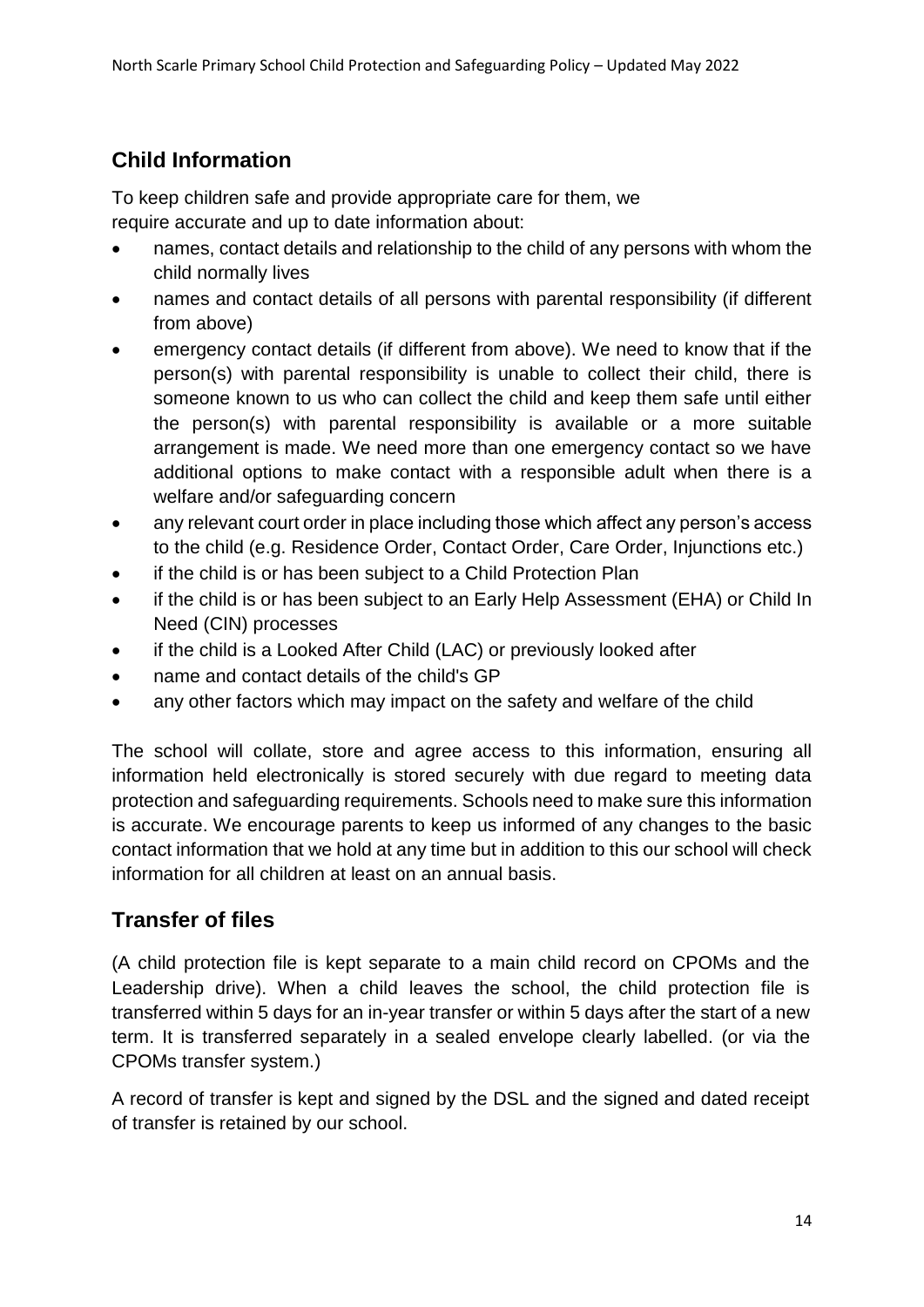This is the information that is added to a record of transfer which we keep until your child reaches their 25<sup>th</sup> birthday:

- name & DOB of child
- name & address of receiving school
- date file(s) transferred with name and role of person who received it
- date our school received confirmation of receipt of files from receiving school
- summary of safeguarding concerns at the time of transfer e.g. Child Protection Plan: Neglect.

In addition to the child protection file, the DSL will consider if it is appropriate to share any information with the new school or college in advance of a child leaving. This will allow the new school to have support in place for when a child arrives.

The full child record is transferred to the next school unless there are any records with a short retention period. It is important that full information is transferred to ensure a vital piece of information is not missing that could contribute at a later stage.

We do not keep any copies of records except where there is an on-going legal action. Once records are transferred, they are the custody and responsibility of the new school.

A child's last school is responsible for retaining the main child record until they reach the age of 25 years. These files are stored securely. Any record relating to child protection concerns is placed on the main child file, in a sealed envelope and then retained for the same period of time as the child file (DOB + 25 years).

We refer to the guidance below for further support:

- [IRMS Information Management Toolkit](https://irms.org.uk/page/SchoolsToolkit)
- [IRMS Information Management Academies Toolkit](https://irms.org.uk/page/AcademiesToolkit)
- [DfE Data Protection Toolkit for Schools](https://www.gov.uk/government/publications/data-protection-toolkit-for-schools)
- [LCC Data Protection Advice Service for Schools](https://www.lincolnshire.gov.uk/directory-record/63817/data-protection-advice-service)

### **Roles and Responsibilities**

### **The Governing Body**

It is the responsibility of our Governing Body to ensure that everyone in the setting understands their role in safeguarding children. It is accountable for the strategic overview and to make sure that safeguarding runs through every policy and procedure that operates within the school. The Governing Body will ensure that the safeguarding measures reflect the specific needs of the children in our school and consider any additional risks related to this.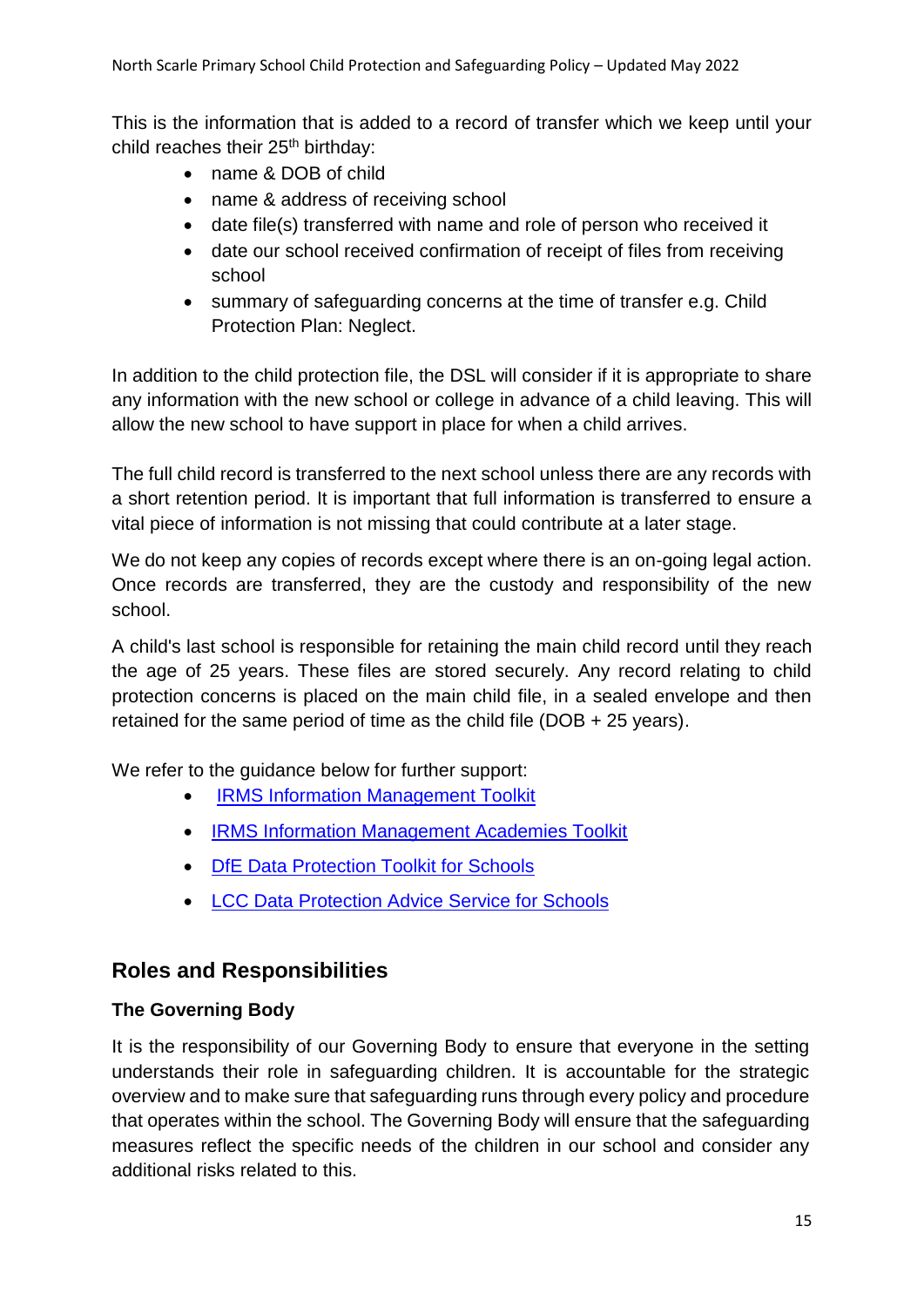They will do this by ensuring that:

- there is a named Safeguarding Governor who is appropriately trained
- a senior member of the school's leadership team is appointed to the role of DSL who will take lead responsibility for safeguarding and child protection.
- the school has one or more deputy DSL's who are trained to the same standard as the lead DSL.
- the school has an effective Child Protection and Safeguarding policy and procedures in place that are in accordance with local authority guidance and locally agreed inter-agency procedures.
- the policy is available publicly via the school website or other means and that the policy is reviewed and updated on an annual basis or sooner if there are national or local changes to procedures or guidance.
- our school staff know who are required to read all or parts of the Department for Education statutory guidance **Keeping Children Safe in Education** and that this is recorded for evidence and reviewed regularly. North Scarle staff are required to read section 1 and 5.
- the school has a staff behaviour policy/code of conduct and that this is provided to all staff and volunteers on induction. This policy includes acceptable use of technology, staff/pupil relationships and communications including the use of social media.
- the school operates [safer recruitment procedures](https://professionals.lincolnshire.gov.uk/downloads/download/110/recruitment-selection-and-induction?downloadID=110) and makes sure that all appropriate checks are carried out on staff and volunteers who work with children; and that any panel involved in the recruitment of staff has at least one member who has undertaken the Safer Recruitment Training.
- the school has procedures for dealing with allegations against staff and volunteers that comply with guidance from the local authority and locally agreed inter-agency procedures.
- the school has procedures for dealing with low level concerns in relation to staff behaviour and that there is a culture of openness in reporting and dealing with these concerns and a process of escalation if any allegation reaches or contributes to a risk of harm to children.
- online safety policy and procedures are in place and training and support is provided for staff and children to ensure that there is a good understanding of child protection issues related to electronic media.
- the school has appropriate electronic filtering and monitoring systems in place to ensure that children are safeguarded from potentially harmful and inappropriate online material; whilst recognising that "over blocking" should not lead to unreasonable restrictions as to what children can be taught.
- children are taught about safeguarding, including online safety as part of providing a broad and balanced curriculum. This may include covering relevant issues through Relationships Education and Relationships and Sex Education,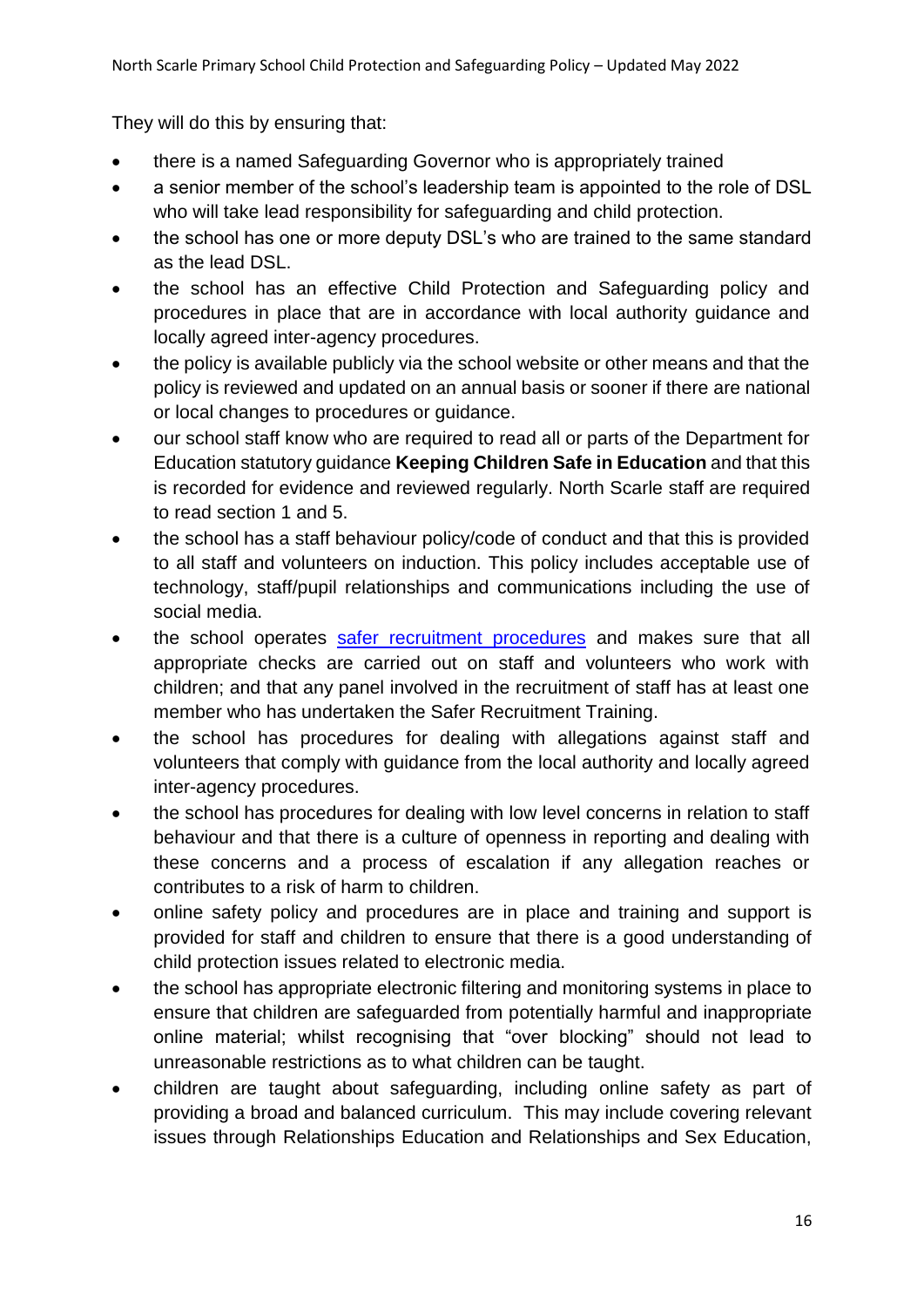and/or where delivered, through Personal, Social, Health and Economic (PSHE) education.

- staff, including the Head teacher, undertake appropriate safeguarding training and that there is a training plan that reflects the national, local and school requirements.
- they remedy, without delay, any deficiencies or weaknesses regarding child protection arrangements and reflect on incidents, or near misses, to consider lessons learnt.
- The chair is nominated to be responsible for liaising with the LA and /or partner agencies in the event of allegations of abuse being made against the Head teacher
- where services or activities are provided on the school premises by another body, the body concerned has appropriate policies and procedures in place regarding safeguarding children and child protection and that they are reviewed annually. There should be arrangements in place to liaise with the school about safeguarding matters where appropriate and inspections should take place if required. Any transfer of control or lease or hire arrangements will include safeguarding arrangements. Failure to comply with these arrangements will result in termination of the agreement. (see section below on using school premises)
- the school appoints an appropriately trained designated teacher with responsibility for "promoting the educational achievement of children who have left care through adoption, special guardianship or child arrangement orders or who were adopted from state care outside England and Wales" in addition to Looked After Children (LAC).

### **The Head Teacher will ensure that**:

- the policies and procedures adopted by the Governing Body are fully implemented, and followed by all staff;
- sufficient resources and time are allocated to enable the designated safeguarding lead and other staff to discharge their responsibilities including taking part in strategy discussions and other inter-agency meetings and contributing to the assessments of children.
- there are arrangements in place for safeguarding supervision for the DSL and the deputy DSL's.
- all staff and volunteers feel able to raise concerns about poor or unsafe practice regarding children, and such concerns are addressed sensitively and effectively in a timely manner in accordance with agreed whistle blowing policies.
- the DSL is supported in providing a contact for the school to provide a report and attend Initial Child Protection Case Conferences, Reviews and Looked After Children Reviews.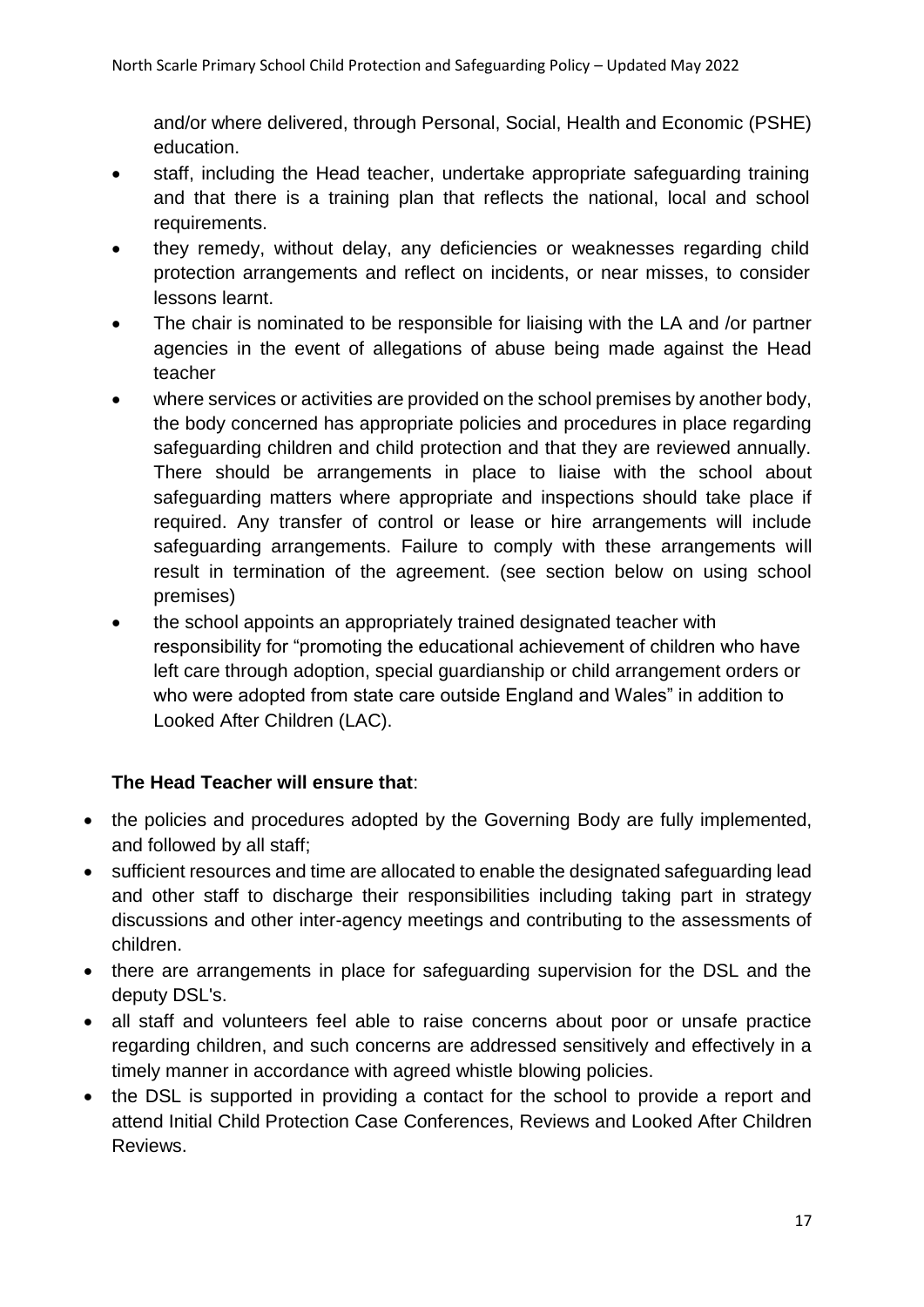- allegations regarding staff or any other adults in the school are referred to the Local Authority Designated Officer (LADO), as set out in the Managing Allegations procedure.
- low level concerns in relation to staff behaviour are dealt with through disciplinary policy and a culture of openness and transparency is developed
- individuals are referred to the Disclosure and Barring Service or/and the Secretary of State via the Teaching Regulation Agency where a person is dismissed or has left due to a safeguarding concern or serious misconduct.

### **Designated Safeguarding Lead (DSL) and Deputies as stated in KCSIE (2021)**

The DSL and Deputy DSL's maintain oversight and hold lead responsibility for any concern about a child, including children requiring early help or child protection

A DSL will always be available during school hours for staff in the school to discuss any safeguarding concerns. Arrangements will made for appropriate cover for any out of hours/out of term activities.

Their role will include ensuring that the school, and staff, know who their vulnerable or potentially vulnerable children are, understand their additional needs, academic progress and attainment and maintain a culture of high aspirations for this cohort by supporting teaching staff to identify the challenges that children in this group might face and the additional support and adjustments, both pastoral and academic that could be made to best support them.

As part of their role, they will:

### **Manage referrals by:**

- referring cases of suspected abuse to the local authority children's social care (Customer Service Centre)
- supporting staff who make referrals to Customer Service Centre
- seeking advice from Prevent Team regarding radicalisation concerns & refer cases to the Channel programme when necessary
- supporting teachers to report any cases of Female Genital Mutilation (FGM) as outlined in the duty
- supporting the Head to refer cases where a person is dismissed or left due to risk/harm to a child to the Disclosure and Barring Service as required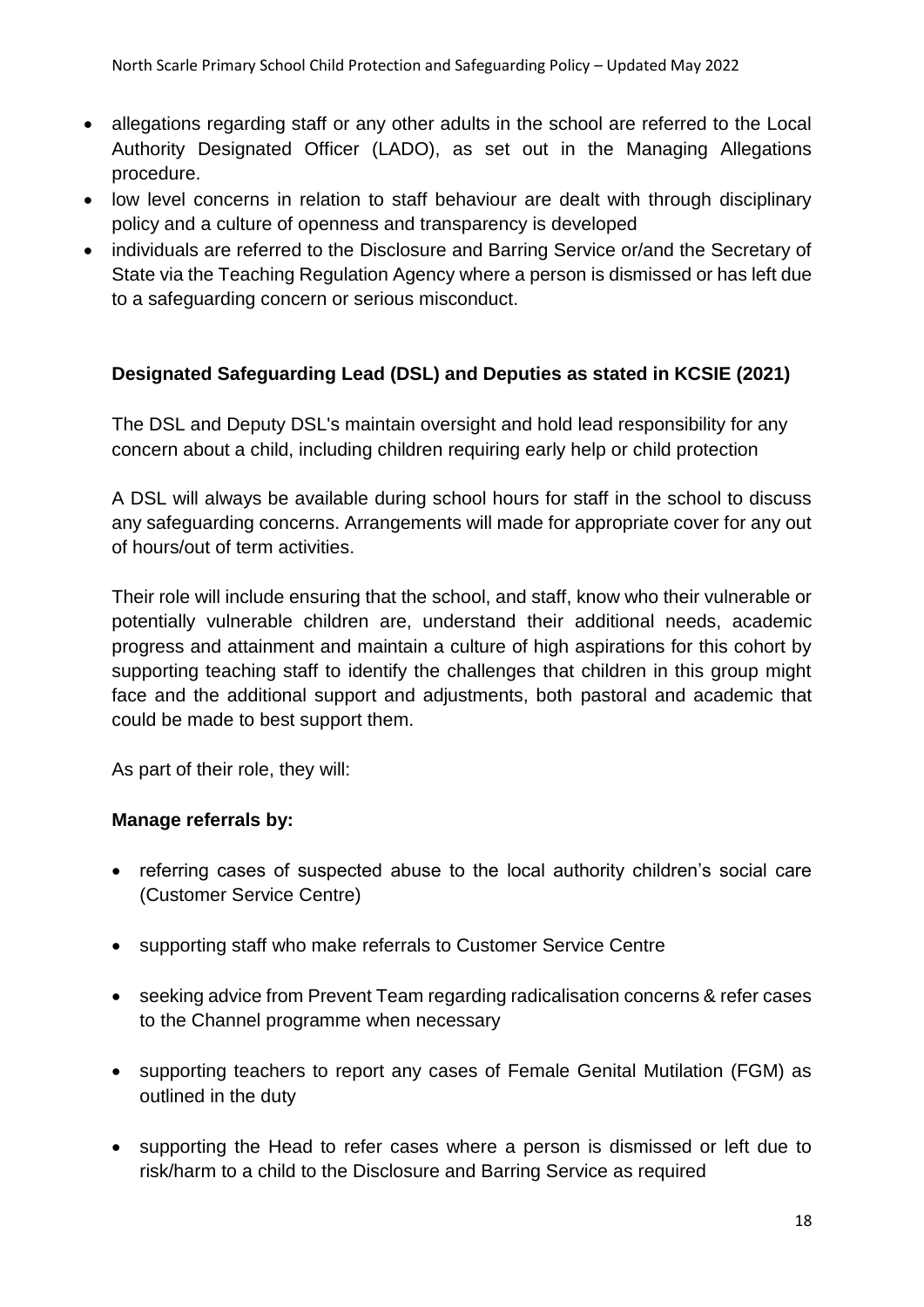• referring cases to the Police where a crime may have been committed

#### **Work with others by:**

- liaising with the Head Teacher to inform them of issues especially on-going enquiries under section 47 of the Children Act 1989 and police investigations
- as required, liaising with the "case manager" (as per Part four of KCSIE) and the designated officer (LADO) for child protection concerns (all cases which concern a staff member or volunteer)
- liaising with staff on matters of safety and safeguarding and when deciding whether to make a referral by liaising with relevant agencies.
- acting as a source of support, advice and expertise for staff.
- liaising with mental health team or lead where safeguarding concerns are linked to mental health
- helping promote educational outcomes by sharing the information about the welfare, safeguarding and child protection issues that children, including children with a social worker, are experiencing, or have experienced, with teachers and school and college leadership staff.

### **Undertake training**

The DSL (and any deputies) will undergo training to provide them with the knowledge and skills required to carry out the role. In Lincolnshire we have a 6-year Safeguarding Training Plan and the DSL will undertake training around their specific role at least every two years. New DSL's or Deputies will need to be familiar with the content of the [LSCP's procedures manual](https://lincolnshirescb.proceduresonline.com/chapters/contents.html) and to keep up to date with bi-annual updates.

The DSL and Deputies will attend the LCC DSL Safeguarding Updates and/or dropins, LCC support forums and appropriate LSCP inter-agency training to ensure that they are sufficiently trained and informed to:

- understand the assessment process for providing early help and intervention, for example through locally agreed common and shared assessment processes such as early help assessments
- have a working knowledge of how local authorities conduct a child protection case conference and a child protection review conference and be able to attend and contribute to these effectively when required to do so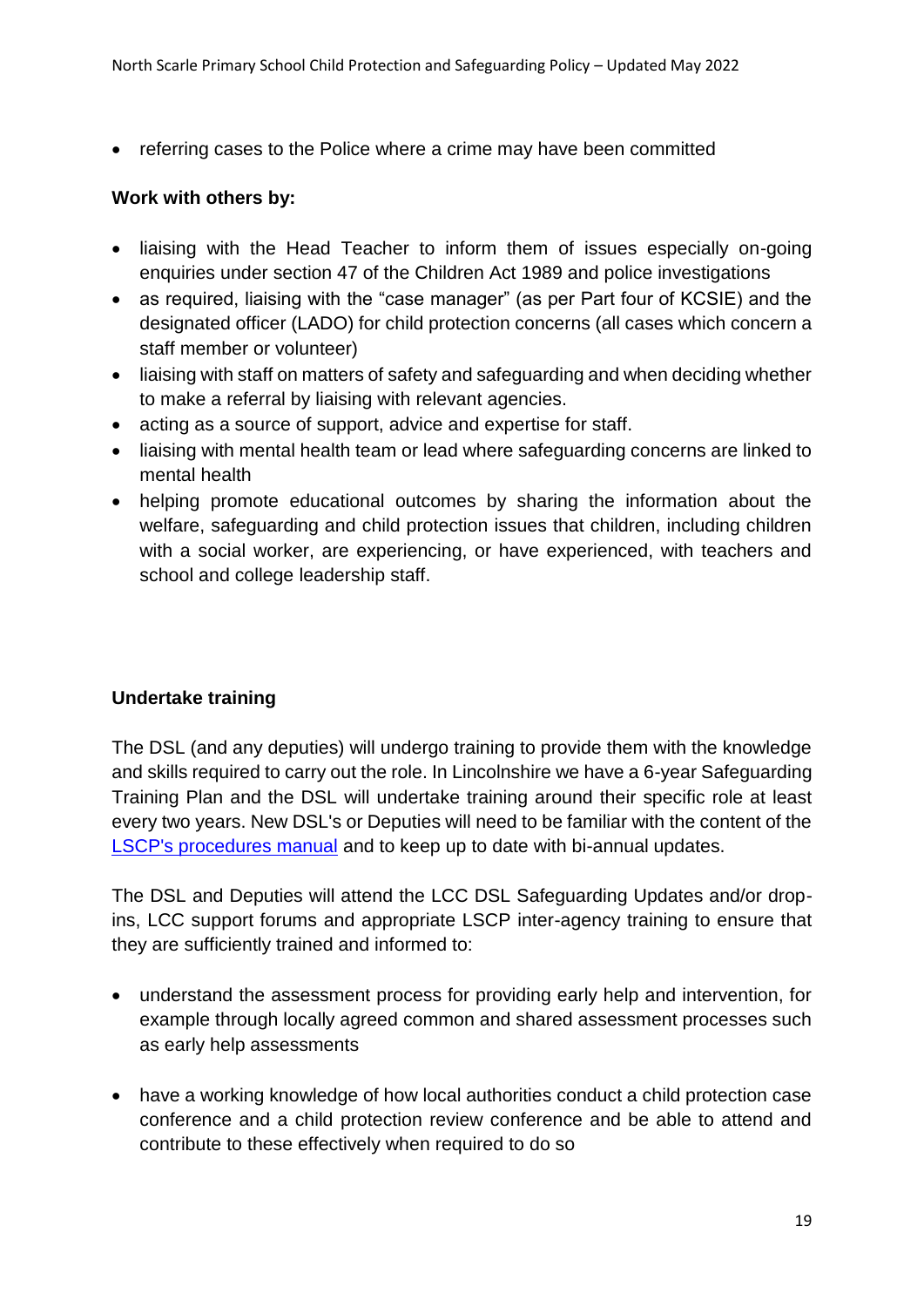- ensure each member of staff, especially new and part-time staff, has access to and understands the school's child protection policy and procedures
- be alert to the specific needs of children in need, those with special educational needs and young carers
- be able to understand the unique risks associated with online safety and keep up to date with knowledge to keep children safe whilst they are online at school.
- understand the lasting impact that adversity and trauma can have on children's behaviour, mental health and wellbeing, and know what is needed in responding to this in promoting educational outcomes
- understand the importance of information sharing, both within the school and with the safeguarding partners, other agencies, organisations and practitioners
- be able to keep detailed, accurate, secure written records of concerns and referrals
- understand and support the school with regards to the requirements of the Prevent duty and can provide advice and support to staff on protecting children from the risk of radicalisation.
	- maintain access to resources and receive information about additional relevant course

### **Raise Awareness by:**

- ensuring the school's child protection and safeguarding policies and procedures are known, understood and used appropriately
- ensuring the school's child protection and safeguarding policy is reviewed at least annually and the procedures and implementation are updated and reviewed regularly
- working with the Governing body in particular, the Safeguarding Governor.
- ensuring that the latest version of the child protection and safeguarding policy is available publicly and parents know that referrals about suspected abuse or neglect may be made and the role of the school in this
- linking with the Lincolnshire Safeguarding Children Partnership to make sure staff are aware of training opportunities and the latest local policies on safeguarding.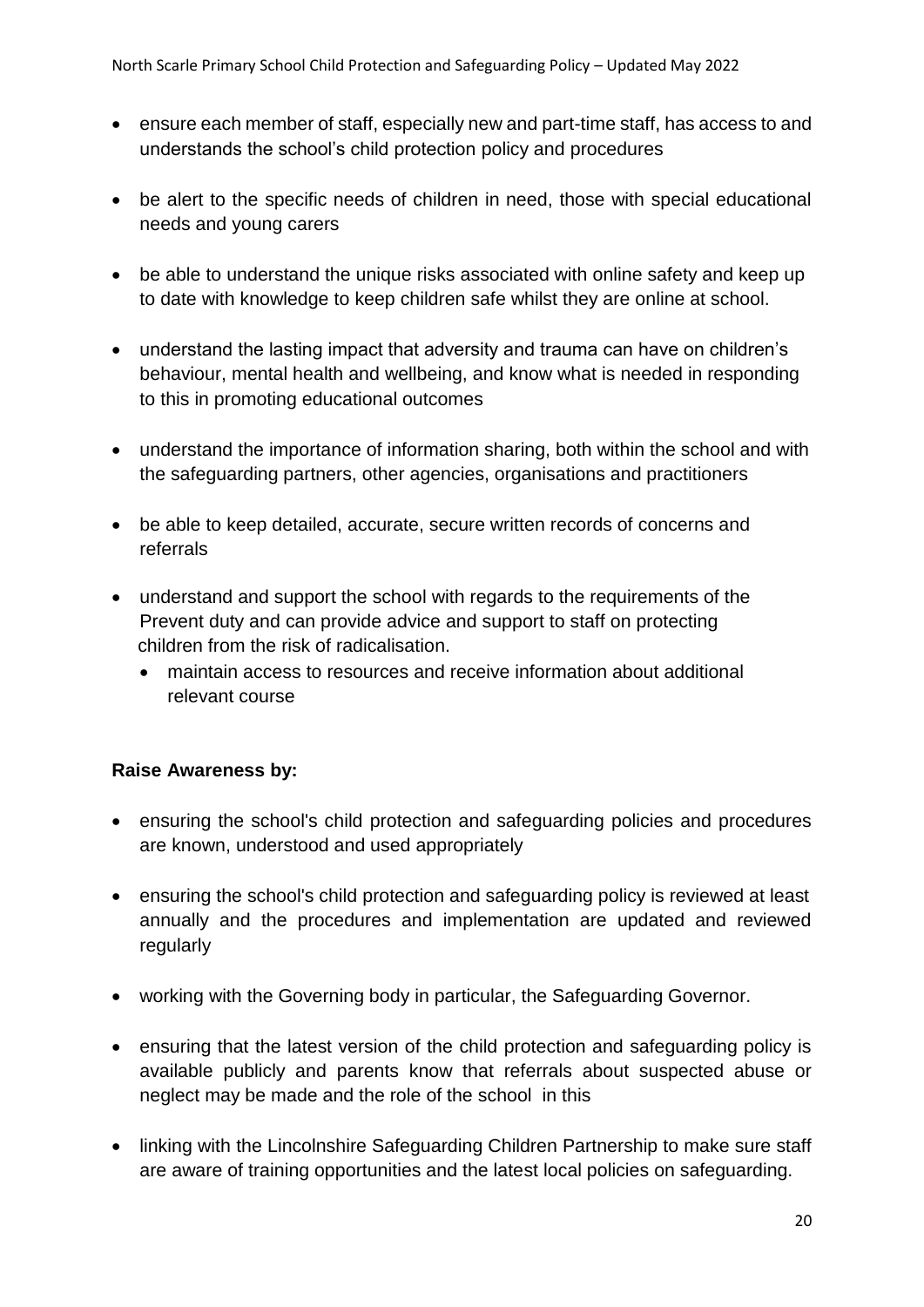### **All staff and volunteers will:**

- read and sign to say that they understand and will fully comply with the school's policies and procedures
- read the appropriate parts of Keeping Children Safe in Education (Sept 2021) in accordance with the Governors direction and sign to say that they have read and understood them
- identify concerns and inform the DSL as early as possible to prevent concerns from escalating and identify children who may need extra help or who are suffering or are likely to suffer significant harm
- ensure there is a culture of listening to children and always considering their thoughts and wishes
- recognising the difficulties that some children have in approaching and sharing concerns with adults, putting in place measures to build relationships
- attend annual whole school safeguarding training and other appropriate training identified
- provide a safe environment in which children can learn
- be aware that they may be asked to support a Social Worker to make decisions about individual children
- inform the Head teacher of any safeguarding concerns regarding an adult within school at the earliest opportunity
- inform the Chair of Governors of any concerns regarding the Head teacher at the earliest opportunity
- inform the Head teacher of any behaviour of staff that is deemed as low level concerns (see section on Allegations against staff)
- act on the concern and make the referral themselves if they feel the concern is not being taken seriously.

### **Child Abuse, Neglect and Specific Safeguarding Situations**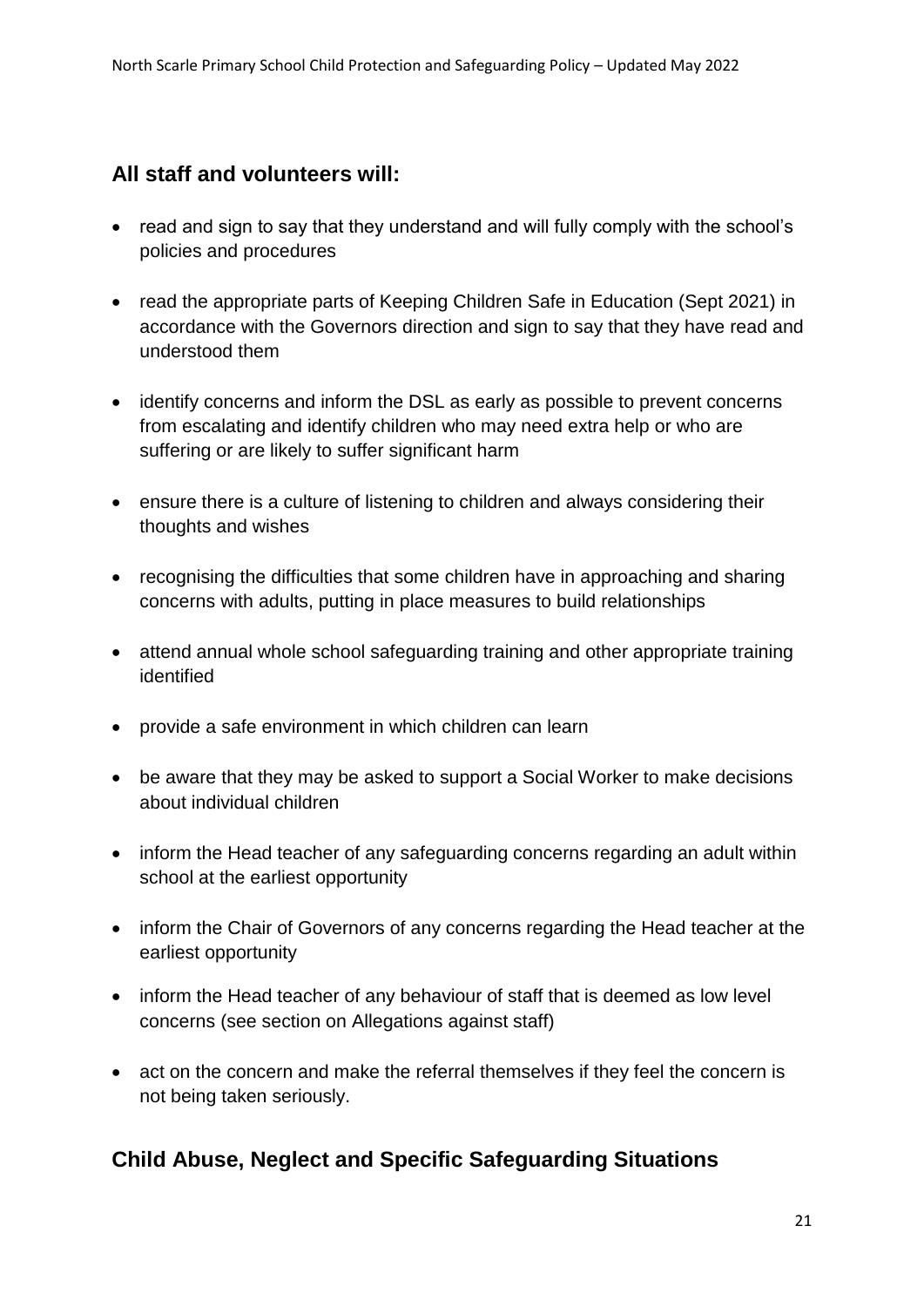Abuse or neglect of a child can happen by someone inflicting harm or failing to act to prevent harm. Young people may be abused in a family, an institutional or community setting by those known to them or by others (e.g. via the internet). They may be abused by an adult or adults, or another child or children. Sometimes they tell us about abuse, sometimes they don't.

Abuse is categorised in Working Together into four areas Sexual Abuse, Emotional Abuse, Physical Abuse and Neglect. Further information can be found in Appendix 1. Children also face risks within several safeguarding situations, these are detailed in Appendix 2. In our school, we ensure that staff training focuses on the situations that are relevant to our children in our school environment, recognising also that children are part of a wider community and that a 'it may happen here' culture allows early intervention. We also ensure that children themselves develop skills in recognising risks and keeping themselves and others safe within these situations.

# **Child on Child Sexual Violence and Harassment**

A recent Ofsted report on the nature and extent of child-on-child sexual abuse has led the school to be more aware and vigilant in address this safeguarding concern. We refer to the recent guidance [Sexual violence and sexual harassment between](https://www.gov.uk/government/publications/sexual-violence-and-sexual-harassment-between-children-in-schools-and-colleges)  [children in schools and colleges](https://www.gov.uk/government/publications/sexual-violence-and-sexual-harassment-between-children-in-schools-and-colleges)

We will create a culture where sexual harassment including online sexual abuse is not tolerated. We will ensure this is a whole school approach assuming that sexual abuse is, to some extent, happening in our school. This will allow us to identify issues and intervene early to better protect our children. Further specific details of this type of abuse can be found on Page 27 of this policy.

### **Safer Recruitment**

Safer recruitment ensures that every new member of staff understands their duties to safeguard young people from the outset starting from the advertisement, through the interview, to their induction, and start at the school. It is essential that no one gets to work with children who cannot keep them safe.

We ensure that all appropriate measures are applied in relation to everyone who works in the school who is likely to be perceived by the children as a safe and trustworthy adult including e.g. volunteers and staff employed by contractors. Safer recruitment practice includes scrutinising applicants, verifying identity, seeing academic and vocational qualifications, obtaining professional references, checking previous employment history (and ensuring all gaps in employment are accounted for) and ensuring that a candidate has the health and physical capacity for the job. It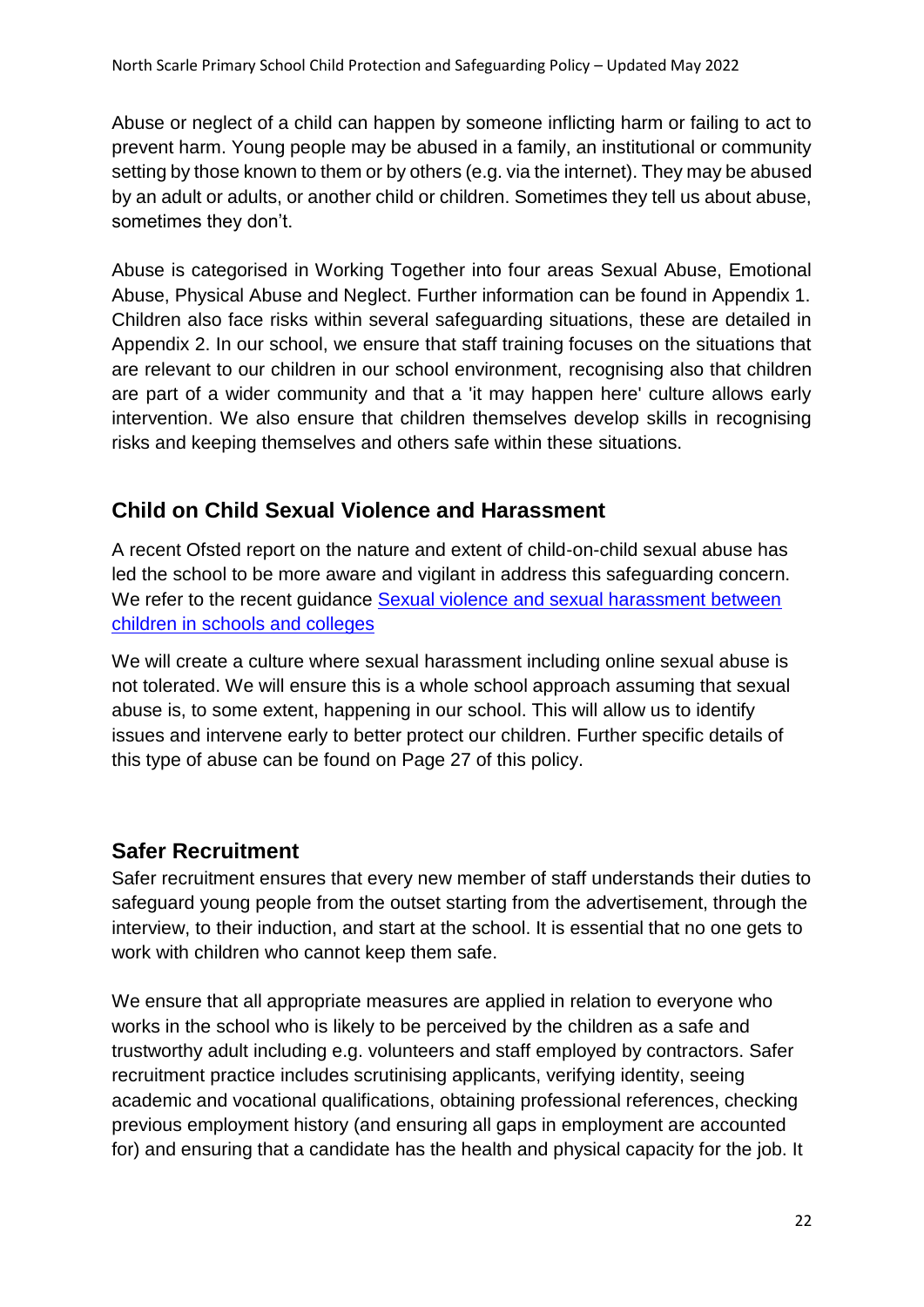also includes undertaking interviews and all relevant safer recruitment checks, e.g. Disclosure and Barring Service and Right to Work in the UK checks.

The key staff involved in staff recruitment are trained in safer recruitment and [vetting](https://professionals.lincolnshire.gov.uk/downloads/file/1783/school-recruitment-and-vetting-checks-policy) as detailed in the [LCC Employment Manual.](https://professionals.lincolnshire.gov.uk/schools-employment-manual) At least one member of the recruitment panel, including appointment of volunteers and contracted services, will have received safer recruitment training in the last 5 years and accessed more regularly updates on changes to safer recruitment legislation and procedures.

The school maintains a **Single Central Record** (SCR) which is a statutory document that holds relevant information including safer recruitment checks on:

- all staff (including supply staff, and teacher trainees on salaried routes) who work at the school: this means those providing education to children; and
- for independent schools, including academies and free schools, all members of the proprietor body

The information that must be recorded in respect of all staff members mentioned above is whether the following checks have been carried out or certificates obtained**, and** the date on which each check was completed/certificate obtained:

- an identity check
- a barred list check
- an enhanced Disclosure and Barring Service (DBS) check
- a prohibition from teaching check
- a section 128 check (for management positions as set out in paragraph 99 for independent schools, including free schools and academies) and governors in maintained schools
- further checks on people who have lived or worked outside the UK: this would include recording checks for those European Economic Area (EEA) teacher sanctions and restrictions
- a check of professional qualifications; and
- a check to establish the person's right to work in the United Kingdom.

### **Individuals who have lived or worked outside the UK**

Individuals who have lived or worked outside the UK **must** undergo the same checks as all other staff in school. This includes obtaining (via the applicant) an enhanced DBS certificate (including barred list information, for those who will be engaging in regulated activity) even if the individual has never been to the UK. In addition, the school **must** make any further checks they think appropriate so that any relevant events that occurred outside the UK can be considered. These checks might include, where available: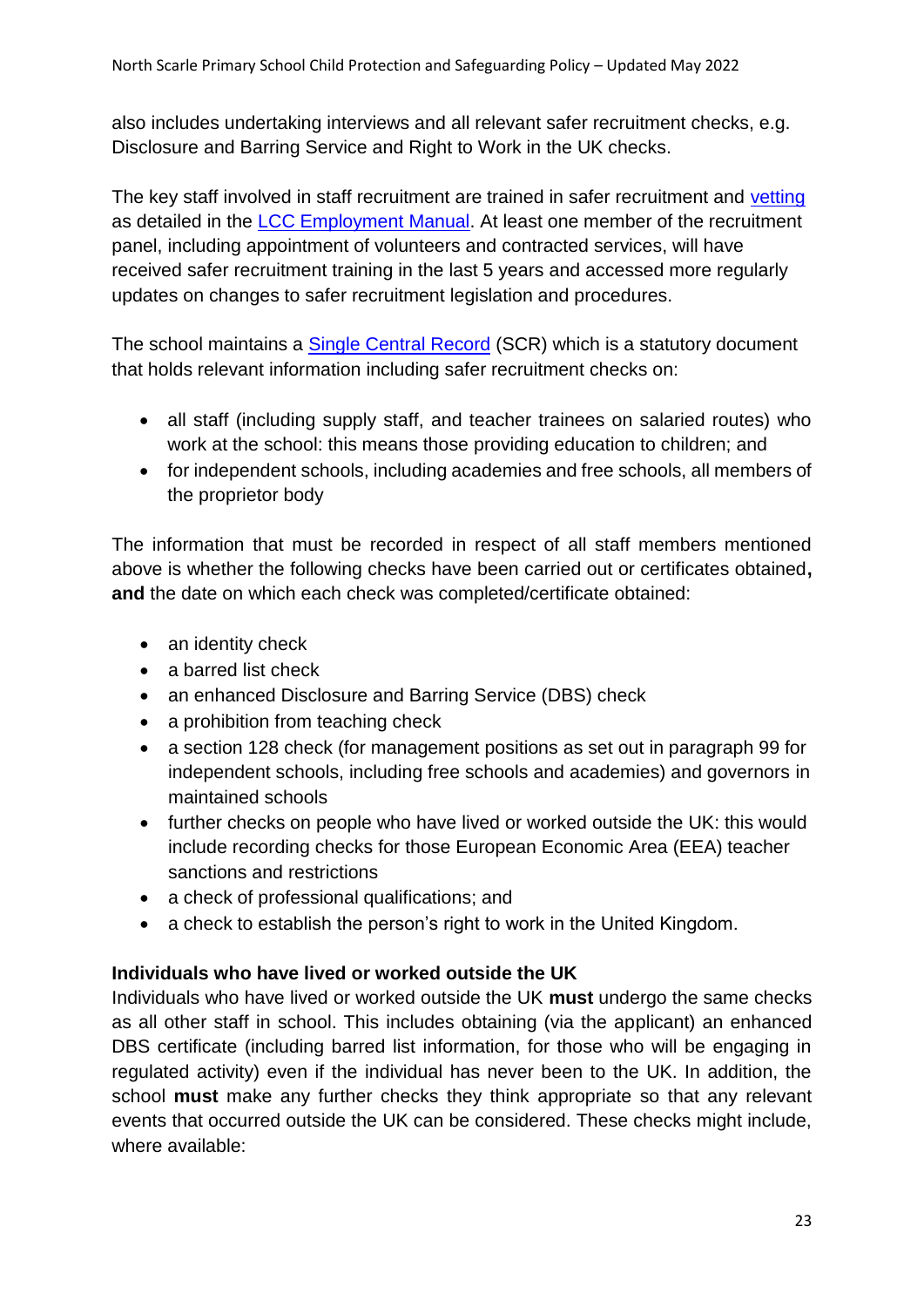North Scarle Primary School Child Protection and Safeguarding Policy – Updated May 2022

- [criminal records checks for overseas applicants](https://www.gov.uk/government/publications/criminal-records-checks-for-overseas-applicants) or [Home Office guidance](https://www.gov.uk/guidance/recruit-teachers-from-overseas) and for teaching positions
- obtaining a letter of professional standing from the professional regulating authority in the country in which the applicant has worked using the UK European Information Centre [UK ENIC](https://www.enic.org.uk/) for advice about which regulatory or professional body applicants could be contacted.

Where available, such evidence will be considered together with information obtained through other pre-appointment checks to help assess suitability. Where this information is not available school will seek alternative methods of checking suitability or undertake a risk assessment that supports informed decision making on whether to proceed with the appointment. Although sanctions and restrictions imposed by another regulating authority do not prevent a person from taking up teaching positions in England, the school should consider the circumstances that led to the restriction or sanction being imposed when considering a candidate's suitability for employment.

The school use further information from the DfE Guidance: [Recruit Teachers from](https://gbr01.safelinks.protection.outlook.com/?url=https%3A%2F%2Fwww.gov.uk%2Fguidance%2Frecruit-teachers-from-overseas%3Futm_medium%3Demail%26utm_campaign%3Dgovuk-notifications%26utm_source%3Dfbf8683d-de0b-4272-a762-dbb622d6ab50%26utm_content%3Ddaily&data=04%7C01%7CJill.Chandar-Nair%40lincolnshire.gov.uk%7C2311cbbdcab14e8624e008d94c5a7ece%7Cb4e05b92f8ce46b59b2499ba5c11e5e9%7C0%7C0%7C637624774458706598%7CUnknown%7CTWFpbGZsb3d8eyJWIjoiMC4wLjAwMDAiLCJQIjoiV2luMzIiLCJBTiI6Ik1haWwiLCJXVCI6Mn0%3D%7C1000&sdata=YG4Kf8aIXXvQOZnu%2BHeB03uDTMK0bWgQI36Y7Dyttb0%3D&reserved=0)  [Overseas](https://gbr01.safelinks.protection.outlook.com/?url=https%3A%2F%2Fwww.gov.uk%2Fguidance%2Frecruit-teachers-from-overseas%3Futm_medium%3Demail%26utm_campaign%3Dgovuk-notifications%26utm_source%3Dfbf8683d-de0b-4272-a762-dbb622d6ab50%26utm_content%3Ddaily&data=04%7C01%7CJill.Chandar-Nair%40lincolnshire.gov.uk%7C2311cbbdcab14e8624e008d94c5a7ece%7Cb4e05b92f8ce46b59b2499ba5c11e5e9%7C0%7C0%7C637624774458706598%7CUnknown%7CTWFpbGZsb3d8eyJWIjoiMC4wLjAwMDAiLCJQIjoiV2luMzIiLCJBTiI6Ik1haWwiLCJXVCI6Mn0%3D%7C1000&sdata=YG4Kf8aIXXvQOZnu%2BHeB03uDTMK0bWgQI36Y7Dyttb0%3D&reserved=0) and will contact our senior HR advisor within LCC for further guidance on visas and immigration.

### **Supply teachers and agency staff**

We obtain information in writing from our supply staff agencies that relevant checks have been carried out on the supply staff and that appropriate certificates have been obtained. We also seek confirmation that an enhanced DBS check certificate has been provided and the date that confirmation was received.

Where appropriate, we will recognise the safer recruitment process within an organisation as proof that all staff who work for the organisation have been recruited safely e.g. for Lincolnshire County Council staff and other partner organisations that have been assessed by the LSCP as being section 11 compliant.

If at any point we are concerned about whether safer recruitment procedures have been implemented to employ a member of staff who is intending to work in our school, we will immediately contact the organisation to check. We will also feedback any concerns we have about the staff and expect the agency to action this.

### **Volunteers**

Volunteers play an important role in our school and we value the work they do. We will ensure that appropriate checks will be carried out and recorded and that no volunteer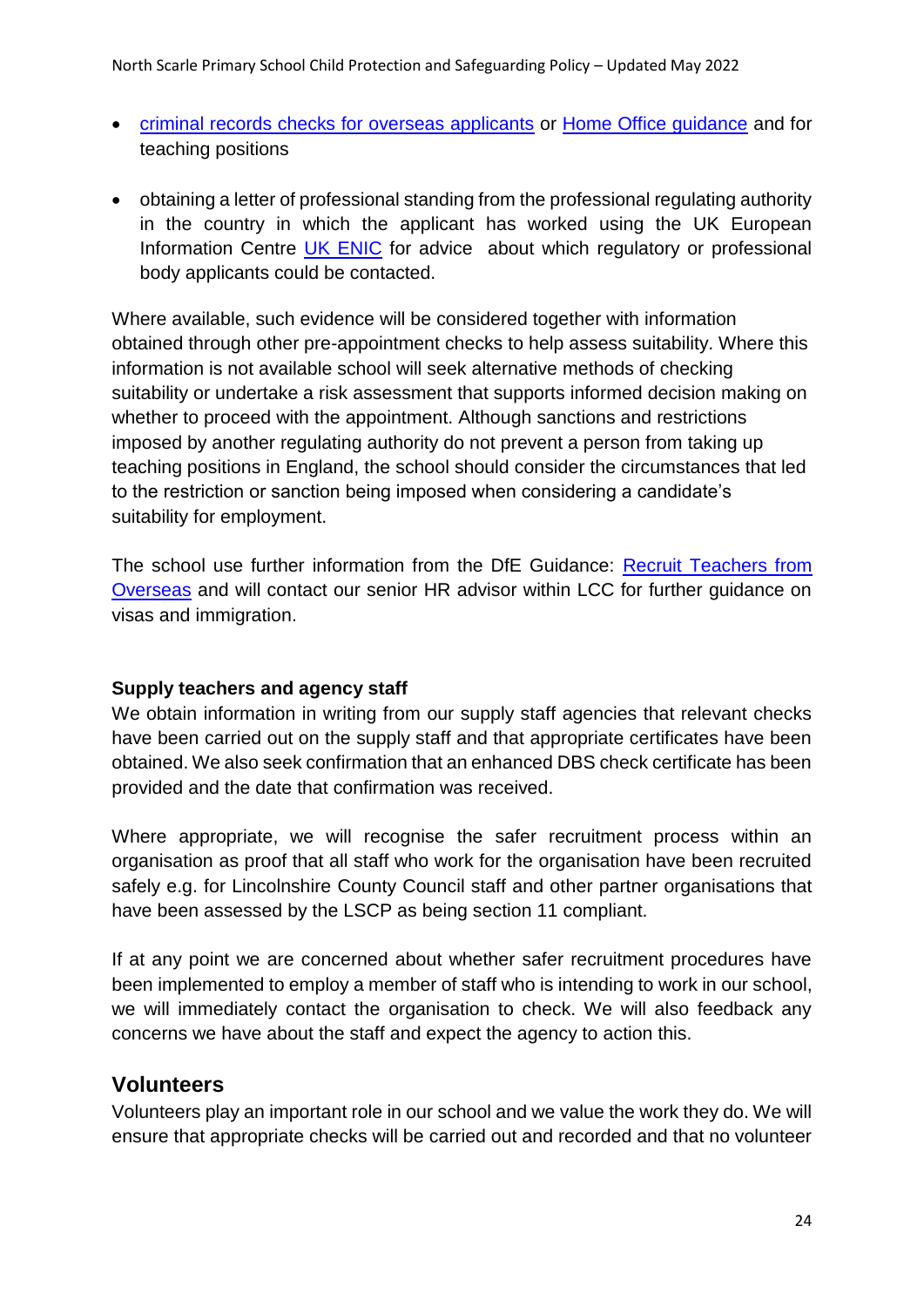will be left unsupervised or allowed to work in regulated activity with a child without checks.

If required, we will carry out a risk assessment based on the nature of the work with children, what we know about the volunteer, whether the volunteer has other employment or volunteering where referees can be acquired and if the role is eligible for a DBS check and at what level.

# **Use of school premises**

We will ensure that adequate checks are carried out when the school premises are used by others not employed by the school. We will:

- with the person's consent, apply for a DBS using the online system
- check for any updates to the DBS every 3-6 months
- check if the person involved is with a regulated body and if so, contact the body to see if there are any concerns
- ask the person involved for names of other schools that they have worked in and contact these schools to see if any concerns have been raised

# **Home-stays (Exchange Visits)**

Where children from overseas are staying with UK parents as part of an exchange organised by the school, those parents will be deemed to be in 'Regulated Activity' for the duration of the stay and as such will be required to submit an enhanced DBS check including barring check. As a volunteer, all checks will be processed free of charge by the DBS. Where additional people in the host family are aged over 16 (i.e. elder siblings) the school will consider on a case by case risk assessment basis whether such checks are necessary

If the stay is more than 28 days we will consider if the child is being privately fostered and report to the Local Authority as per guidance in Appendix 2.

### **Safe Working Practice**

Parents need to be confident that the environment they send their children to daily is safe and secure. Children also need to know that school is a protective environment where their health and wellbeing is a priority.

Following the [Guidance for Safer Working Practice for those Adults who work with](https://c-cluster-110.uploads.documents.cimpress.io/v1/uploads/13ecce28-e8f2-49e9-83c6-c29337cd8071~110/original?tenant=vbu-digital)  [children and young people](https://c-cluster-110.uploads.documents.cimpress.io/v1/uploads/13ecce28-e8f2-49e9-83c6-c29337cd8071~110/original?tenant=vbu-digital) all staff in our school:

- are responsible for their own actions and behaviour and avoid any conduct which would lead any reasonable person to question their motivation and intentions;
- work in an open and transparent way;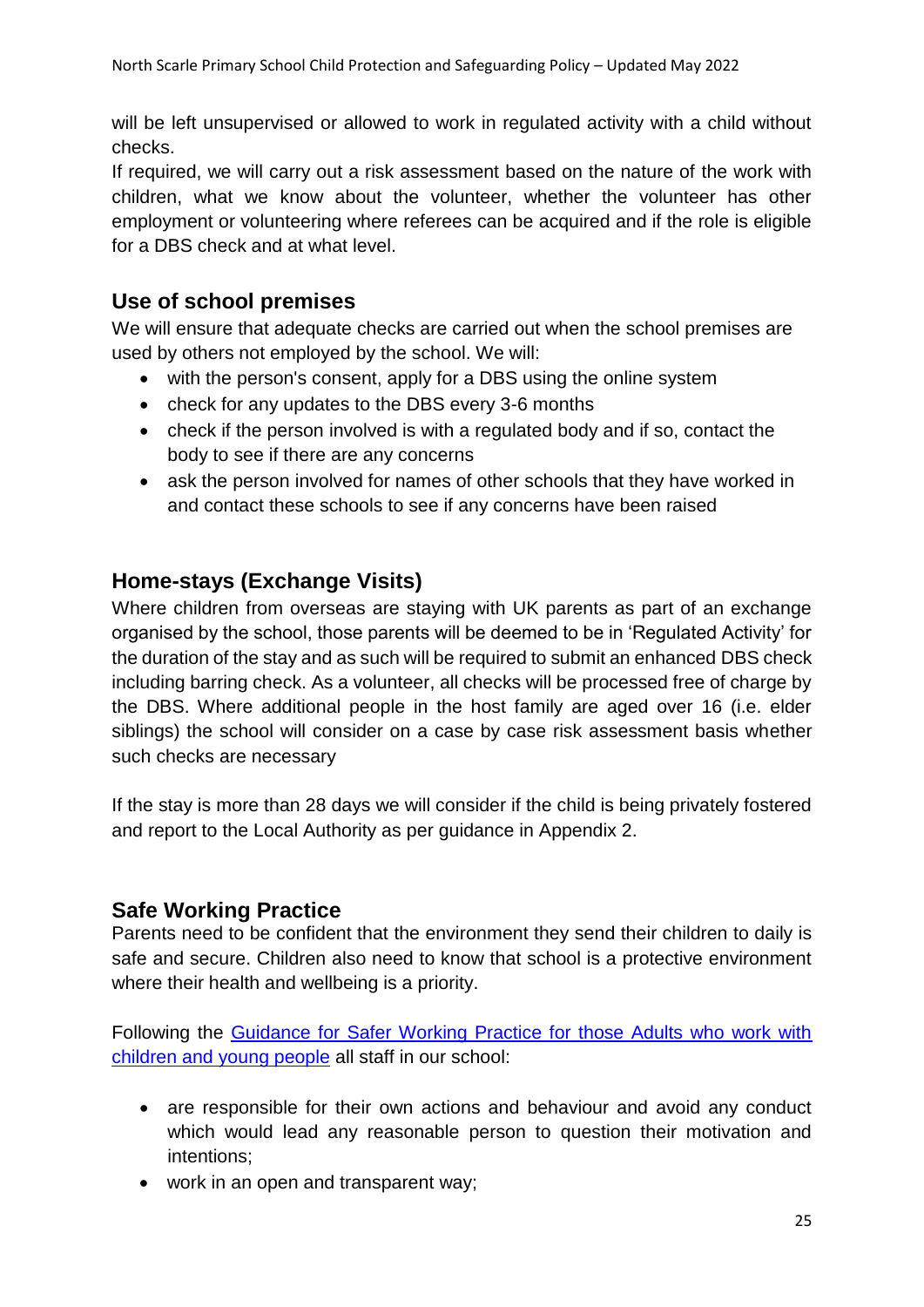- work with other colleagues, where possible, in situations open to question
- discuss and/or take advice from school management over any incident which may give rise to concern;
- record any incidents or decisions made;
- apply the same professional standards regardless of gender, sexuality or disability
- comply and are aware of the confidentiality policy
- are aware that breaches of the law and other professional guidelines could result in criminal or disciplinary action being taken against them.

If our staff have any concerns about the conduct of another member of staff they will report these to the head teacher. If staff members have concerns about the head teacher, these will be reported to the chair of governors. The Head teacher/Chair of Governors will then consider if the concerns need to be reported to the LADO. Where the Head teacher/principal is the proprietor then the concern should be reported to the Local Authority Designated Officer (LADO)

### **Risk Assessments**

We will carry out risk assessments to help us promote safety in our school. They can be carried out for all aspects of school work including use of equipment, off site activities, transport as well as for individual or groups of children. An action plan will be produced out of the assessment to help us manage any of the risks identified.

We also use individual risk assessments when deciding a response to a child demonstrating potentially harmful behaviour such as sexually harmful behaviour or when identifying whether a child may be particularly vulnerable, such as a child at risk of sexual exploitation.

### **Teaching about Safeguarding**

All children in our school are regularly reminded that they can approach any member of staff if they have a concern. The school is committed to ensuring that children are aware of behaviour towards them that is not acceptable and how they can keep themselves safe. All children know that we have a senior member of staff (DSL) with responsibility for child protection and safeguarding and know who this is. We inform children of whom they might talk to, both in and out of school, their right to be listened to and heard and what steps can be taken to protect them from harm. We use a wide range of organisations and resources as part of our PSHE and Relationships Education to help children learn how to keep safe.

We recognise that some children may find it difficult to talk about abuse that is happening within the school especially sexual abuse and harassment. We will ensure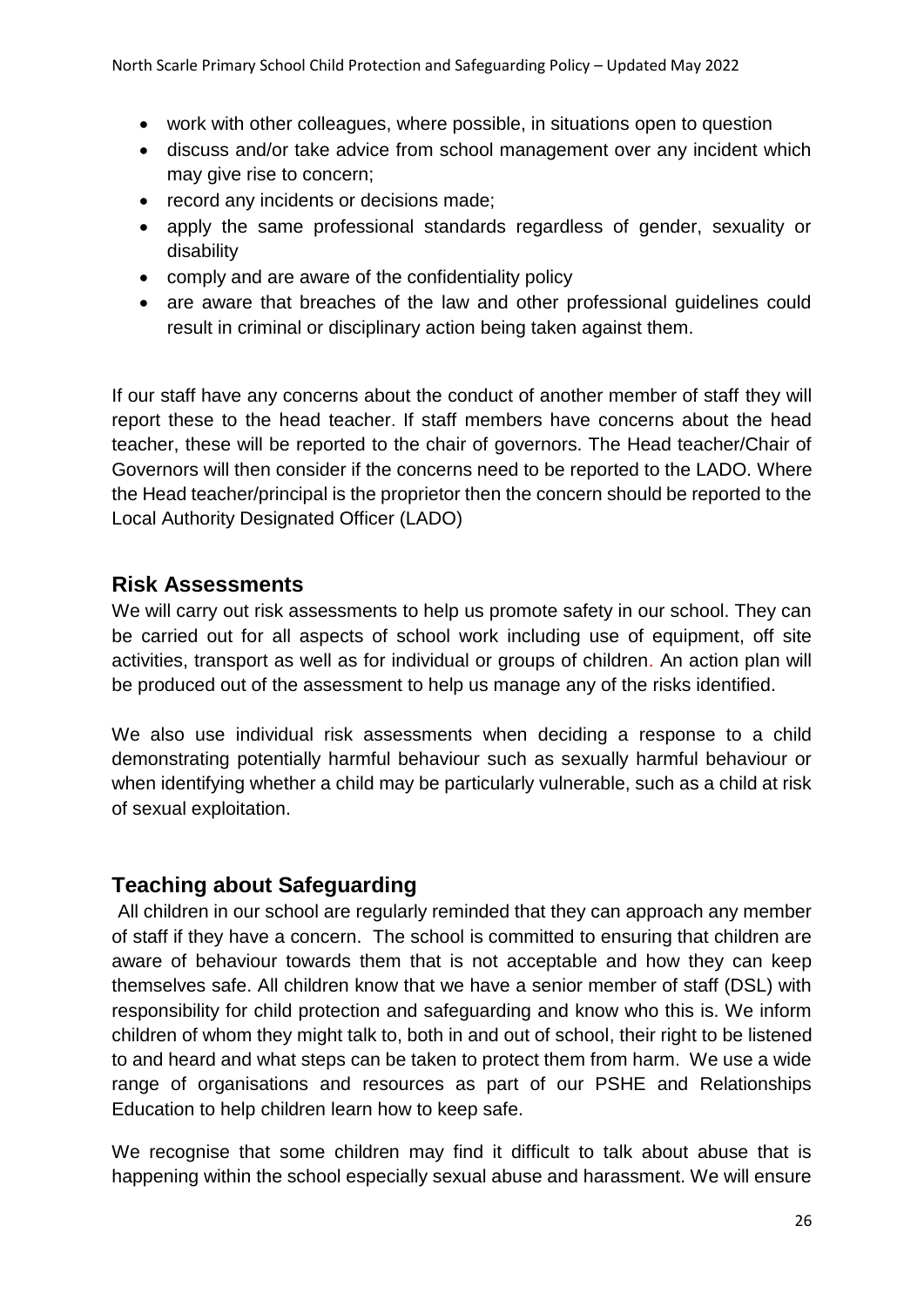all children feel confident that their concerns will be taken seriously and any disclosure will not be judged or seen to be minor. We will not wait until incidents occur but will be proactive in ensuring our children understand behaviours that are unacceptable and feel confident to report and be part of the solution to eradicate the behaviour within the school.

### **Partnership with Parents**

The school shares a purpose with parents to educate and keep children safe from harm.

### **If you are visiting our school and you are worried about the safety of a child, you need to do something about it:-**

- 1. If the child is in immediate danger, make sure the child is safe, inform a member of staff and if necessary call the Police on 999 or Lincolnshire Customer Services on 01522 782111
- 2. If you are worried about the behaviour in the school, talk to the DSL or the Head teacher
- 3. If you have other worries, talk to your child's class teacher who will share these with the DSL/Head teacher.
- 4. We will contact you as soon as possible but at least by the next school day to inform you of any actions taken. We may not be able to give you details if it is concerning another child/family but we will assure you that your concerns have been heard and dealt with.
- 5. If you do not hear from us, then speak to the Head teacher

We are committed to working with parents positively, openly and honestly. We ensure that all parents are treated with respect, dignity and courtesy. We respect parents' rights to privacy and confidentiality and will not share sensitive information unless we have permission or it is necessary to do so in order to protect a child. We make safeguarding information available in a variety of formats, e.g. for families with English as an additional language (EAL) etc.

School will share with parents any concerns we may have about their child unless to do so may place a child at risk of harm. If parents have any concerns about their child's welfare, they can raise this with the child's teachers or with the Head teacher. If a parent feels that their concerns are not being addressed, they can follow the school complaints procedure which is outlined in the school complaints policy found on the school website. Any serious safeguarding concerns can be reported to the local authority Customer Services centre by calling 01522 782111.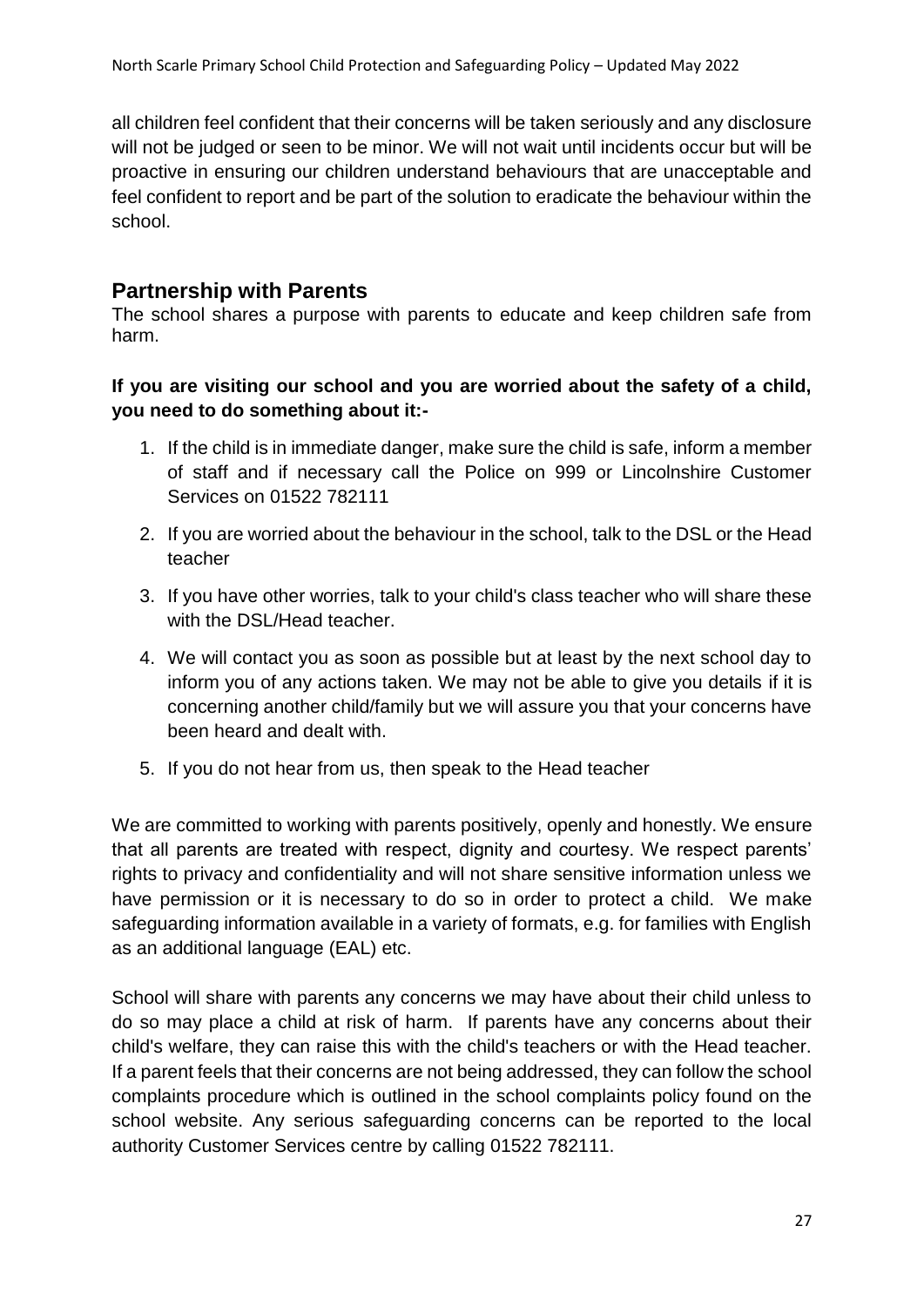## **Partnerships with others**

It is essential that we establish positive and effective working relationships with other agencies who are partners in Lincolnshire's Safeguarding Children Partnership in order for us to effectively safeguarding our children. We have a joint responsibility to share information when it will help a child/children to stay safe. Key partners include Lincolnshire County Council, Police and Health but we also engage with a wide network of local and national organisations in our mission to protect the children in our school.

# **Children placed in Alternative Provision**

Some of our children may be placed in alternative provision for a period of time. In order to fulfil our duty to keep all our children safe, we will seek written reassurance from the provider that they have acceptable safeguarding practices in place including; their response to concerns about a child, safer recruitment processes, attendance and child missing education procedures, appropriate information sharing procedures and an educational safeguarding programme for children.

When organising work placements the school will ensure that the placement provider has policies and procedures in place to safeguard children.

# **Allegations of abuse made against other pupils (peer-on-peer/childon child abuse)**

All staff should be aware that children are capable of abusing other children, should be able to identify this, be aware of the importance of their role in preventing it and know how to respond where they feel a child may be at risk. They must know to act on any concerns immediately and speak to the DSL without delay.

We recognise that even if there are no reported cases of peer-on-peer abuse, it may still be taking place but is just not being reported. We have a zero-tolerance approach to abuse and it will never be tolerated or passed off as 'banter', 'just having a laugh' or 'part of growing up' as this can lead to a culture of unacceptable behaviours and an unsafe environment for pupils.

We recognise that the abuse can happen in or out of school or online; that it is more likely that girls will be victims and boys' perpetrators, but all peer-on-peer abuse is unacceptable and will be taken seriously Most cases of pupils hurting other pupils will be dealt with under our school's behaviour policy, but this child protection and safeguarding policy will apply to any allegations that raise safeguarding concerns.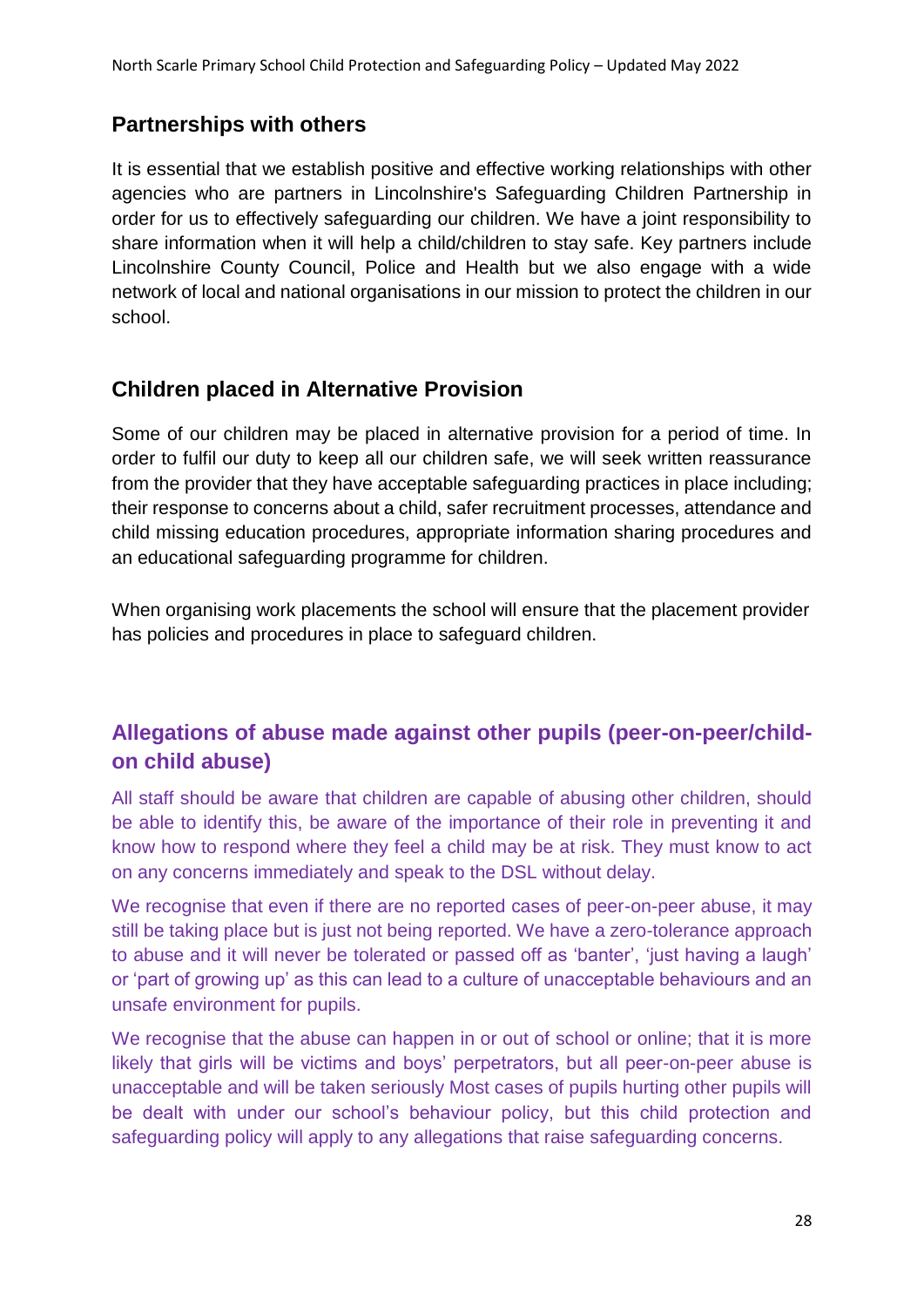Further guidance is given in, (and should be read together): KCSIE September 2021: Part 5 Child on Child Sexual Violence and Sexual Harassment; DfE Sexual Violence and Sexual Harassment Between Children in Schools and Colleges 2021, https://assets.publishing.service.gov.uk/government/uploads/system/uploads/attach ment\_data/file/9 99239/SVSH\_2021.pdf

#### **Peer-on-peer abuse is most likely to include, but may not be limited to:**

• bullying ( including cyberbullying, prejudice-based and discriminatory bullying;

• abuse with intimate personal relationships between peers;

• physical abuse which includes hitting, kicking, shaking, biting, hair-pulling or otherwise causing physical harm (this may include an online element which facilitates, threatens and/or encourages physical abuse);

• sexual violence such as rape, assault by penetration and sexual assault; (this may include an online element which facilitates, threatens and/or encourages sexual violence);

• sexual harassment such as sexual comments, remarks, jokes and online sexual harassment which may be stand alone or part of a broader pattern of abuse

• causing someone to engage in sexual activity without consent, such as forcing someone to strip, touch themselves sexually, or to engage in sexual activity with a third party;

• consensual and non-consensual sharing of nude and semi-nude images and/or videos (also/previously known as sexting or youth produced sexual imagery); see Appendix 2

• upskirting, which typically involves taking a picture under a person's clothing without them knowing, with the intention of viewing their genitals or buttocks to obtain sexual gratification, or cause their victim humiliation, distress or alarm. This is a criminal offence thus there is a duty to report to the police

• initiation/hazing type violence and rituals (this could include activities involving harassment, abuse or humiliation used as a way of initiating a person into a group and may also include an online element).

Further support can be found in UK Council for Internet Safety (UKCIS) Guidance: Sharing nudes and seminudes advice for education settings working with children and young people (December 2020)

### **If a pupil makes an allegation of abuse against another pupil:**

• You must tell the DSL and record the allegation, but do not investigate it.

• The DSL will contact the local authority children's social care team and follow its advice, as well as the police if the allegation involves a potential criminal offence.

• The DSL will put a risk assessment and support plan into place for all children involved – the victim(s), the child(ren) against whom the allegation has been made and any other children affected by peer-on-peer abuse – with a named person they can talk to if needed, be aware there may be physical and mental health implications requiring further support as well as signposting for additional support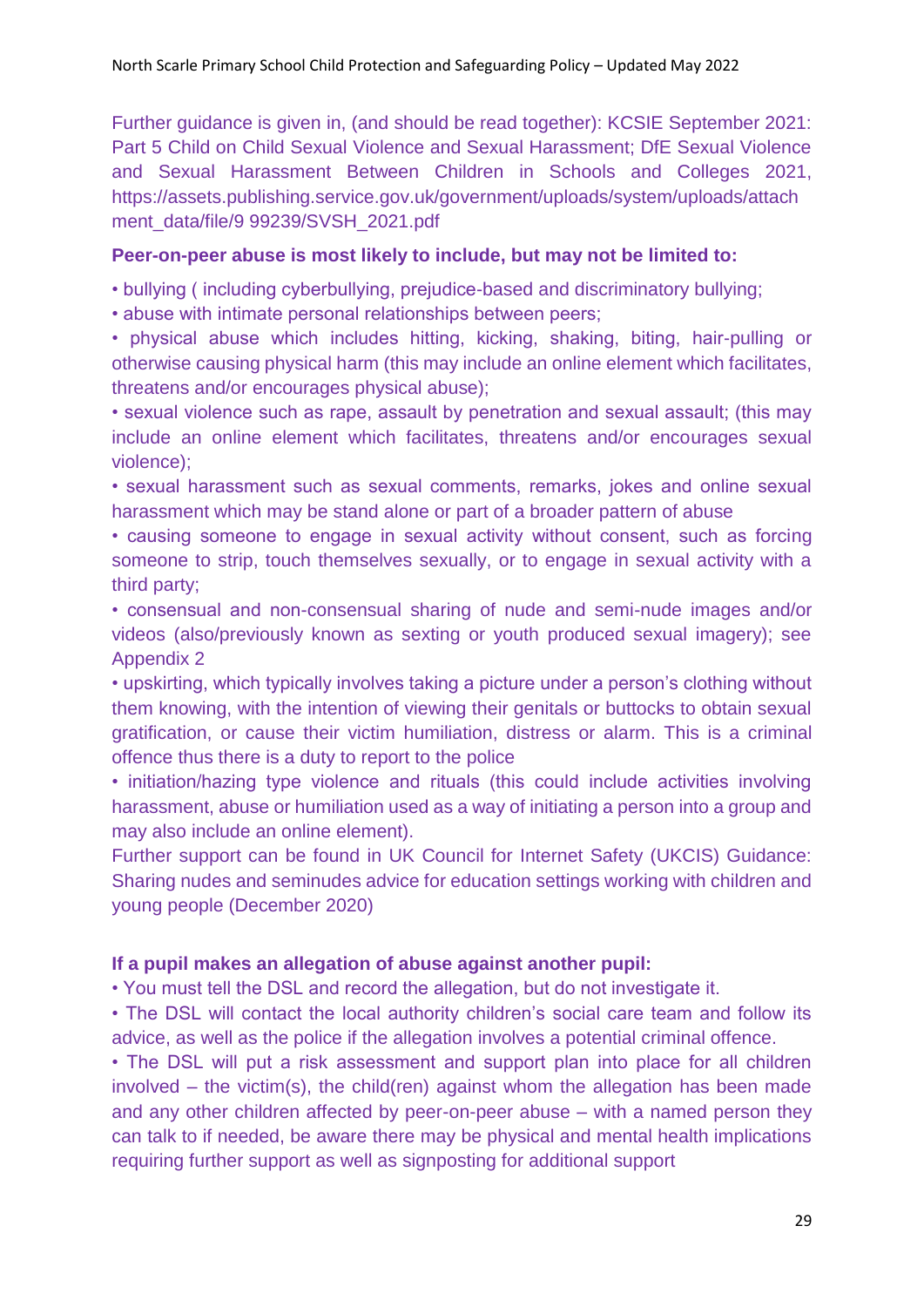• The DSL will contact the children and adolescent mental health services (CAMHS), if appropriate.

#### **We will minimise the risk of peer-on-peer/child-on-child abuse by:** ·

• challenging any form of derogatory or sexualised language or behaviour

• being vigilant to issues that particularly affect different genders – for example, sexualised or aggressive touching or grabbing towards female pupils, and initiation or hazing type violence with respect to boys

• ensuring our curriculum helps to educate pupils about appropriate behaviour and consent

- ensuring pupils know they can talk to staff confidentially
- voice of the child/wishes and feelings
- discussion in whole school assemblies

• making Teaching Assistants available in every class regularly auditing through a pupil voice questionnaire

#### **We will create a supportive environment in school and minimise the risk of peeron peer/child-on-child abuse by:**

• being proactive with action to minimise the risk of peer-on-peer abuse, and creating a supportive environment where victims feel confident in reporting incidents challenging any form of derogatory or sexualised language or behaviour between peers including requesting or sending sexual images

being vigilant to issues that particularly affect different genders – for example, sexualised or aggressive touching or grabbing towards female pupils, and initiation or hazing type violence with respect to boys; listening for conversations; being observant about any behavioural changes

ensuring our curriculum helps to educate pupils about appropriate behaviour and consent

ensuring pupils know they can talk to staff confidently and confidentially by ensuring our reporting systems are well promoted, easily understood and easily accessible for pupils

Make it clear to pupils that their concerns will be taken seriously, and that they can safely express their views and give feedback.

Pupils can report to any staff member.

Shared in Assembly

Shared in PSHE and RSE sessions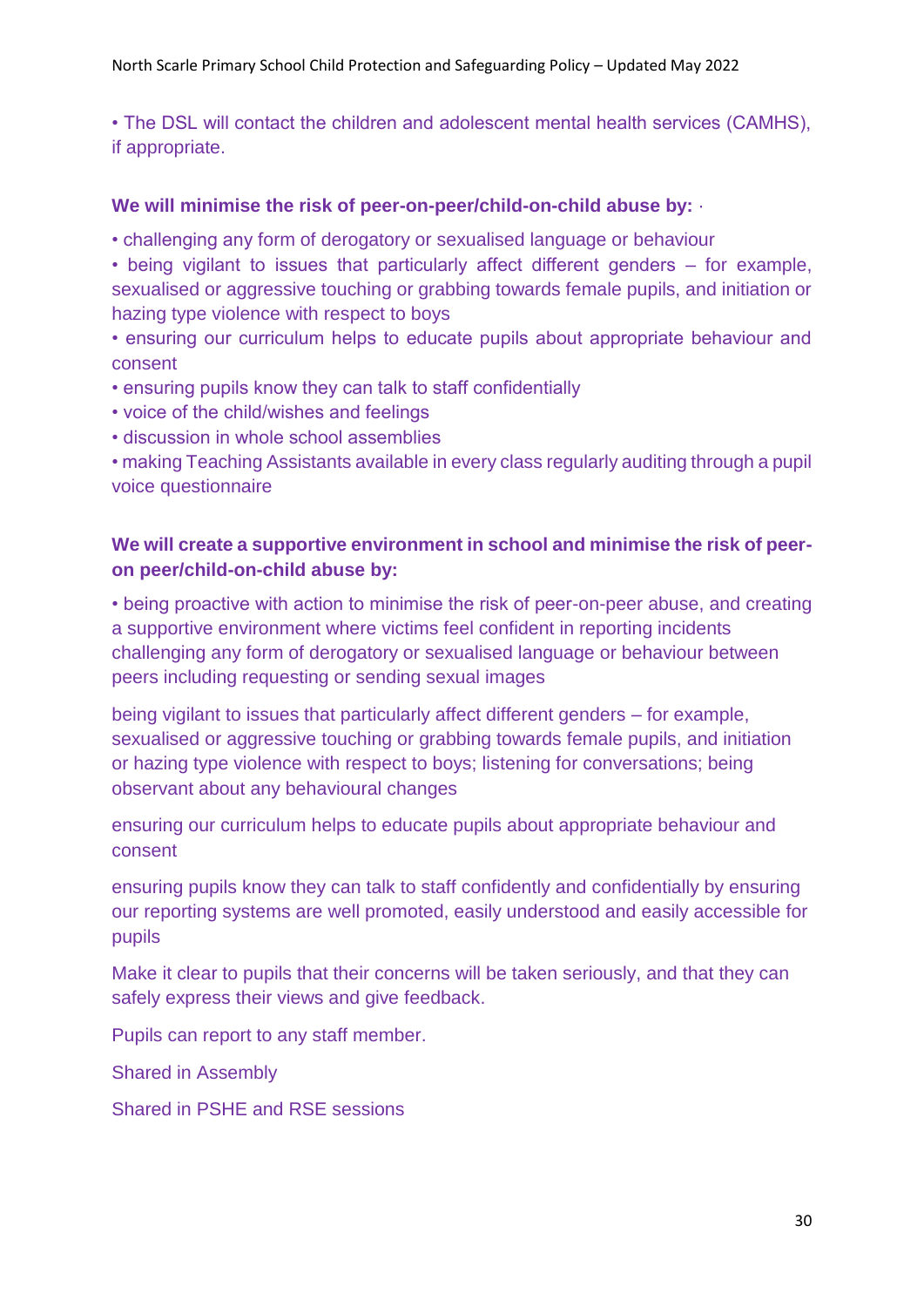ensuring staff are trained to understand that a pupil harming a peer could be a sign that the child is being abused themselves, and that this would fall under the scope of this policy.

Dealing with any peer-on-peer abuse in a timely manner

**Informing parents/carers** Parents/carers will normally be kept informed as appropriate of any action to be taken under these procedures. However, there may be circumstances when the DSL will need to consult the LA designated officer(s), the Police and/or the Headteacher before discussing details with parents/carers.

**External agencies** Whether or not the school decides to refer a particular complaint to children's social care services or the police, the parents and pupil will be informed of their right to make their own complaint or referral to the children's social care services or the child protection unit of the Police and will be provided with contact names, addresses and telephone numbers, as appropriate.

# **Allegations regarding Person(s) Working in or on behalf of School (including Volunteers)**

As per the guidance in section 4 of KSCIE 2021, our school recognises two levels of concerns:

- 1. Allegations that meet the harms threshold further details outlined in our Managing Allegations policy
- 2. Allegation/concerns that do not meet the harms threshold referred to as 'low level concerns'. Our staff [Code of Conduct](https://www.lincolnshire.gov.uk/employment-policies/code-conduct) policy outlines our expectations of staff and how they should behave.

Any concerns may impact on a staff member's employment, therefore we also refer to the LCC School Employment Manual[/Disciplinary policy](https://professionals.lincolnshire.gov.uk/downloads/file/1780/employee-discipline)

### **Allegations that meet the harms threshold**

Incidents where the alleged perpetrator has: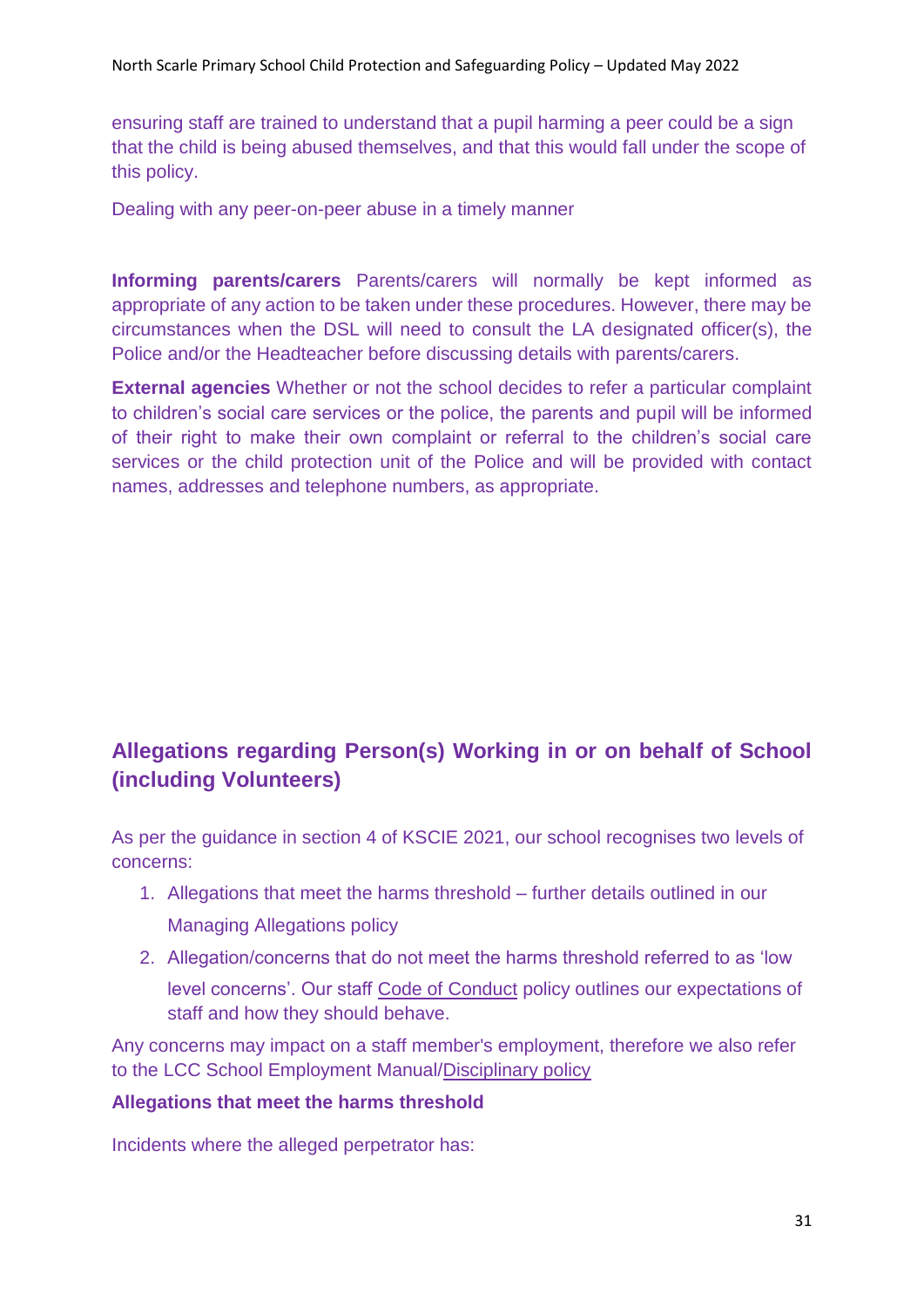- Behaved in a way that has harmed a child or may have harmed a child
- Possibly committed a criminal offence against or related to a child
- Behaved towards a child or children in a way that indicates he or she would pose a risk of harm to children or
- Behaved or may have behaved in a way that indicates they may not be suitable to work with children. This is to take account of situations where a person's behaviour outside school may suggest 'transferable risk'. For example, where a member of staff or volunteer is involved in an incident outside of school which did not involve children but could have an impact on their suitability to work with children'

We will apply the same principles as in the rest of this document and we will always follow the Lincolnshire Safeguarding Children Partnership Procedures that can be accessed at [Lincolnshire Safeguarding Children Partnership.](https://lincolnshirescb.proceduresonline.com/chapters/contents.html)

The Head teacher will be the case manager who will take the lead in any investigation. If the Head teacher is the subject of the allegation, then the Chair of Governors will manage the case. If there is any doubt as to the procedure to follow, we will contact the Lincolnshire Local Authority Designated Officer (LADO) for advice.

The priority in any allegation is the safety of the child. The DSL will follow normal safeguarding procedures if there is risk of harm to a child.

Following our procedures, the case manager will undertake basic enquiries to obtain facts being careful not to jeopardise any potential police investigation. All investigations will be carried out adhering to the following principles;

- applying common sense and judgement
- dealing with the allegation quickly, fairly and consistently
- providing protection for the child and support for the person subject to the allegation

We will inform the person subject to the allegation when it is right to do so based on advice from LADO and if appropriate Social Care and the Police.

Following the initial investigation and discussions with LADO there may be an outcome of:

- no further action record of decision and rationale is made as well as decision of information to be shared with the individual
- further enquiries following discussion with LADO, these are carried out by a senior member of staff or an independent investigator depending on the nature of the investigation. The case manager will monitor the progress of this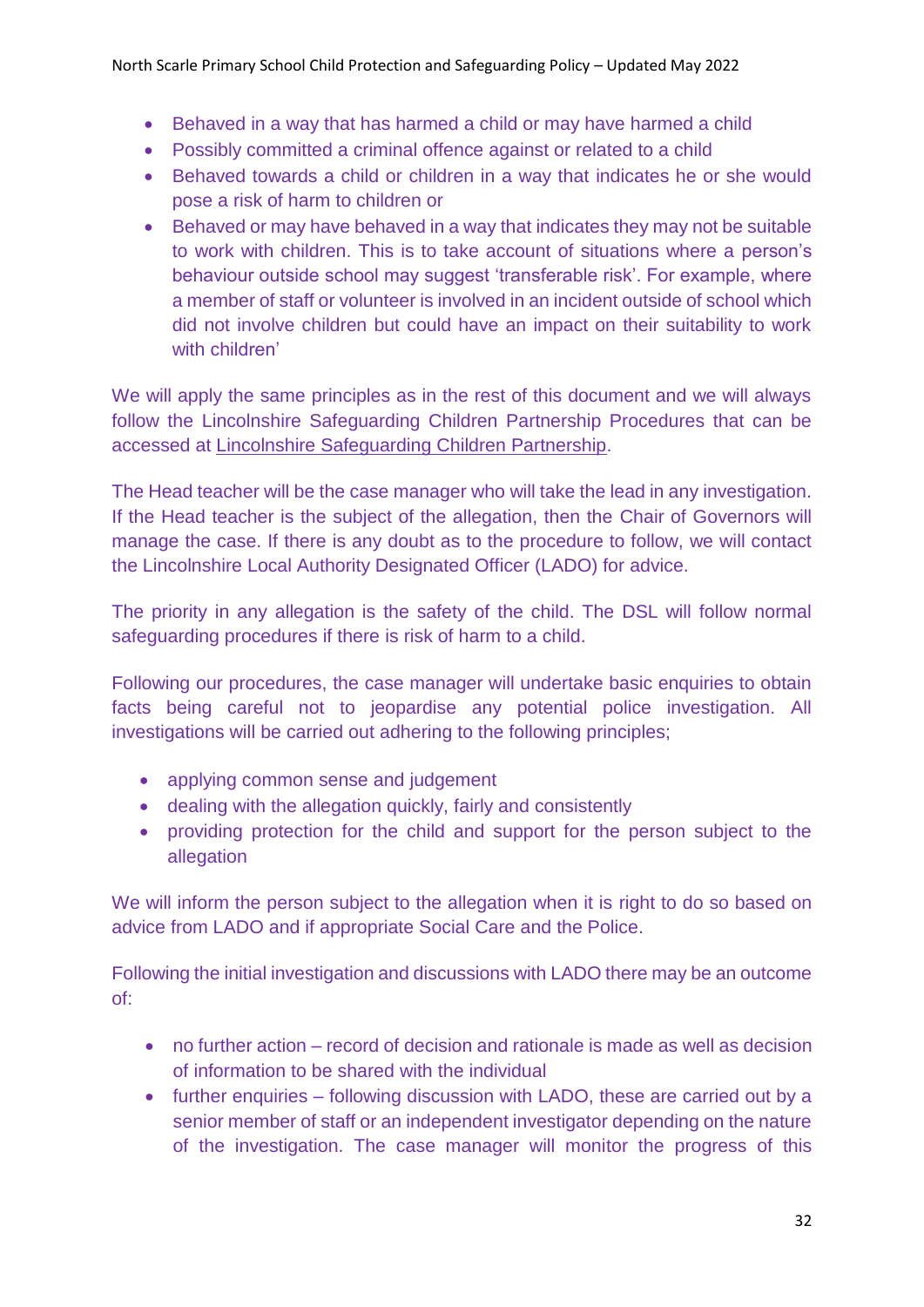following the timescales and reviews outlined in the Managing Allegations **Policy** 

If the allegation is in relation to a **supply teacher**, the school will seek guidance from the LADO and the agency as to the appropriate actions in relation to employment or deployment of the individual within the school and across other schools. The agency should then fully cooperate with the school in any investigations that need to take place. The allegations management meeting arranged by LADO will take into consideration any previous concerns in relation to the individual.

If the allegation is in relation to a governor, we will follow our local procedures; removing the person from office should the allegation be substantiated.

Suspension is not an automatic response when an allegation is reported. The case manager will make a decision on this and review regularly throughout any investigation. The case manager will consider all possibilities to avoid suspension including temporary redeployment. Suspension will be implemented if there is cause to suspect a child is at risk of any harm or if the case is so serious that it is most likely to result in dismissal. The governing body will seek guidance from LADO as well as social care and the Police to decide whether suspension is the most appropriate action.

We recognise that this process can be very stressful for all involved; the school are committed to providing support as outlined in our Managing Allegations policy.

Information sharing is crucial in this process. This includes all relevant information about the person subject to the allegation to aid investigations as well as information about the child involved to determine the level of protection required. Our policy outlines conditions related to the confidentiality of this information.

The outcomes from an allegation are:

**Substantiated:** there is sufficient evidence to prove the allegation;

**Malicious**: there is sufficient evidence to disprove the allegation and there has been a deliberate act to deceive or cause harm to the person subject of the allegation;

**False:** there is sufficient evidence to disprove the allegation;

**Unsubstantiated**: there is insufficient evidence to either prove or disprove the allegation. The term, therefore, does not imply guilt or innocence; or,

**Unfounded**: to reflect cases where there is no evidence or proper basis which supports the allegation being made.

Following the decision, the case manager, with support from LADO will determine the next actions. If an allegation was found to be malicious, the school must consider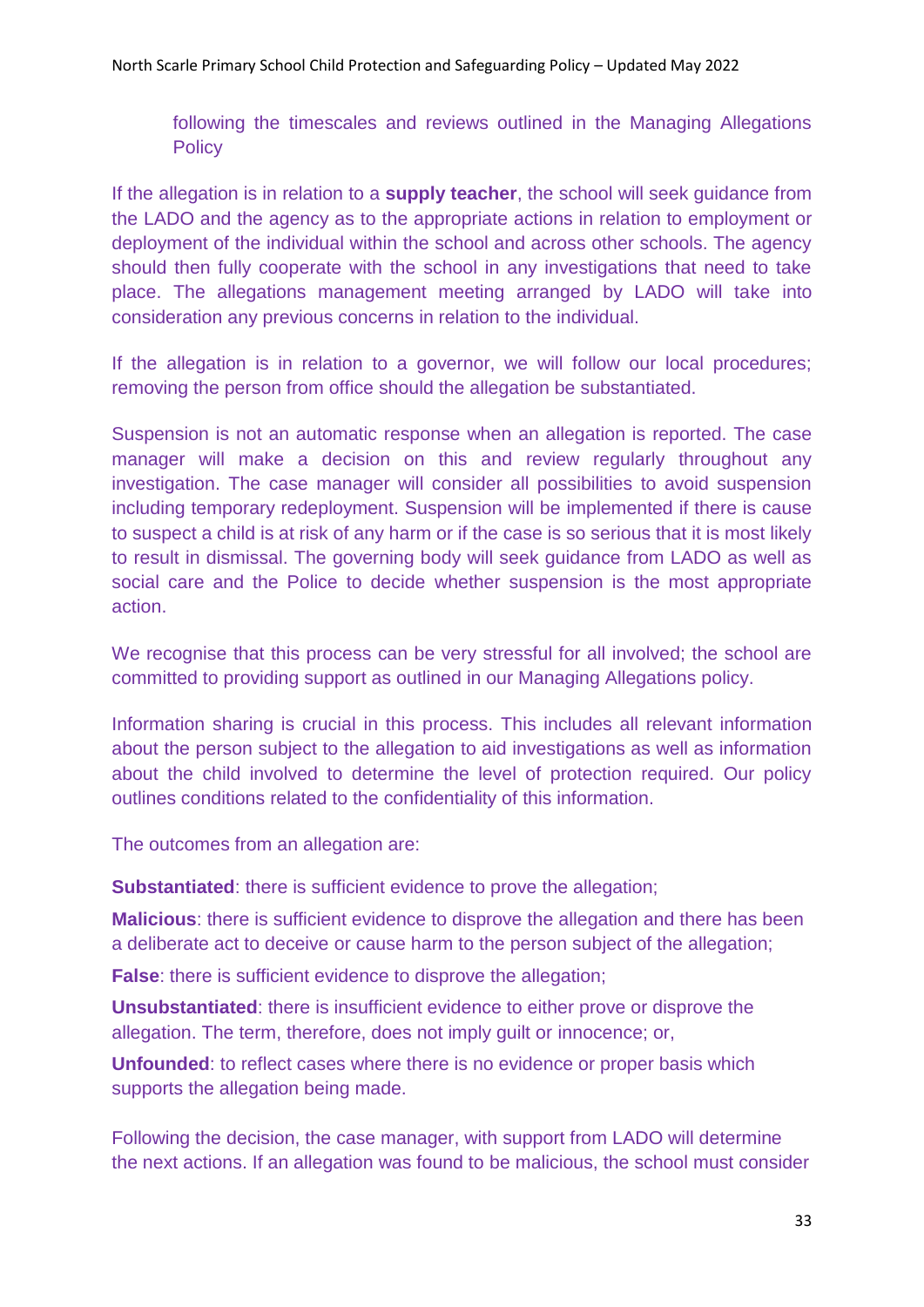whether the person/child who made the allegation is in need of help themselves and whether a referral to customer services is required.

Details of the allegations will be kept on the file of the person accused, except those resulting in a malicious outcome where the choice to retain is that of the individual.

#### **Non-recent allegations**

If an adult wishes to raise an allegation to the school that they were abused as a child, the adult will be strongly advised to contact the police. Any non-recent allegation made by a child must be reported to the LADO who will follow the local authority procedures for dealing with historic reporting of incidents.

#### **Allegations that do not reach the harm threshold (Low -level concerns)**

Our school fosters a culture in which all allegations and concerns about adults are taken seriously and responded to promptly and appropriately. By being open and transparent about addressing 'low level concerns' we can respond early and reduce the escalation of situations and potential risk of harm to children.

This part of the policy should be read in conjunction with the Staff Code of Conduct and Whistleblowing Policy, to enable staff to share their concerns, no matter how small, about their own or another member of staff's behaviour.

The purpose of the policy is to create and embed a culture of openness, trust and transparency in which the clear values and expected behaviour which are set out in the school's Code of Conduct are constantly lived, monitored and reinforced by all staff. The school deals with all concerns about adults working in or behalf of the school appropriately and promptly.

This part of the policy seeks to

• ensure that staff are clear about, and confident to distinguish between, expected and appropriate behaviour from concerning, problematic or inappropriate behaviour – in themselves and others, and the delineation of professional boundaries and reporting lines

• empower staff to share any low-level concerns with the Headteacher

• help staff address unprofessional behaviour and help the individual to correct such behaviour at an early stage

• identify concerning, problematic or inappropriate behaviour – including any patterns – that may need to be consulted upon with (on a no-names basis if appropriate), or referred to, the LADO

• provide responsive, sensitive and proportionate handling of such concerns when they are raised

• help identify any weaknesses in the organisation's safeguarding system.

### **Keeping Children Safe in Education September 2021**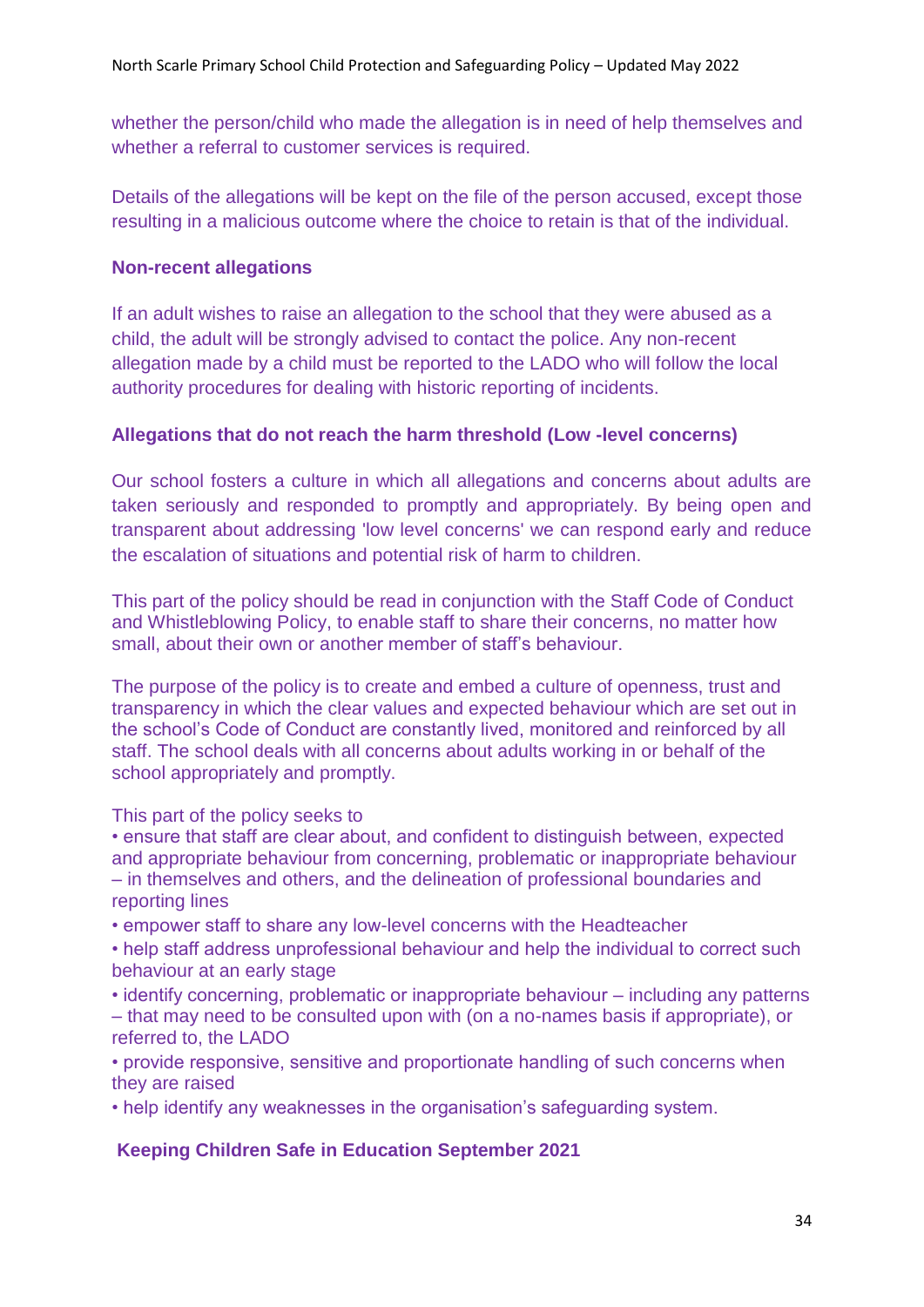The following is taken from Keeping Children Safe in Education September 2021:

*407. As part of their whole school approach to safeguarding, schools and colleges should ensure that they promote an open and transparent culture in which all concerns about all adults working in or on behalf of the school or college (including supply teachers, volunteers and contractors) are dealt with promptly and appropriately.* 

*408. Creating a culture in which all concerns about adults (including allegations that do not meet the harms threshold (see Part Four - Section one)) are shared responsibly and with the right person, recorded and dealt with appropriately, is critical. If implemented correctly, this should encourage an open and transparent culture; enable schools and colleges to identify concerning, problematic or inappropriate behaviour early; minimise the risk of abuse; and ensure that adults working in or on behalf of the school or college are clear about professional boundaries and act within these boundaries, and in accordance with the ethos and values of the institution.* 

#### **What is a low level concern?**

*409. T*he term '*low-level*' concern does not mean that it is insignificant, it means that the behaviour towards a child does not meet the threshold set out at paragraph 338. A low-level concern is any concern – no matter how small, and even if no more than causing a sense of unease or a 'nagging doubt' - that an adult working in or on behalf of the school or college may have acted in a way that:

- is inconsistent with the staff code of conduct, including inappropriate conduct outside of work; and
- does not meet the allegations threshold or is otherwise not considered serious enough to consider a referral to the LADO.

#### *410.* **Examples of such behaviour could include, but are not limited to:**

- being over friendly with children;
- having favourites;
- taking photographs of children on their mobile phone;
- *engaging with a child on a one-to-one basis in a secluded area or behind a closed door; or,*
- *using inappropriate sexualised, intimidating or offensive language.*

411. Such behaviour can exist on a wide spectrum, from the inadvertent or thoughtless, or behaviour that may look to be inappropriate, but might not be in specific circumstances, through to that which is ultimately intended to enable abuse.

412. It is crucial that any such concerns, including those which do not meet the harm threshold (see Part Four - Section one), are shared responsibly and with the right person, and recorded and dealt with appropriately. Ensuring they are dealt with effectively should also protect those working in or on behalf of schools and colleges from potential false allegations or misunderstandings.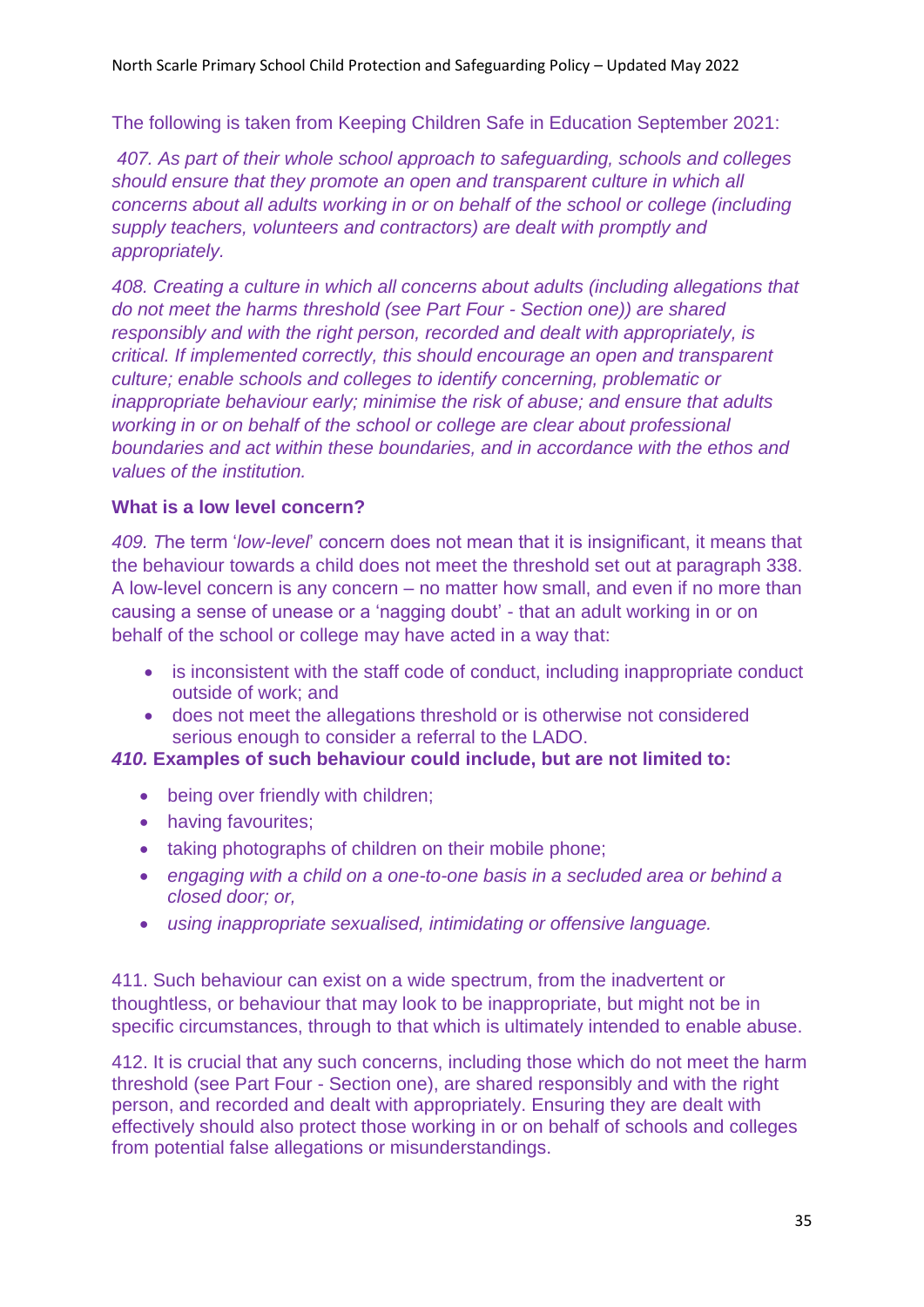North Scarle Primary School Child Protection and Safeguarding Policy – Updated May 2022

#### **Responsibilities of staff**

It is important that **all** staff are clear of the expectations the school stipulates from them as contained in the Staff Code of Conduct.

It is crucial that **any** concerns in relation to a staff member's behaviour, including those which do not meet the harm threshold, are shared responsibly and with the Head Teacher. **This should be done without delay.**

Where there are concerns/allegations about the Head Teacher, this should be referred to the Chair of Governors (whose contact details can be found in this Child Protection Policy and are displayed in the staffroom.)

The school seeks to create an environment where staff are encouraged and feel confident to self-refer, where, for example, they have found themselves in a situation which could be misinterpreted, might appear compromising to others, and/or on reflection they believe they have behaved in such a way that they consider falls below expected professional standards.

#### **Clarity around Allegation vs Low-Level Concern vs Appropriate Conduct**

#### Allegation:

Behaviour that indicate that an adult who works with children has:

- Behaved in a way that has harmed a child, or that may harm a child;
- Possibly committed a criminal offence against, or in relation to a child;
- Behaved towards a child or children that indicates that may pose a risk of harm to children.

#### Low-level concern:

Any concern, no matter how small – even if no more than a "nagging doubt"- that an adult may have acted in a manner which:

- Is not consistent with an organisation's Code of Conduct, and/or
- Relates to their conduct outside of work which, even if not linked to a particular act or omission, has caused a sense of unease about that adult's suitability to work with children.

#### Appropriate Conduct:

Behaviour that is entirely consistent with the organisation's Code of Conduct, and the law.

#### **Storing and use of Low-Level Concerns and follow-up information**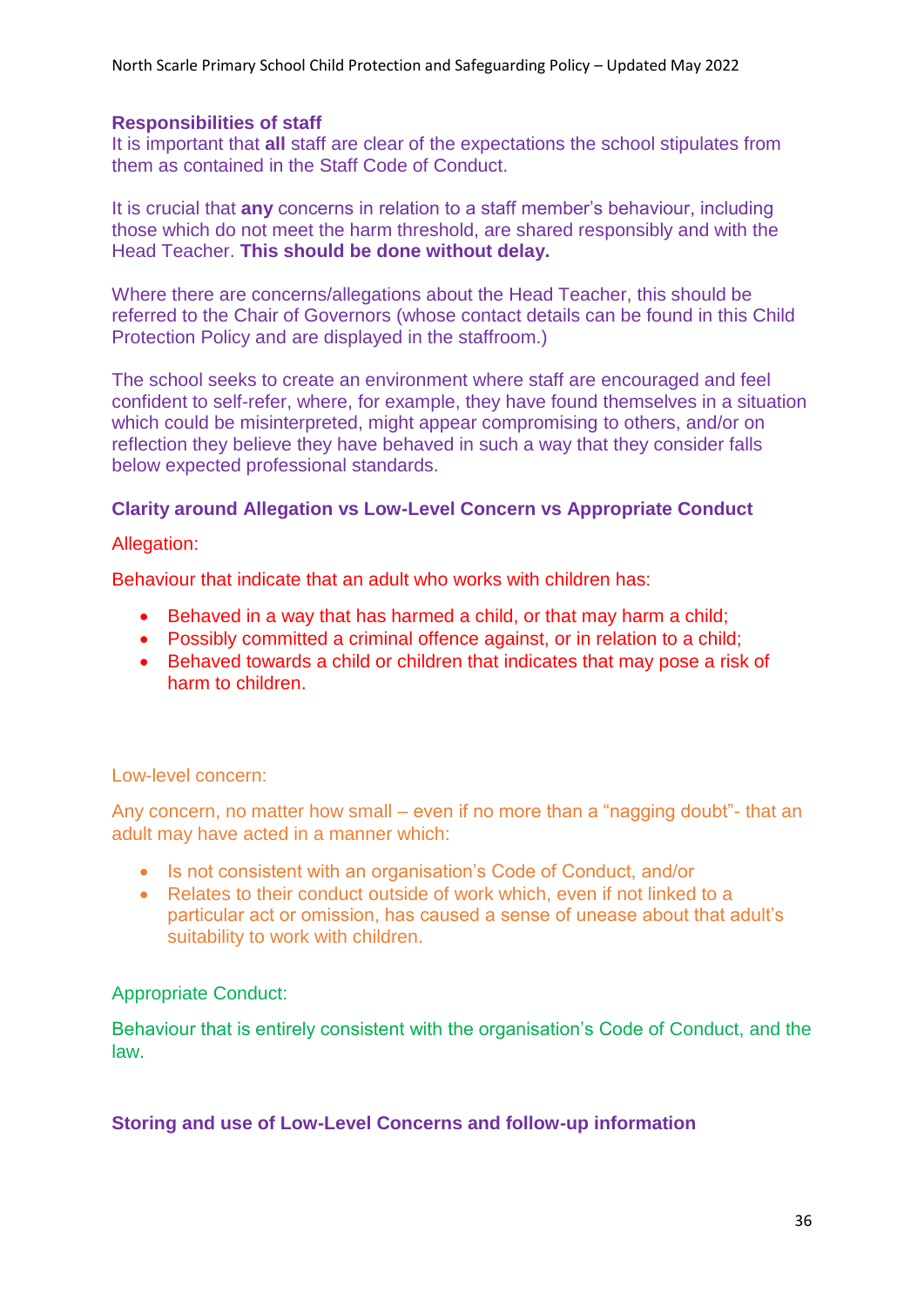LLC recording forms and follow-up information will be stored securely within the schools safeguarding systems, with access only by the leadership team. This will be stored in accordance with the school's GDPR and data protection policies.

The staff member(s) reporting the concern must keep the information confidential and not share the concern with others apart from the Head Teacher or those aware in the senior leadership team.

Low-Level Concerns will not be referred to in references unless they have been formalised into more significant concerns resulting in disciplinary or misconduct procedures.

Whenever staff leave North Scarle, any record of low-level concerns which are stored about them will be reviewed as to whether or not that information needs to be kept. Consideration will be given to:

(a) whether some or all of the information contained within any record may have any reasonably likely value in terms of any potential historic employment or abuse claim so as to justify keeping it, in line with normal safeguarding records practice; or

(b) if, on balance, any record is not considered to have any reasonably likely value, still less actionable concern, and ought to be deleted accordingly.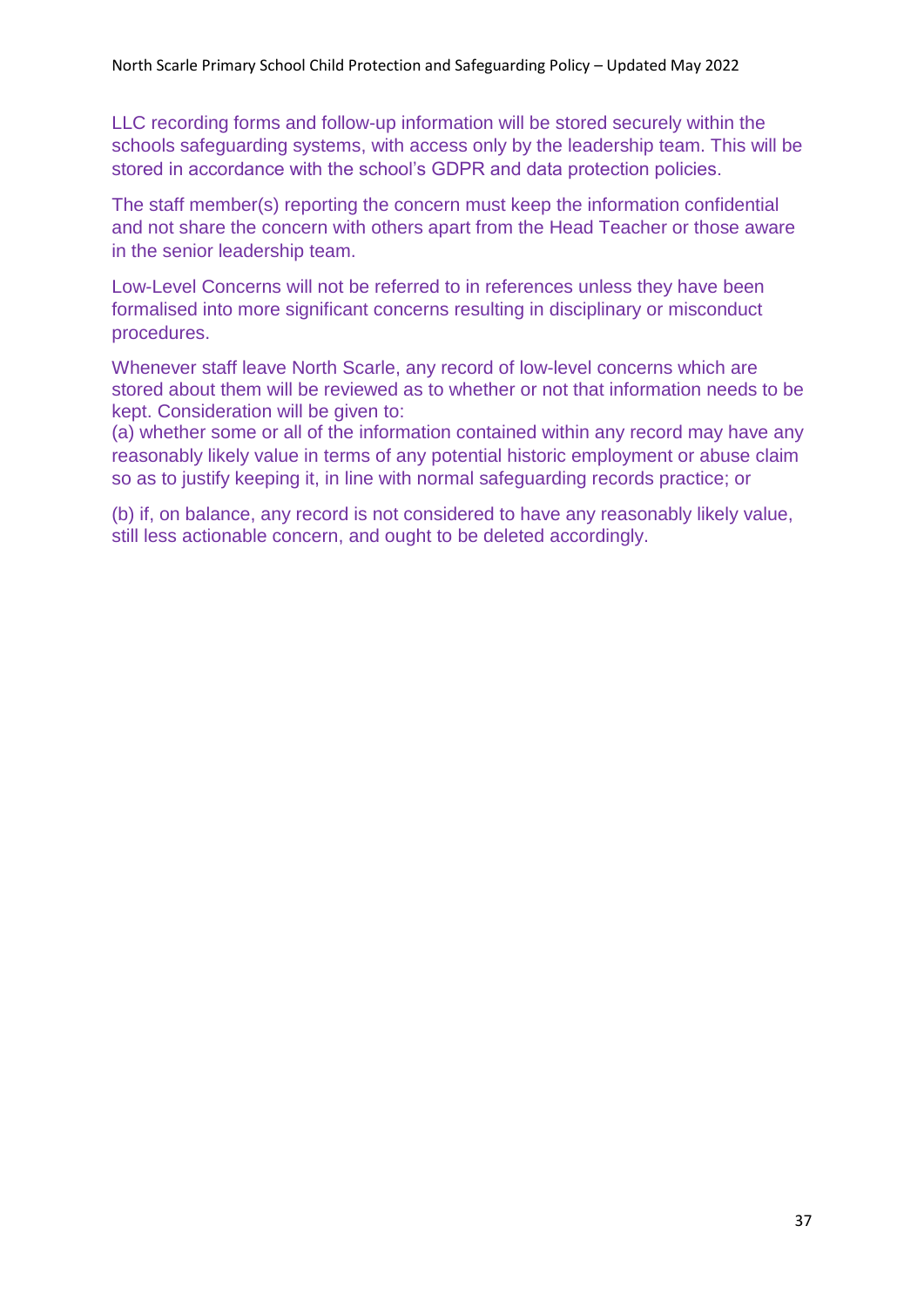# **Appendix 1: Definitions of safeguarding abuse and neglect**

(Working Together' 2018 and 'Keeping Children Safe in Education' 2021)

**Safeguarding and promoting the welfare of children** is defined for the purposes of this guidance as:

- protecting children from maltreatment;
- preventing impairment of children's mental and physical health or development;
- ensuring that children grow up in circumstances consistent with the provision of safe and effective care; and
- taking action to enable all children to have the best outcomes.

**Harm** means ill-treatment or impairment of health and development, including, for example, impairment suffered from seeing or hearing the ill-treatment of another;

**Development** means physical, intellectual, emotional, social or behavioural development;

**Health** includes physical and mental health; maltreatment includes sexual abuse and other forms of ill-treatment which are not physical.

**Abuse:** a form of maltreatment of a child. Somebody may abuse or neglect a child by inflicting harm or by failing to act to prevent harm. Children may be abused in a family or in an institutional or community setting by those known to them or, more rarely, by others (e.g. via the internet). They may be abused by an adult or adults or another child or children.

**Physical abuse:** a form of abuse which may involve hitting, shaking, throwing, poisoning, burning or scalding, drowning, suffocating or otherwise causing physical harm to a child. Physical harm may also be caused when a parent or carer fabricates the symptoms of, or deliberately induces, illness in a child (Fabricated Induced Illness).

**Emotional abuse:** the persistent emotional maltreatment of a child such as to cause severe and adverse effects on the child's emotional development. It may involve conveying to a child that they are worthless or unloved, inadequate, or valued only insofar as they meet the needs of another person. It may include not giving the child opportunities to express their views, deliberately silencing them or 'making fun' of what they say or how they communicate. It may feature age or developmentally inappropriate expectations being imposed on children. These may include interactions that are beyond a child's developmental capability as well as overprotection and limitation of exploration and learning, or preventing the child participating in normal social interaction. It may involve seeing or hearing the ill-treatment of another. It may involve serious bullying (including cyber bullying), causing children frequently to feel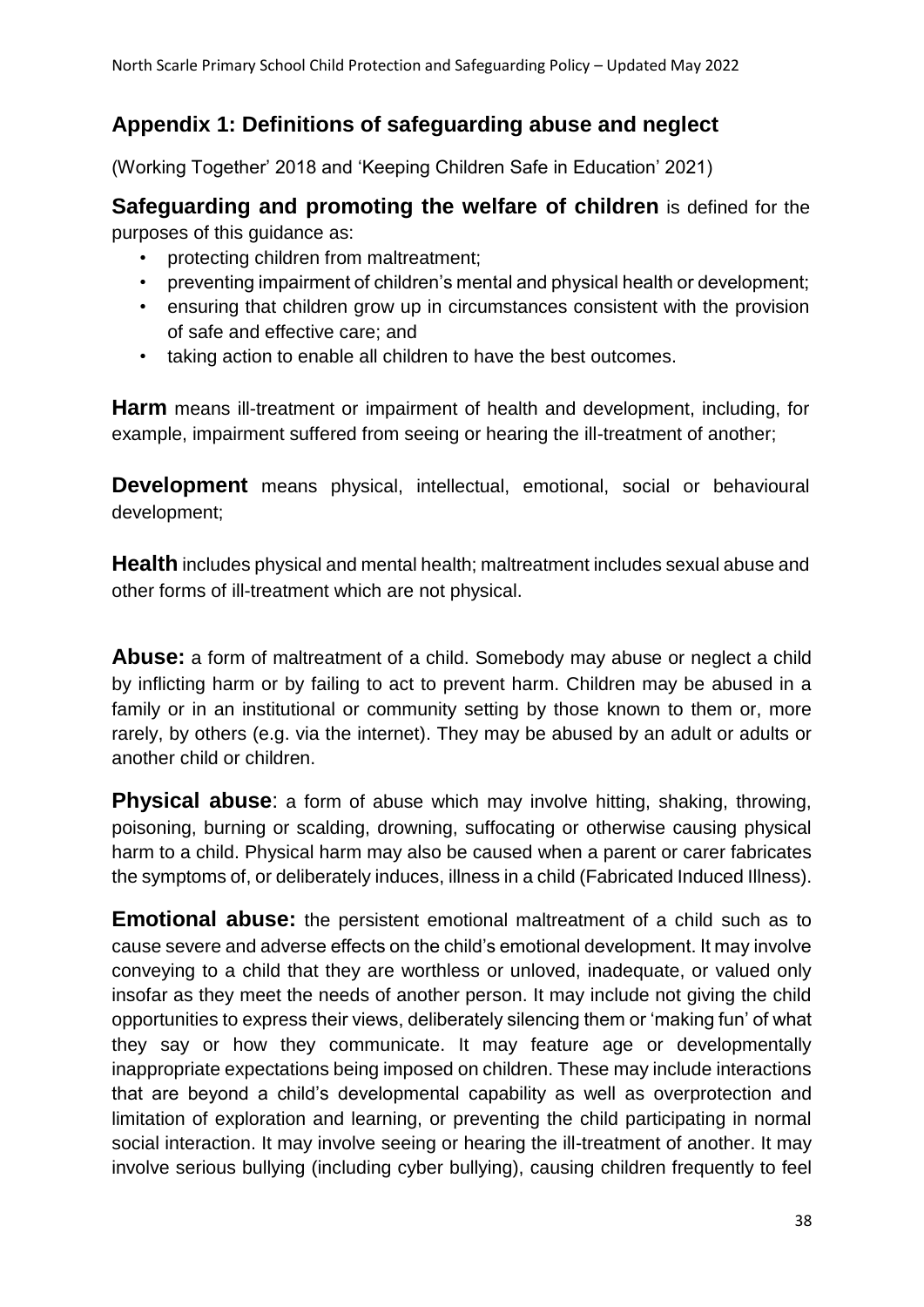frightened or in danger, or the exploitation or corruption of children. Some level of emotional abuse is involved in all types of maltreatment of a child, although it may occur alone.

**Sexual abuse:** involves forcing or enticing a child or young person to take part in sexual activities, not necessarily involving a high level of violence, whether or not the child is aware of what is happening. The activities may involve physical contact, including assault by penetration (for example rape or oral sex) or non-penetrative acts such as masturbation, kissing, rubbing and touching outside of clothing. They may also include non-contact activities, such as involving children in looking at, or in the production of, sexual images, watching sexual activities, encouraging children to behave in sexually inappropriate ways, or grooming a child in preparation for abuse (including via the internet). Sexual abuse is not solely perpetrated by adult males. Women can also commit acts of sexual abuse, as can other children.

**Neglect**: the persistent failure to meet a child's basic physical and/or psychological needs, likely to result in the serious impairment of the child's health or development. Neglect may occur during pregnancy as a result of maternal substance abuse. Once a child is born, neglect may involve a parent or carer failing to: provide adequate food, clothing and shelter (including exclusion from home or abandonment); protect a child from physical and emotional harm or danger; ensure adequate supervision (including the use of inadequate care-givers); or ensure access to appropriate medical care or treatment. It may also include neglect of, or unresponsiveness to, a child's basic emotional needs.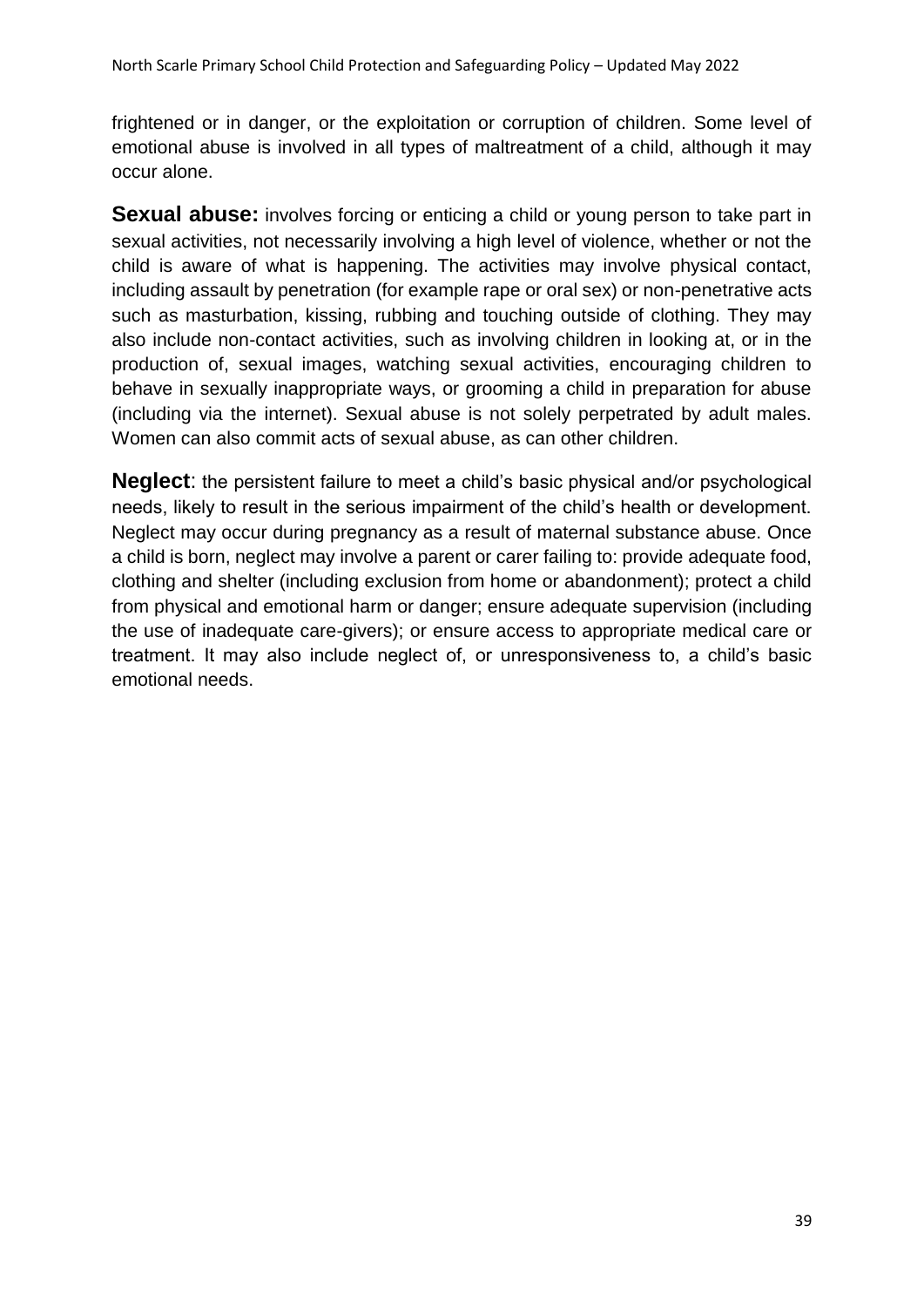# **Appendix 2: Definitions and procedures for specific safeguarding situations**

**In addition to the situations below the LSCP policy and procedures manual maintains an extensive section on ['Children in Specific Circumstances'](https://lincolnshirescb.proceduresonline.com/chapters/contents.html#d) – (section 5) that DSL and any deputy DSLs should be familiar with.**

### **Children and the court system**

Children are sometimes required to give evidence in criminal courts. There are two age appropriate guides to support children **Going to Court** [5-11 year olds](https://www.gov.uk/government/publications/young-witness-booklet-for-5-to-11-year-olds) and [12-17](https://www.gov.uk/government/publications/young-witness-booklet-for-12-to-17-year-olds)  [year olds.](https://www.gov.uk/government/publications/young-witness-booklet-for-12-to-17-year-olds)

### **Children Missing out on Education**

Missing school can act as a vital warning sign of a range of safeguarding possibilities. This may include abuse and neglect, which may involve sexual abuse or exploitation and child criminal exploitation. It may also indicate mental health problems, risk of substance abuse, risk of travelling to conflict zones, risk of female genital mutilation or risk of forced marriage. Early intervention is necessary to identify the existence of any underlying safeguarding risk and to help prevent the risks of a child missing school in the future. It is the school's duty to notify the local authority of any children who go missing from school and cannot be found at the known place of residence,

### **Children with family members in prison**

Schools understand that children with a parent(s) in prison are at risk of poor outcomes including poverty, stigma, isolation and poor mental health. They may require specific services and support. Families and children of people in prison will be seen as families first and school will work to ensure their needs are appropriately met. This will include providing support to ensure the voice of the child is considered when seeking contact with a family member in prison. Support is available from the National Information Centre of children of offenders [NICCO](https://www.nicco.org.uk/) who provide information designed to support professionals working with offenders and their children, to help mitigate negative consequences for those children.

### **Child Sexual Exploitation**

Child Sexual Exploitation (CSE) is a form of child sexual abuse. It occurs where an individual or group takes advantage of an imbalance of power to coerce, manipulate or deceive a child or young person under the age of 18 into sexual activity (a) in exchange for something the victim needs or wants, and/or (b) for the financial advantage or increased status of the perpetrator or facilitator. The victim may have been sexually exploited even if the sexual activity appears consensual. Child sexual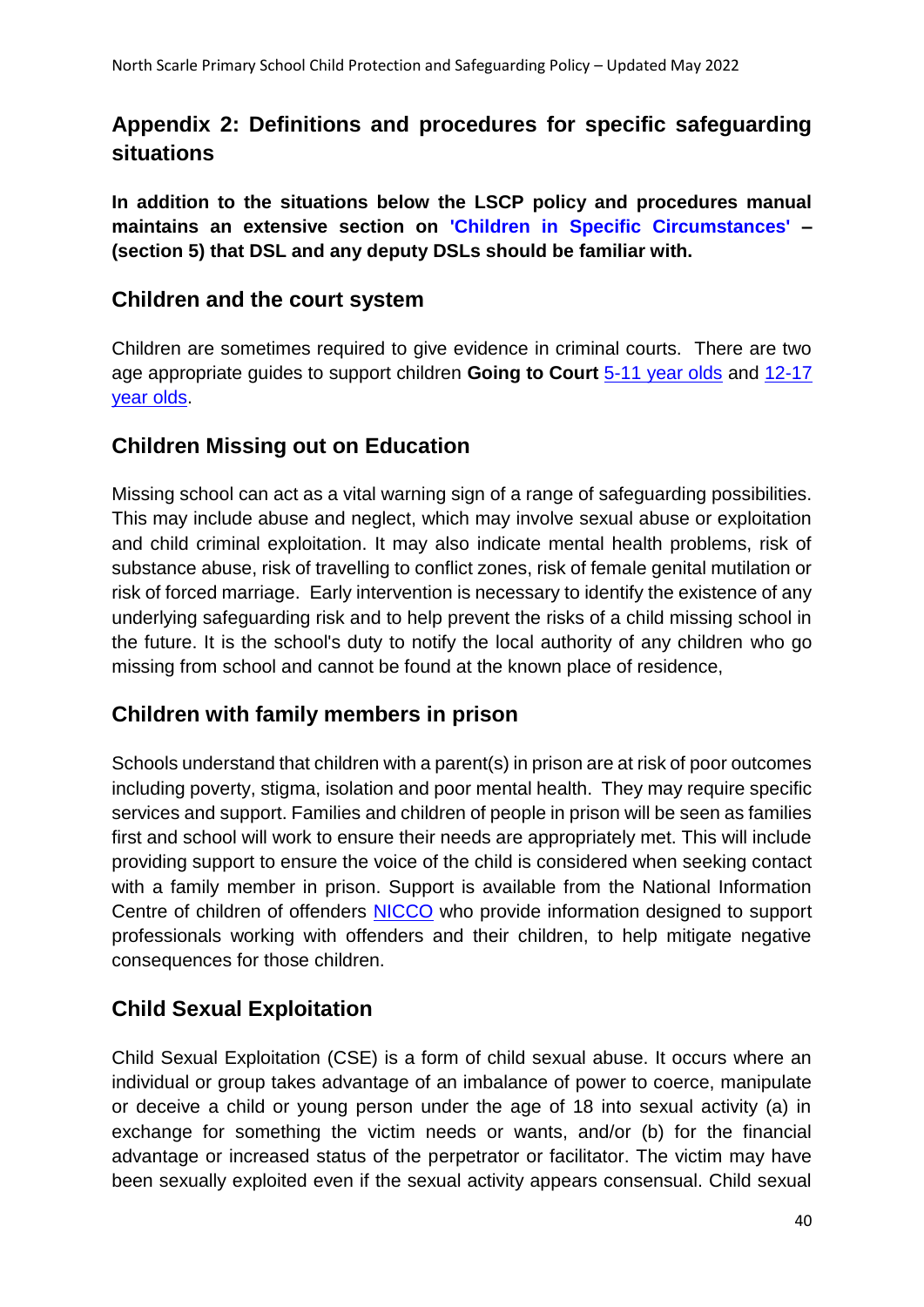exploitation does not always involve physical contact; it can also occur through the use of technology. [\(Child sexual exploitation: Definition and a guide for practitioners,](https://www.gov.uk/government/publications/child-sexual-exploitation-definition-and-guide-for-practitioners)  [local leaders and decision makers working to protect children from child sexual](https://www.gov.uk/government/publications/child-sexual-exploitation-definition-and-guide-for-practitioners)  [exploitation \(2017\)](https://www.gov.uk/government/publications/child-sexual-exploitation-definition-and-guide-for-practitioners)

School staff are trained in recognising the key indicators of CSE and understand their role in the prevention of CSE and the importance of awareness within the curriculum e.g. within the teaching of Healthy Relationships.

If staff identify children for whom CSE may be a concern they will apply the usual referral process and Child Protection procedures and pass this information to the Designated Safeguarding Lead (DSL). The DSL will make referrals to the CSC as appropriate. The school also appreciates that they have a role to play in sharing soft intelligence in relation to perpetrators of CSE, and therefore if such information should come to light within school the DSL will share this appropriately with the police on Tel: 101.

# **Child Criminal Exploitation: County Lines and Cyber Crime**

School recognise that criminal exploitation of children is a geographically widespread form of harm that can affect children both in a physical and virtual environment. We recognise that experienced of boys and girls being exploited may be very different; appropriate support will be given to address the individual needs of our children.

**County Lines Criminal Activity:** Drug Networks or gangs groom and exploit children and young people to carry drugs and money from urban areas to suburban and rural areas, market and seaside towns. Key to identifying potential involvement in county lines is missing school episodes, when the victim may have been trafficked for the purpose of transporting drugs. School will consider whether a referral to the [National Referral Mechanism \(NRM\)](https://www.gov.uk/government/publications/human-trafficking-victims-referral-and-assessment-forms/guidance-on-the-national-referral-mechanism-for-potential-adult-victims-of-modern-slavery-england-and-wales) should be undertaken in order to safeguard that child and/or other children. First responders organisations e.g. the local authority can complete the referral, on the schools behalf, online.

**Cybercrime Involvement:** Organised criminal groups or individuals exploit children and young people due to their computer skills and ability, in order to access networks/data for criminal and financial gain.

There are a number of signs that may indicate a child is a victim or is vulnerable to being exploited which include;

- missing from school
- showing signs of other types of abuse/aggression towards others
- having low self-esteem, and feelings of isolation, stress or fear
- lacking trust in adults and appearing fearful of authorities
- having poor concentration or excessively tired
- becoming anti-social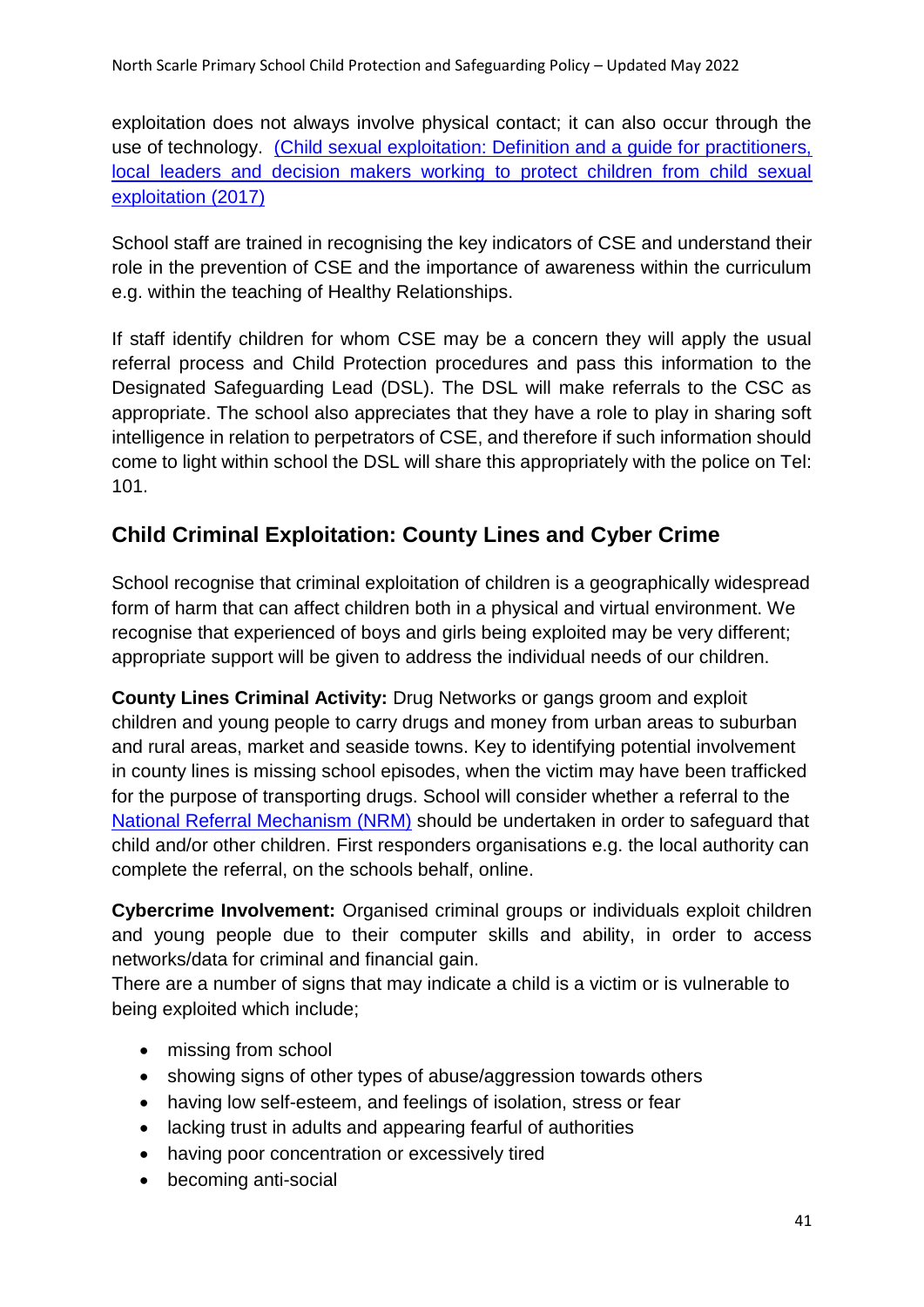- displaying symptoms of substance dependence
- excessive time online computer/gaming forums
- social Isolation in school with peers
- high-functioning with an interest in computing

This is not an exhaustive list and our school are aware of other factors which may also impact on the child. Like with all other safeguarding concerns, if our children are in this situation, support will be provided through the school or partner agency. Further advice and support regarding concerns of this nature can be found in the contacts section.

### **Domestic Abuse and Operation Encompass**

The cross-government definition of domestic violence and abuse is:

- any incident or pattern of incidents of controlling, coercive, threatening behaviour, violence or abuse between those aged 16 or over who are, or have been, intimate partners or family members regardless of gender or sexuality.
- actions that encompass, but are not limited to a psychological, physical, sexual, financial and emotional impact.
- controlling behaviour that includes a range of acts designed to make a person subordinate and/or dependent by isolating them from sources of support, exploiting their resources and capacities for personal gain, depriving them of the means needed for independence, resistance and escape and regulating their everyday behaviour.
- coercive behaviour that includes an act or a pattern of acts of assault, threats, humiliation and intimidation or other abuse that is used to harm, punish, or frighten their victim.

If staff identify children for whom Domestic Abuse may be a concern they will apply the usual referral process and Child Protection procedures and pass this information to the Designated Safeguarding Lead (DSL). The DSL can then refer cases where relevant, to Lincolnshire Customer Services. Where domestic abuse notifications are received from the Multi-Agency Risk Assessment Conference (MARAC), this information will be added to a child's chronology and child protection record to ensure that appropriate support can be provided where necessary. A coding system will be in place. Further guidance is available in th[e Domestic Abuse Resource Pack for Schools](file:///C:/Users/Nichola.Burgess/AppData/Local/Microsoft/Windows/INetCache/Content.Outlook/ZKIJZNUF/Domestic%20Abuse%20Resource%20Pack%20for%20Schools%20and%20Educational%20Settings%20in%20Lincolnshire)  [and Educational Settings in Lincolnshire;](file:///C:/Users/Nichola.Burgess/AppData/Local/Microsoft/Windows/INetCache/Content.Outlook/ZKIJZNUF/Domestic%20Abuse%20Resource%20Pack%20for%20Schools%20and%20Educational%20Settings%20in%20Lincolnshire) <https://edanlincs.org.uk/>email: [info@edanlincs.org.uk](mailto:info@edanlincs.org.uk) Tel: 01522 510041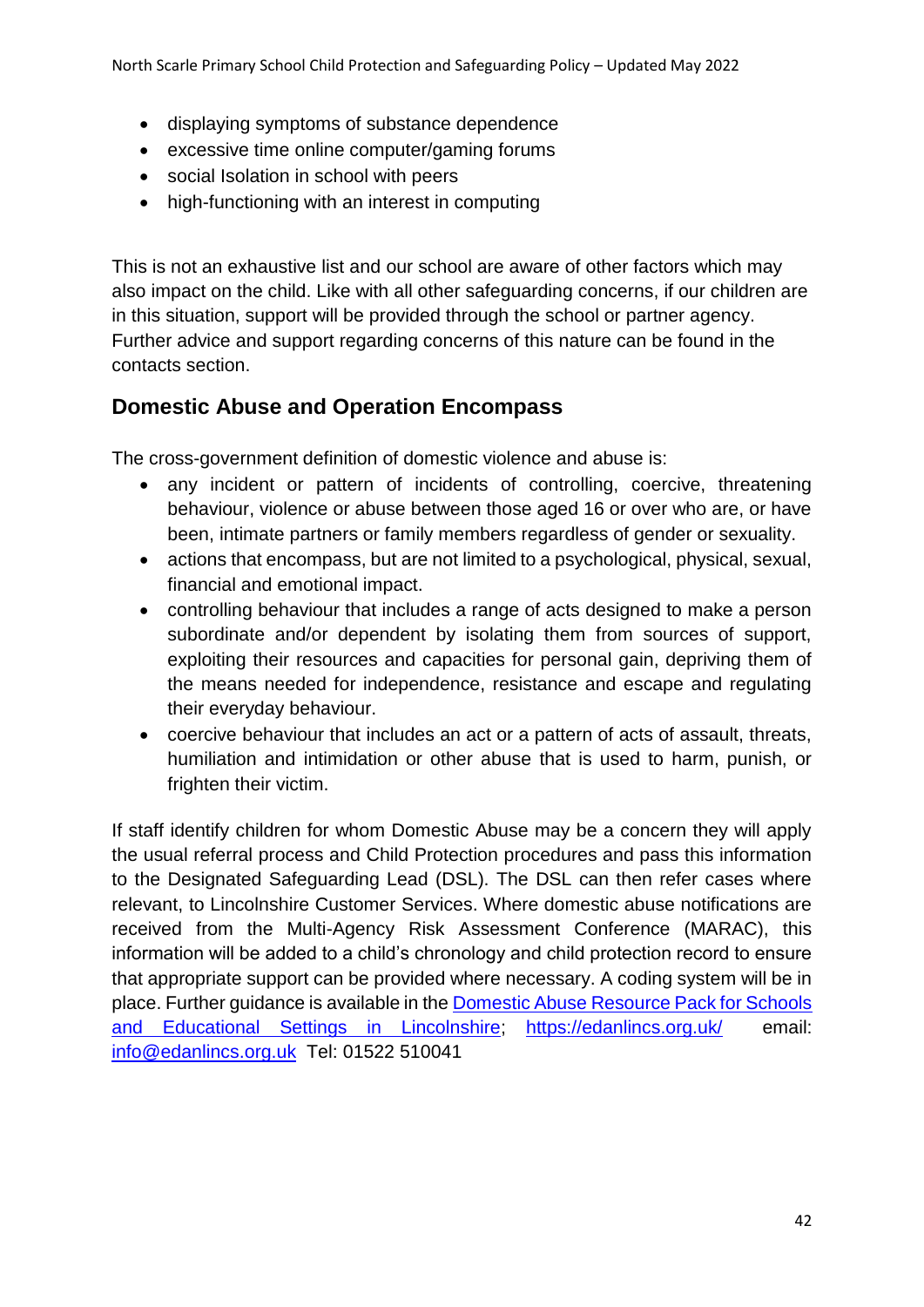### **Operation Encompass**

Operation Encompass is a national police-led initiative to notify schools, prior to the start of the next school day, when a child or young person has experienced, any domestic abuse. The police officer attending a domestic abuse incident will record at the scene the names and school of any children in the household. This will result in an email notification to the DSL and Deputy DSL in our school in readiness for the start of the next school day. We will not discuss the domestic abuse notification with the parent. Notifications are about the child in the school the following contact/day. The information is limited and therefore does not safely allow any such discussion and we could increase the risk by discussing with the child, or parents of the child. We will however talk to parents about the situation should they wish to raise this with the school.

All staff will receive training on the Operation Encompass process. If we are unsure whether our concerns need to be reported to Children's Services, we will contact 01522 782111 and request a consultation with a social worker, which will be arranged for the following working day. If we notify the parents that we wish to discuss the situation with Children's Services, the consultation can be recorded on the child's record and the social worker can review any relevant history beforehand. If we do not notify the parents, a hypothetical consultation will be held and the social worker will only have the information available during the discussion.

If the child referred to in the email does not attend our school and we have been sent a notification in error, we will report this to [OperationEncompass@lincs.pnn.police.uk](mailto:OperationEncompass@lincs.pnn.police.uk)

### **Homelessness**

Being homeless or at risk of homelessness presents a real risk to a child's welfare. The DSL (and deputy) is aware of contact details and referral routes into the Lincolnshire Housing Authority so they can raise /progress concerns at the earliest opportunity. We refer to the [Homeless Reduction Act Factsheets](https://www.gov.uk/government/publications/homelessness-reduction-bill-policy-factsheets) which summarises the new duties that focus on early intervention and encourage those at risk to seek support as soon as possible, before they are facing a homelessness crisis.

# **'Honour-based' violence (including Female Genital Mutilation and Forced Marriage)**

So called 'honour-based violence' (HBV) encompasses incidents or crimes which have been committed to protect or defend the honour of the family and/or the community, including female genital mutilation (FGM), forced marriage, and practices such as breast ironing. All forms of HBV are abusive and should be handled and escalated as such. Our staff are alert to the possibility of a child being at risk from HBV, or have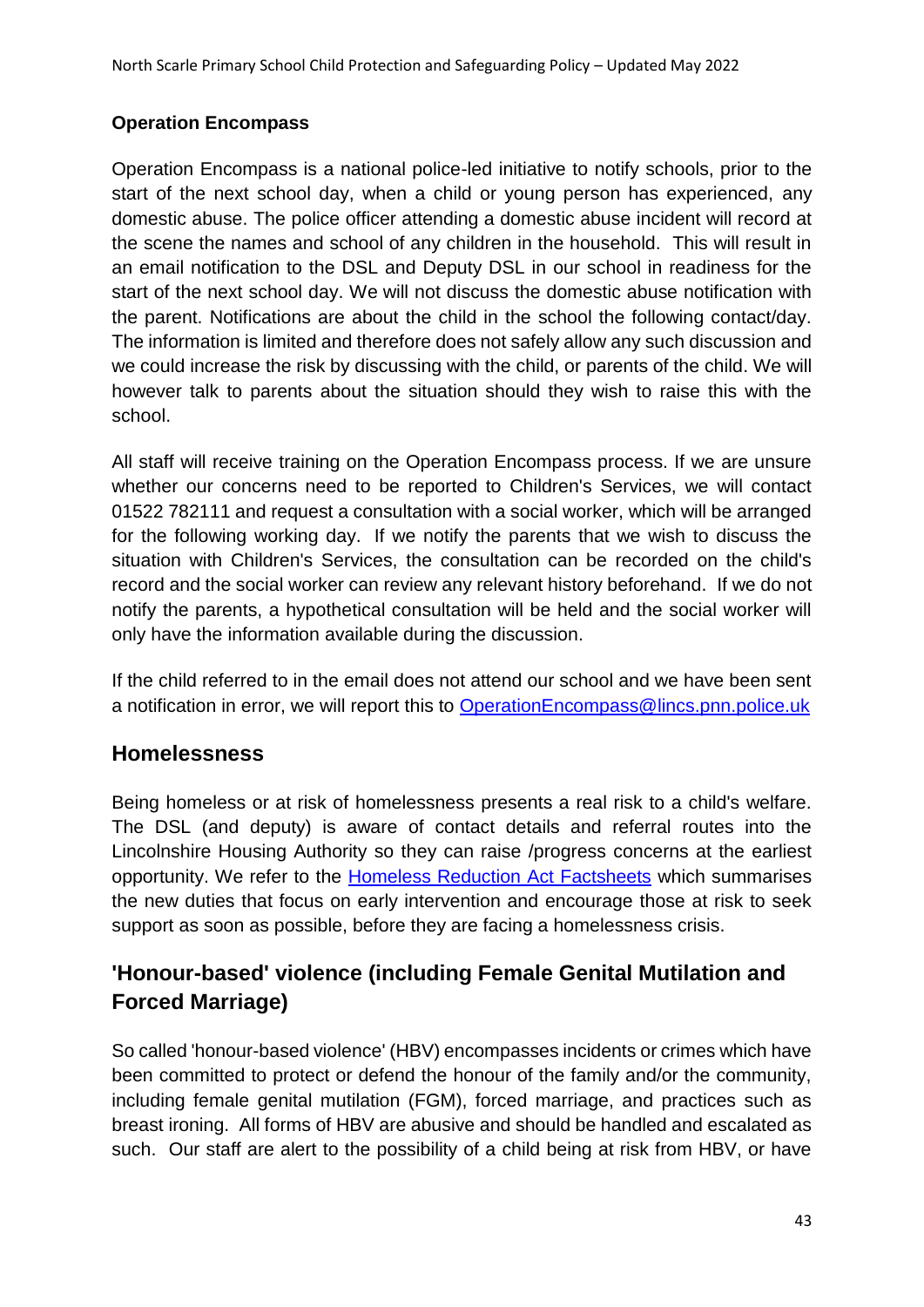already suffered HBV and understand the duty on them to protect the welfare of these children

# **Female Genital Mutilation/FGM**

Our school understands that Female Genital Mutilation (FGM) comprises all procedures involving partial or total removal of the external female genitalia or other injury to the female genital organs. Staff know that FGM is illegal in the UK and a form of child abuse with long-lasting harmful consequences.

### **The reporting of FGM is a mandatory duty for teachers.**

Our teachers are aware that Section 5B of the Female Genital Mutilation Act 2003 (as inserted by section 74 of the Serious Crime Act 2015) places a statutory duty upon **them (and those employed or engaged to carry out teaching work)** to report to the police where they discover that FGM appears to have been carried out on a girl under 18 years of age. Those failing to report such cases will face disciplinary sanctions. It will be rare for teachers to see visual evidence, and they should **not** be examining children. We refer to the DfE guidance [Mandatory](https://www.gov.uk/government/publications/mandatory-reporting-of-female-genital-mutilation-procedural-information)  [reporting of female genital mutilation procedural information](https://www.gov.uk/government/publications/mandatory-reporting-of-female-genital-mutilation-procedural-information)

Teachers **must** personally report to the police, cases where they discover that an act of FGM appears to have been carried out. Unless the teacher has a good reason not to, they should still consider and discuss any such case with the DSL and involve children's social care as appropriate. The duty does not apply in relation to at risk or suspected cases. In these cases, teachers will follow usual safeguarding procedures reporting to DSL.

### **Forced Marriage**

A forced marriage is where one or both people do not (or in cases of people with learning disabilities, cannot) consent to the marriage and pressure or abuse is used. It is an indefensible practice and is recognised in the UK as a form of violence against women and men, domestic/child abuse and a serious abuse of human rights.

Our staff understand that, likewise this is a potential safeguarding issue and that they must pass on concerns by applying the usual referral process and Child Protection procedures and passing this information to the Designated Safeguarding Lead (DSL). We refer to The Forced Marriage Unit on Tel; 020 7008 0151 and their statutory guidance;

[https://assets.publishing.service.gov.uk/government/uploads/system/uploads/attach](https://assets.publishing.service.gov.uk/government/uploads/system/uploads/attachment_data/file/322310/HMG_Statutory_Guidance_publication_180614_Final.pdf) ment\_data/file/322310/HMG\_Statutory\_Guidance\_publication\_180614\_Final.pdf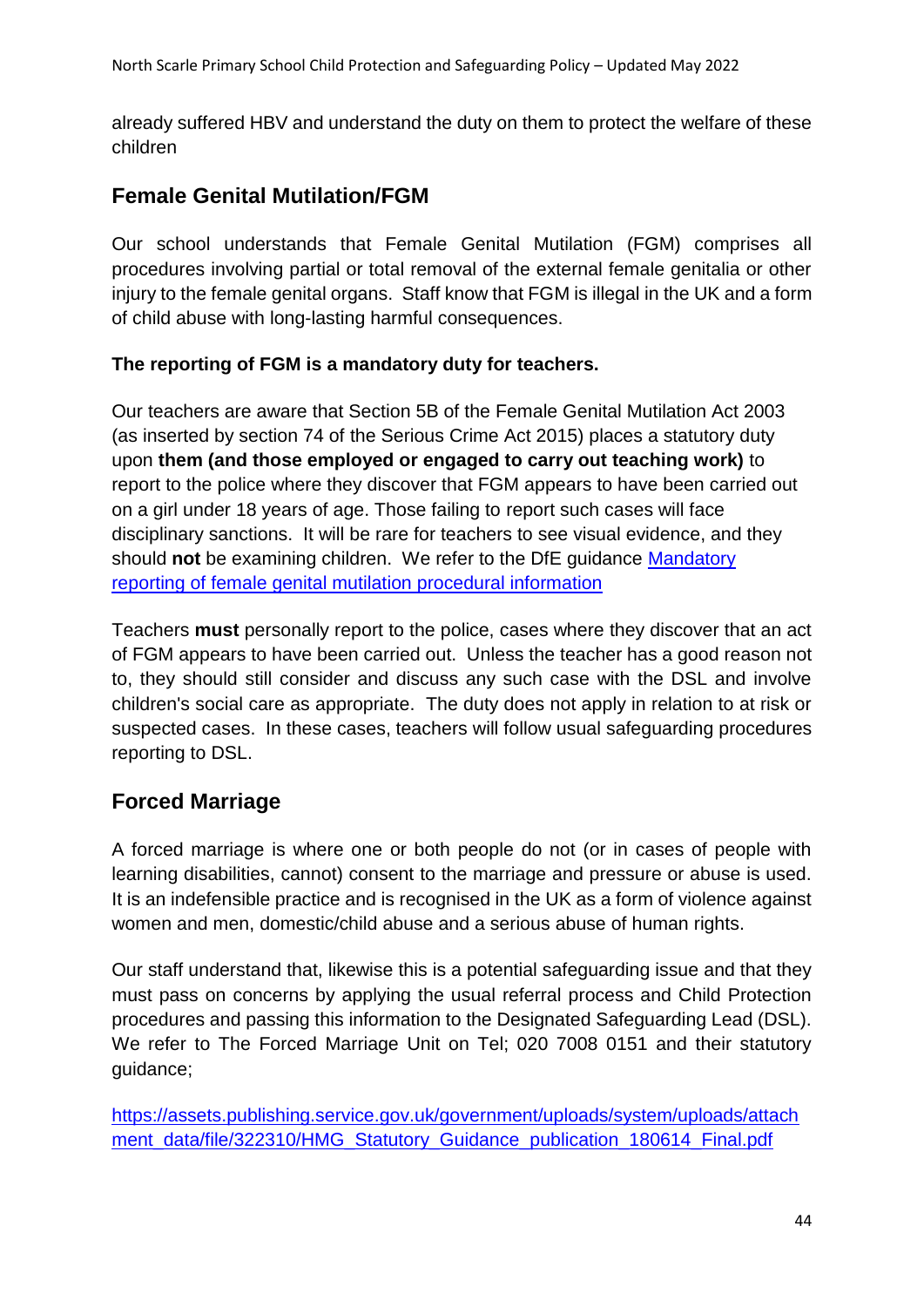## **Preventing Radicalisation, The Prevent Duty and Channel**

Children are vulnerable to extremist ideology and radicalisation. As with other safeguarding risks, staff should be alert to changes in children's behaviour, which could indicate that they may be in need of help or protection and report concerns to the DSL. Under section 26 of the Counter-Terrorism and Security Act 2015, our school is aware that we must have due regard to the need to prevent people from being drawn into terrorism, and that this is known as the Prevent Duty.

In order to fulfil the Prevent Duty, staff have received information/training to help them to identify children who may be vulnerable to radicalisation, and the school is committed to accessing further training to ensure that all staff are up to date and aware of this duty.

If a staff member identifies children for whom this may be a concern they should apply the usual referral process and Child Protection procedures and pass this information to the Designated Safeguarding Lead (DSL). If the individual is at immediate risk of harm or immediate risk of terrorist related activity then the Police should be contacted on 999. If there is no immediate risk, the Designated Safeguarding Lead will contact the Lincolnshire Prevent team **(**Lincolnshire Police, Prevent Officer 01522 558304 prevent@lincs.pnn.police.uk or LCC, Prevent Officer 01522 555367 [prevent@lincolnshire.gov.uk](mailto:prevent@lincolnshire.gov.uk)**)** to seek further help. The Prevent officer may be able to support the school or may decide that a referral into the Channel process is required. [Channel guidance.](https://www.gov.uk/government/publications/channel-guidance) It may be decided that there are no Prevent related concerns but a referral into Lincolnshire Customer Services is required.

Our School will also incorporate the promotion of fundamental British Values into the Safeguarding Curriculum and/or PSHE in order to help build children's resilience and enable them to challenge extremist views. School will provide a safe space in which children and staff can understand the risks associated with terrorism and develop the knowledge and skills to be able to challenge extremist arguments.

Radicalisation will also be considered within current Online Safety policies, procedures and curriculum in terms of having suitable filtering and monitoring in place and raising awareness with staff, parents and children about the increased risk of online radicalisation, through the use of the internet, Social Media and Gaming.

We refer to the Prevent duty quidance: for England and Wales which contains information for schools. For further local guidance we refer to the Prevent Duty Guidance for Lincolnshire for Schools and registered childcare providers September 2018.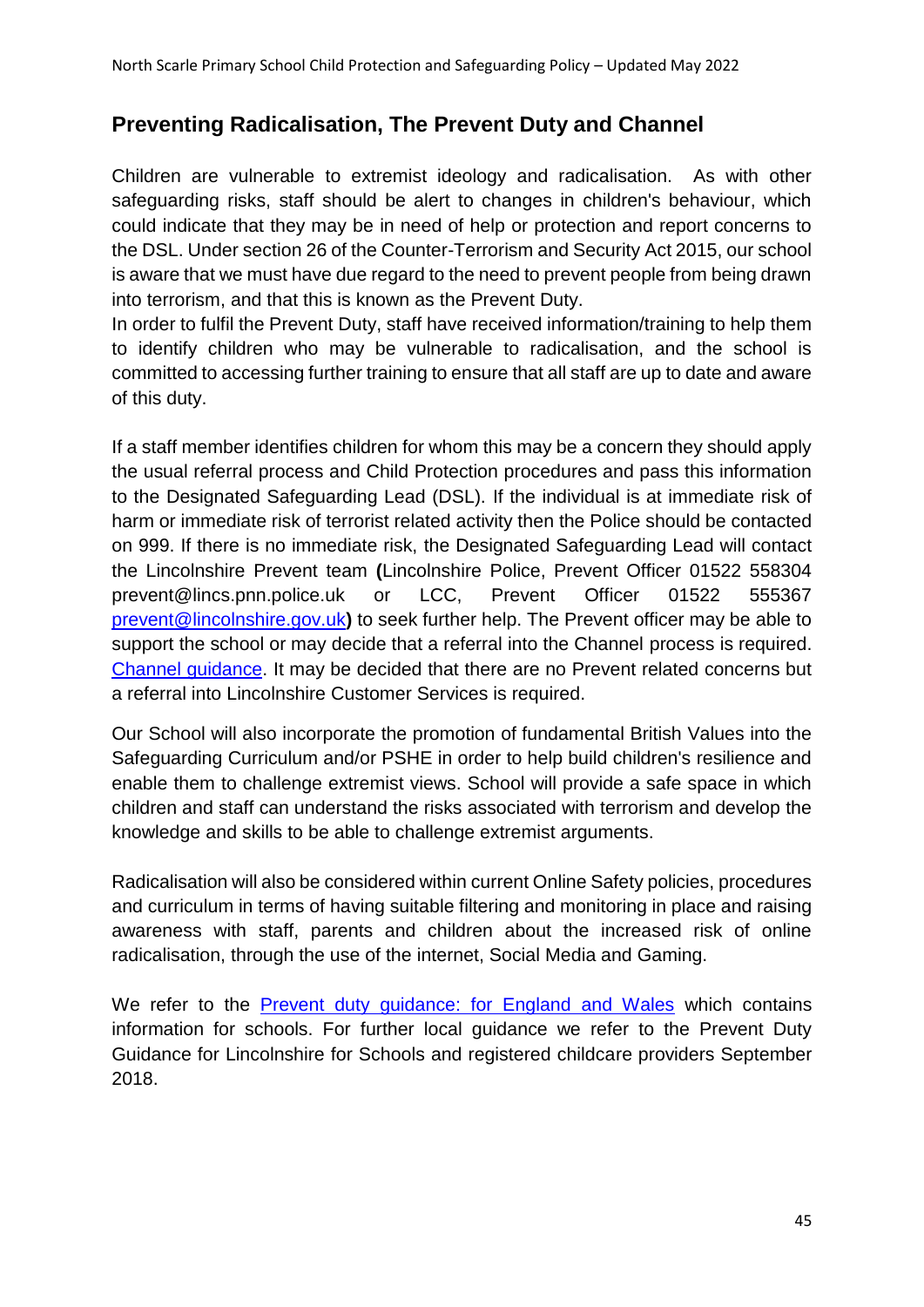# **Body Shape**

Young people come under increasing pressure to conform to so-called ideals by peers, adults, sometimes parents, the mass media, through social media and through their own view of themselves. Research shows more than half of young people worry about the way they look, and this can lead to withdrawal, isolation, emotional and at its extremes serious physical harm. We work assertively to tackle these values, support individuality and teach body confidence at the school and encourage young people to work together to present a positive and healthy view of body shape.

# **Bullying**

Bullying is a form of abuse and can cause serious anxiety and distress leading to poor attendance at school and further safeguarding risks. It comes in many different forms which are detailed in this appendix. All bullying including cyber bullying and prejudice-based bullying must be reported and will be managed through our antibullying procedures. The school will make a child protection referral if required. Staff are fully trained to deal with bullying within the school and support children who are being bullied. Staff recognise the different levels of bullying and the seriousness of racist, homophobic and gender related bullying. We recognised that, whilst those who are bullying may need sanctions put in place, we also recognise that they may be in need of support and we will engage with appropriate services to address this.

# **Serious Violence**

- All staff are aware of indicators, which may signal that children are at risk from, or are involved with serious violent crime. These may include increased absence from school, a change in friendships or relationships with older individuals or groups, a significant decline in performance, signs of self-harm or a significant change in wellbeing, or signs of assault or unexplained injuries. Unexplained gifts or new possessions could also indicate that children have been approached by, or are involved with, individuals associated with criminal network or gangs.
- All staff are aware of the associated risks and understand the measures in place to manage these. We refer to the Home Office publication for advice and guidance. [https://www.gov.uk/government/publications/advice-to-schools-and](https://www.gov.uk/government/publications/advice-to-schools-and-colleges-on-gangs-and-youth-violence)[colleges-on-gangs-and-youth-violence](https://www.gov.uk/government/publications/advice-to-schools-and-colleges-on-gangs-and-youth-violence) and [https://www.gov.uk/government/publications/criminal-exploitation-of-children](https://www.gov.uk/government/publications/criminal-exploitation-of-children-and-vulnerable-adults-county-lines)[and-vulnerable-adults-county-lines](https://www.gov.uk/government/publications/criminal-exploitation-of-children-and-vulnerable-adults-county-lines)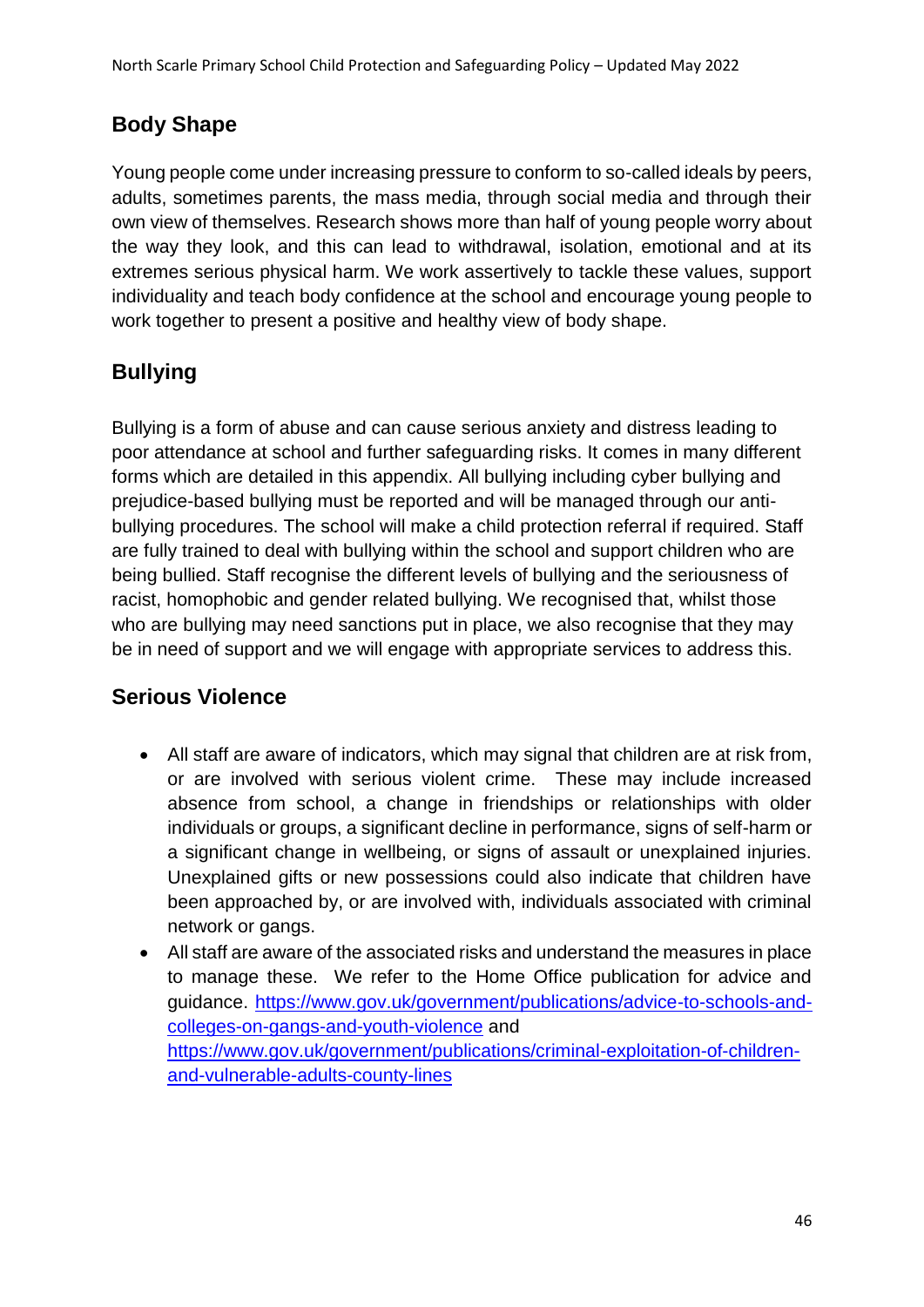### **Sexual Violence and Sexual Harassment**

Staff are aware of sexual violence and sexual harassment and that children can, and sometimes do, abuse their peers in this way. Sexual violence refers to Rape, Assault by Penetration and Sexual Assault as described in the Sexual Offences Act 2003. Sexual harassment means 'unwanted conduct of a sexual nature' that can occur online and offline. Staff understand that when we reference sexual harassment we do so in a context of child on child sexual harassment. Sexual harassment is likely to: violate a child's dignity, and/or make them feel intimidated, degraded or humiliated and/or create a hostile, offensive or sexualised environment.

Neither is acceptable and will not be tolerated by the school. School take all such reports seriously and they will receive the same high standard of care that any other safeguarding concern receives. A multi-agency approach will be undertaken when responding to all such complaints; however the school will always take immediate action to protect children despite the actions of any other agency. These actions may include an immediate risk assessment in respect of the needs of the child victim and will address any risks identified to any child in respect of an alleged perpetrator of sexual violence or sexual harassment to ensure children are protected from harm. Any risk assessment will be fluid and may change to reflect any developments during the management of the case.

All such reports will be managed by the Designated Safeguarding Lead. There are a number of options the school may consider in respect of the management of a report of sexual violence or sexual harassment between children and each case will receive an appropriate bespoke response once all the facts are known. Irrespective of any potential criminal outcome, the school have a duty to safeguard all children and may deal with any such report on a balance of probability basis when considering the outcomes for children involved.

Any report of sexual violence will trigger the school to do a risk assessment to consider

- the needs of the victim and their support and protection
- any other potential victims
- the perpetrators and,
- all other children, and if appropriate, students and staff if protection is required against the perpetrator.

This risk assessment does not replace those assessments carried out by professionals but helps the school decide on the next course of action particularly in relation to keeping the victim and other potential victims safe from harm or distress. The assessment may result in reorganisation of classes or transport arrangements, for example to ensure that the victim and perpetrator are not in close proximity. It may be necessary to consider a move to an alternative school or educational setting based on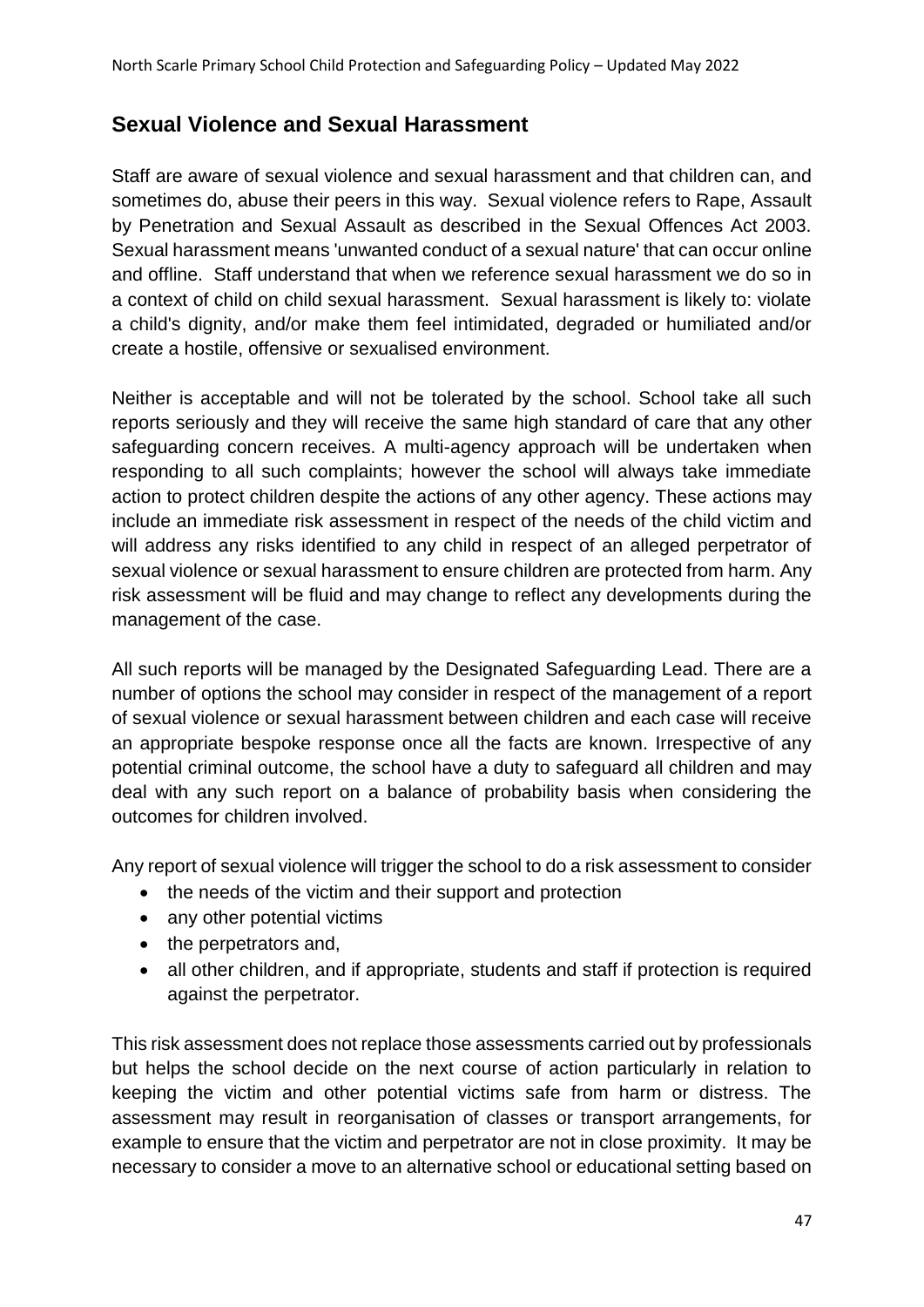the risk assessment or the decision of the court. Where a managed move is being considered, we may contact the local authority Pupil Reintegration Team for further advice. Any decisions will be made based on the wishes of the victim, the nature of the incident and the safety of others. Actions will be taken immediately to reduce risk and undue distress and assessments will be reviewed regularly.

The outcome of a report of sexual violence may be that we will manage the situation within our own processes, request early help from the local authority, report the incident to social care or report to the Police. All reports will be reviewed and potential lessons to be learnt by the school will be considered.

We recognise in our school that reporting of the above can be difficult for children and therefore we provide a range of ways in which children can let us know of their concerns and we will promote these regularly. We will adopt an understanding that it could and is most likely happening in our school and not depend on reporting to dictate actions. We will develop a 'zero tolerance' approach and not judge any disclosure as 'low level' or acceptable. We understand that peer on peer abuse does not only happen in school but also outside of the setting and online. The way we respond to a concern is likely to have a long lasting impact on how others react if they wish to disclose therefore we are very aware of ensuring appropriate support is in place. We will continue to reflect on our approaches using the experiences of children and families to guide this. If we find the information to be false, unfounded or malicious, we will also reflect and act on if necessary, why this disclosure was made and any potential 'cry for help' that could escalate into a safeguarding concern. Support will also be considered for the perpetrator in order to reduce harmful behaviour and potential risk to others.

All staff have received the appropriate level of training to be able to respond to sexual abuse and harassment incidents.

Our behaviour policy provides further information on the process followed by the school and **All** staff have read and understood this policy.

# **Upskirting**

'Upskirting' typically involves taking a picture under a person's clothing without them knowing, with the intention of viewing their genitals or buttocks to obtain sexual gratification, or cause the victim humiliation, distress or alarm. It is now a criminal offence. Staff will always act in the best interests of a child and follow usual safeguarding procedures.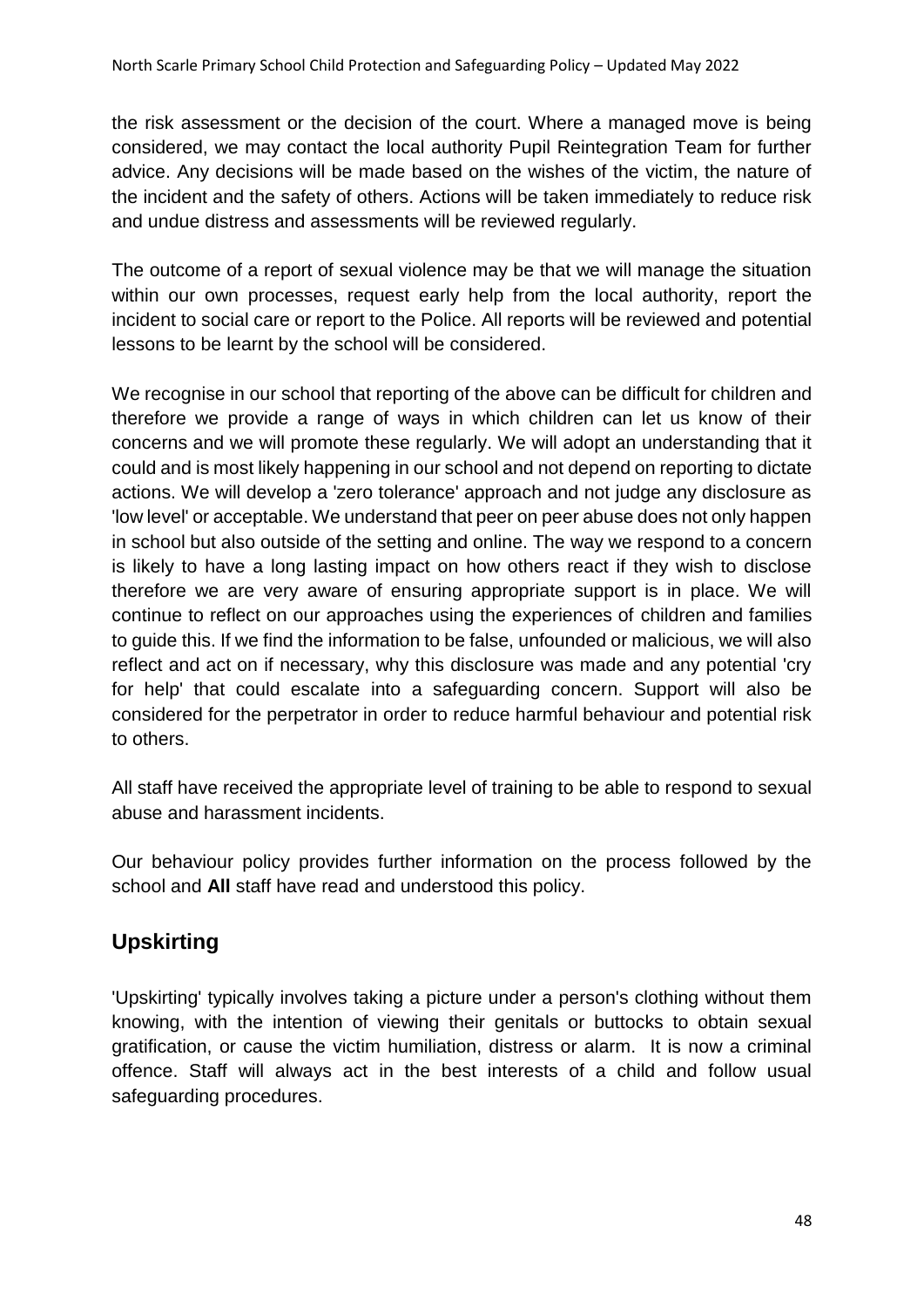# **Consensual and non-consensual sharing of nudes and semi-nudes images and/or videos (sexting or nudes)**

[https://www.gov.uk/government/publications/sharing-nudes-and-semi-nudes-advice](https://www.gov.uk/government/publications/sharing-nudes-and-semi-nudes-advice-for-education-settings-working-with-children-and-young-people)[for-education-settings-working-with-children-and-young-people](https://www.gov.uk/government/publications/sharing-nudes-and-semi-nudes-advice-for-education-settings-working-with-children-and-young-people)

Where there is a disclosure or the school becomes aware that a child may have been involved in sending nudes or semi-nudes images or videos which is sometimes referred to as 'sexting', it will refer to the guidance in the document 'Sexting in Schools and Colleges, Responding to incidents and Safeguarding young people' published by the UK Council for Child Internet Safety (2016). [Overview of Sexting Guidance](https://assets.publishing.service.gov.uk/government/uploads/system/uploads/attachment_data/file/647389/Overview_of_Sexting_Guidance.pdf)

Staff understand that when an incident comes to their attention the incident should be referred to the DSL as soon as possible. The DSL will then hold an initial review meeting with appropriate school staff and subsequent interviews with the young people involved (if appropriate). Parents will be informed at an early stage and involved in the process unless there is good reason to believe that involving parents would put the young person at risk of harm. At any point in the process if there is a concern a young person has been harmed or is at risk of harm a referral will be made to children's social care and/or the police immediately

We will refer to the following guidance if appropriate: [The DfE guidance 2018 on Searching Screening and Confiscation Advice for](https://www.gov.uk/government/publications/searching-screening-and-confiscation)  **[Schools](https://www.gov.uk/government/publications/searching-screening-and-confiscation)** 

# **Contextual Safeguarding**

School recognises that safeguarding incidents and/or behaviours can be associated with factors outside the school and/or can occur between children outside the school. All staff, but especially the designated safeguarding lead will consider the context within which such incidents and/or behaviours occur. This is known as contextual safeguarding, which simply means assessments of children should consider whether wider environmental factors are present in a child's life that are a threat to their safety and/or welfare. The school will provide as much information as possible to children's social care as part of any referral undertaken.

<https://www.contextualsafeguarding.org.uk/>

### **Carrying Knives/offensive weapons and gang culture**

Bringing and carrying a knife/offensive weapon onto school/college premises is a criminal Offence and immediate action will be taken by calling the police and informing all relevant personnel. The guidance on [Searching, Screening and Confiscation for](https://assets.publishing.service.gov.uk/government/uploads/system/uploads/attachment_data/file/674416/Searching_screening_and_confiscation.pdf)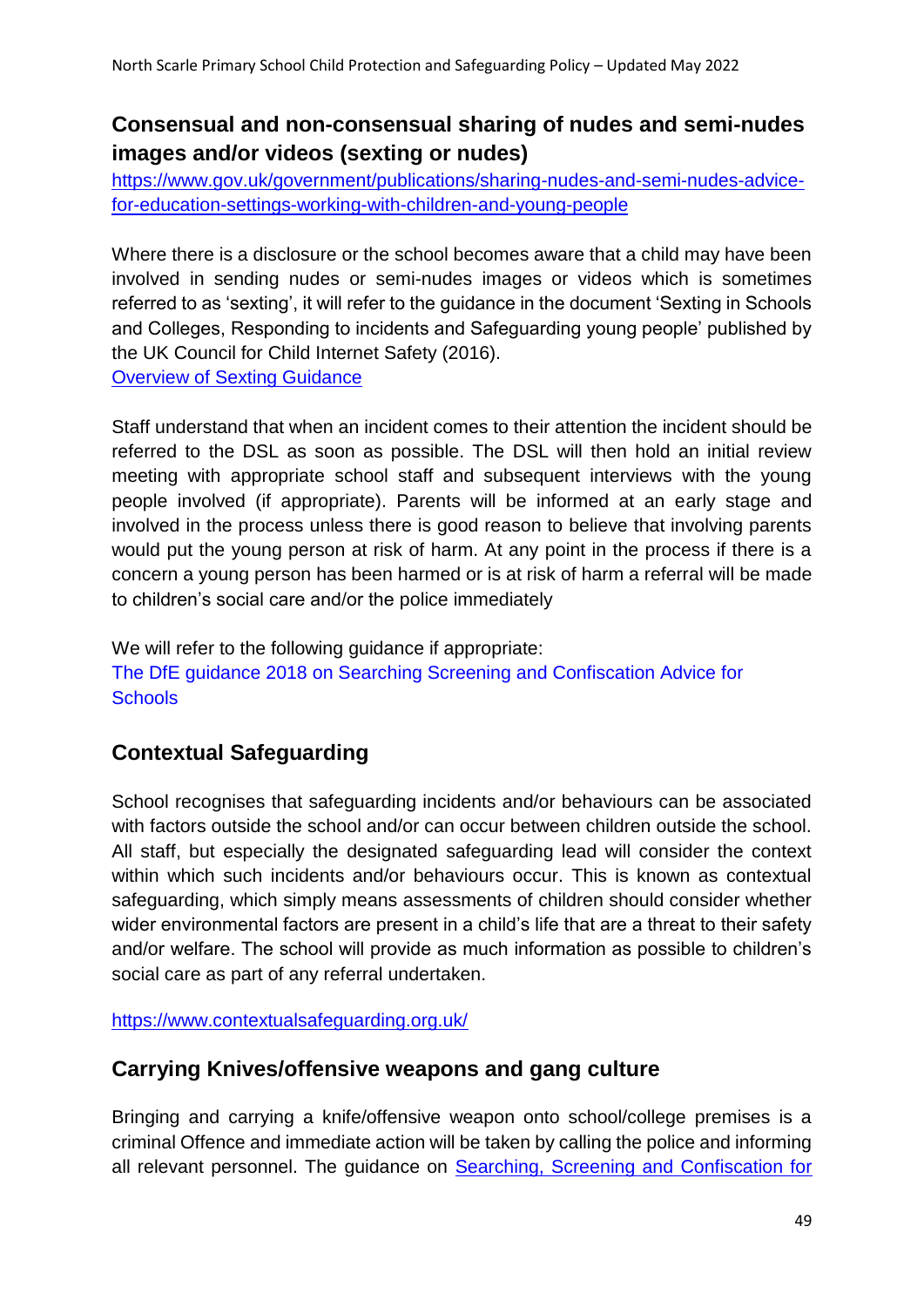[Head teachers, schools and Governors January 2018](https://assets.publishing.service.gov.uk/government/uploads/system/uploads/attachment_data/file/674416/Searching_screening_and_confiscation.pdf) will be consulted and the school will consider and may apply the disciplinary procedure. If a member of staff suspects a child of being involved in gang culture, this is a safeguarding concern and will require a discussion with the Designated Safeguarding Lead who will seek advice from agencies and professionals including reference to the Safeguarding procedures as outlined by the local authority. The child may be an exploited child and victim to which the school will offer support

## **Children who may require Early Help**

All Staff (Governors and Volunteers) working within the School are aware safeguarding is not just about protecting children from deliberate harm, neglect and failure to act. It relates to broader aspects of care and education, including:

- children's health and safety and well-being, including their mental health
- meeting the needs of children who have special educational needs and/or disabilities.
- the use of reasonable force
- meeting the needs of children with medical conditions
- providing first aid
- educational visits
- intimate care and emotional well-being
- online safety and associated issues
- appropriate arrangements to ensure children's security taking into account the local context.
- young carers;
- privately fostered children;
- children who have returned home to their family from care:
- children showing signs of engaging in anti-social or criminal behaviour;
- family circumstances presenting challenges for the child, such as substance abuse, adult mental health, domestic violence; and/or
- early signs of abuse and/or neglect:
- signs of displaying behaviour or views that are considered to be extreme;
- children misusing drugs or alcohol themselves:
- not attending school or are at risk of exclusion from school;
- frequently going missing/goes missing from care or from home;
- risk of modern slavery, trafficking, exploitation, radicalised;
- not in education, training or employment after the age of 16 (NEET);
- unborn babies LSCP pre-birth protocol

These children are more vulnerable and therefore the school will identify who their vulnerable children are, ensuring all staff and volunteers know the processes to secure advice, help and support where needed.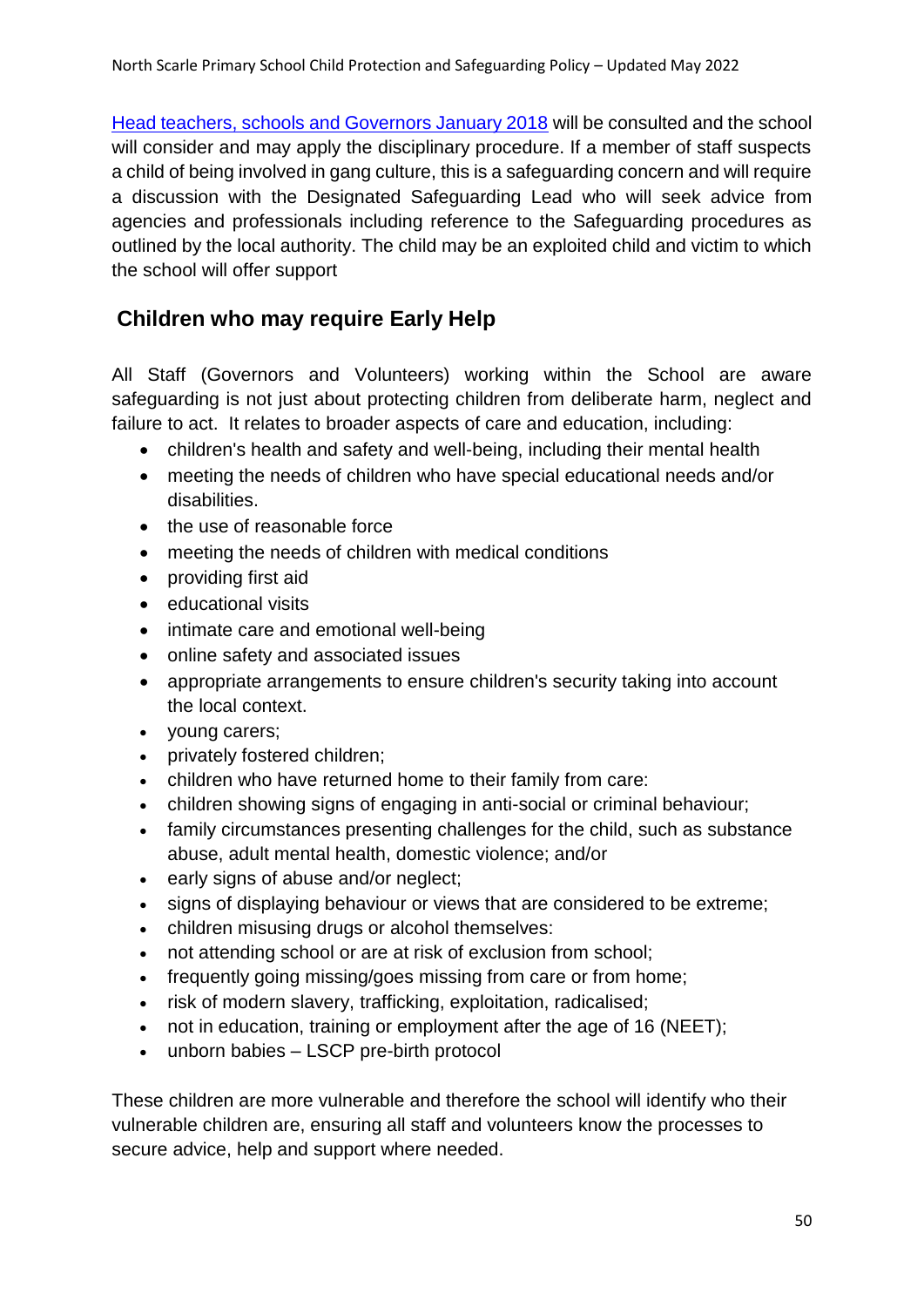We refer to the guidance for Early Help at [www.lincolnshire.gov.uk/tac](http://www.lincolnshire.gov.uk/tac) or seek help via [TACadmin@lincolnshire.gov.uk](mailto:TACadmin@lincolnshire.gov.uk)

# **Children with special educational needs and disabilities or physical health issues**

[Lincolnshire SEND Offer](https://www.lincolnshire.gov.uk/send-local-offer) is available for every child and family in Lincolnshire. Special consideration should be given to safeguarding and protecting children who may have additional vulnerabilities. Additional barriers can exist to the recognition of abuse and neglect which can include assumptions that indicators of abuse such as behaviour, mood and injury relate to the child's disability without further exploration. It is common to see a disability first and abuse second which may delay support required. Vulnerable children can be disproportionately impacted by things like bullying and abuse, without outwardly showing any signs. There may also be communication barriers and difficulties in overcoming these barriers

These additional challenges are addressed through a high level of pastoral care and communication and interaction with our young people. These communication tools may include Makaton, communication in print and Colourful Semantics to ensure the child's voice is heard despite their additional needs. Our communication with parents will be frequent and informative allowing on-going risk assessments to be carried out to avoid any assumptions being made in relation to any change in behaviour or physical appearance.

### **Looked After Children**

All staff recognise that Looked After Children and Care Leavers are more vulnerable than other children, often having poorer educational outcomes. Therefore it is important to ensure their wellbeing, safety and welfare as well as help them to reach their potential. This includes the looked after child who is moving out of care.. The school will also ensure that care leavers are supported with pathways including liaison with the local authority where a personal advisor will be appointed and that a full working relationship is maintained with the Lincolnshire Virtual School

We have a member of staff who is dedicated to supporting Looked After Children. This member of staff liaises with the Lincolnshire Virtual School in respect of all children at the school who have 'looked after' status. [virtualschool@lincolnshire.gov.uk](mailto:virtualschool@lincolnshire.gov.uk) Schools address any queries directly to the child's social worker until they are 17 years 6 months after which they are transferred to Lincolnshire Leaving Care Service.

# **Online safety**

Young people are increasingly using mobiles phones, tablets and computers on a daily basis. While mobile devices are a source of fun, entertainment, communication and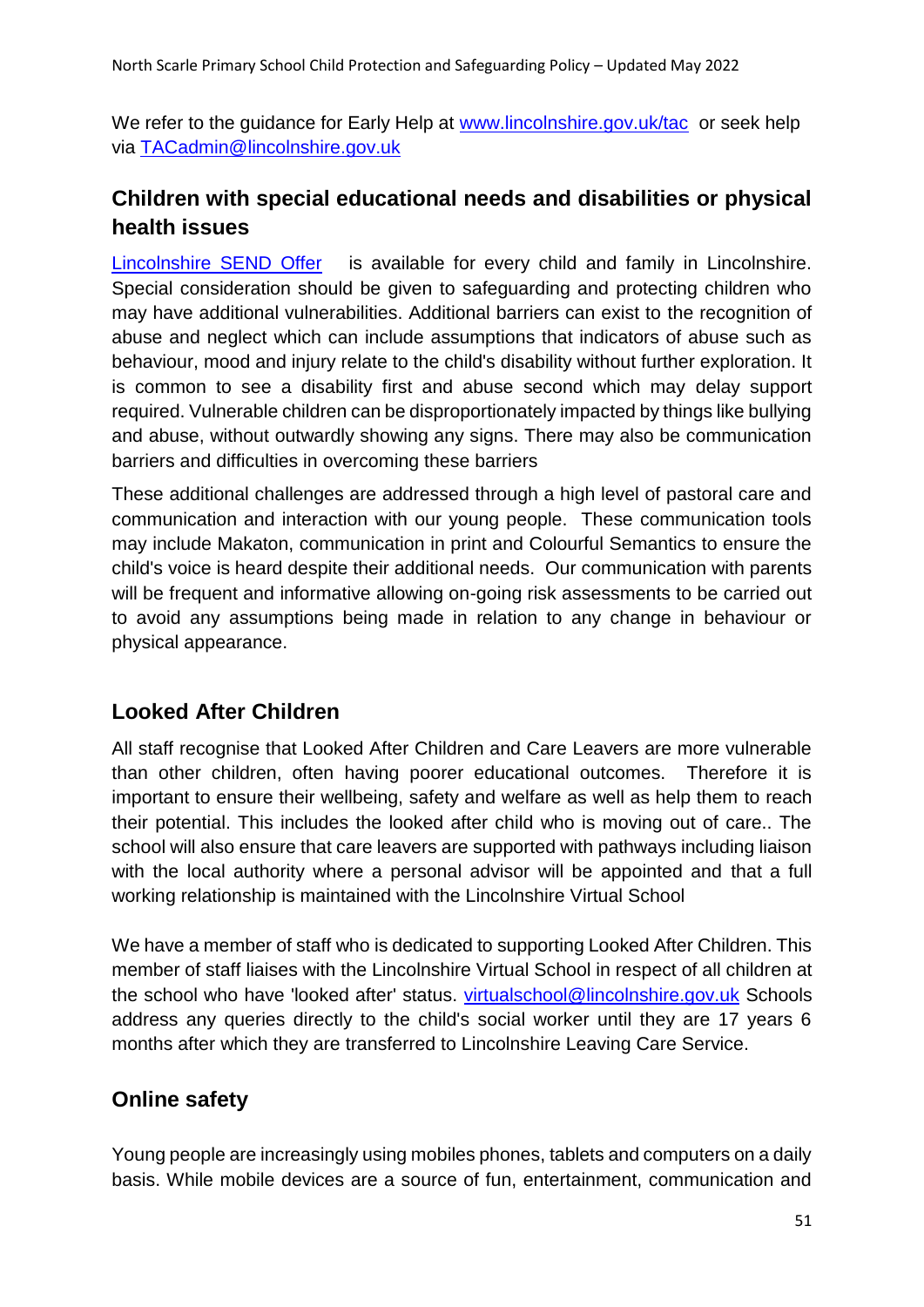education we know that some adults and young people will use these technologies to harm young people. The harm might range from hurtful and abusive texts and e-mails, to enticing young people to engage in sexually harmful conversations, webcam photography or face-face meetings. Our e-safety policy explains how we try to keep young people safe in the home. The school follows UK Council for Internet Safety and Department for Education Guidance around sexting and staff will immediately report concerns to the Designated Safeguarding Lead.

"Chatrooms" and social networking sites are the more obvious sources of inappropriate and harmful behaviour and young people cannot access these on our IT system. We will work with young people on how to maintain their own safety and how to summon help if they are concerned about what they see on line. Some young people will undoubtedly be chatting on mobiles or social networking sites at home and parents are encouraged to consider measures to keep their young people safe.

The staff Code of Conduct provides further advice and guidance regarding the use of social networking and electronic communication with young people in our care.

All staff are aware of and follow the DfE guidance [Teaching online safety in school](https://www.gov.uk/government/publications/teaching-online-safety-in-schools)  [2019](https://www.gov.uk/government/publications/teaching-online-safety-in-schools) to ensure our children understand how to stay safe and behave online as part of existing curriculum requirements. We also make use of UKCIS [Education for a](https://www.gov.uk/government/publications/education-for-a-connected-world)  [connected world framework](https://www.gov.uk/government/publications/education-for-a-connected-world)

### **Photography and Images**

The vast majority of people who take or view photographs or videos of young people do so for entirely innocent, understandable and acceptable reasons. However, we know some people abuse young people through taking or using images, so we must ensure that the following safeguards are in place.

While parents are permitted to bring in a camera to events, no staff member should use their personal equipment to take photographs of young people. The school provides equipment for this purpose.

Where a staff member has concerns someone is taking photographs in breach of this policy they should contact the Head teacher.

To protect young people we need to:

- a) seek parental consent for photographs to be taken or published (for
	- example, on our website or in the newspapers or other publications).
- b) ensure that the child is appropriately dressed.
- c) encourage young people to tell us if they are worried about any photographs that are taken of them.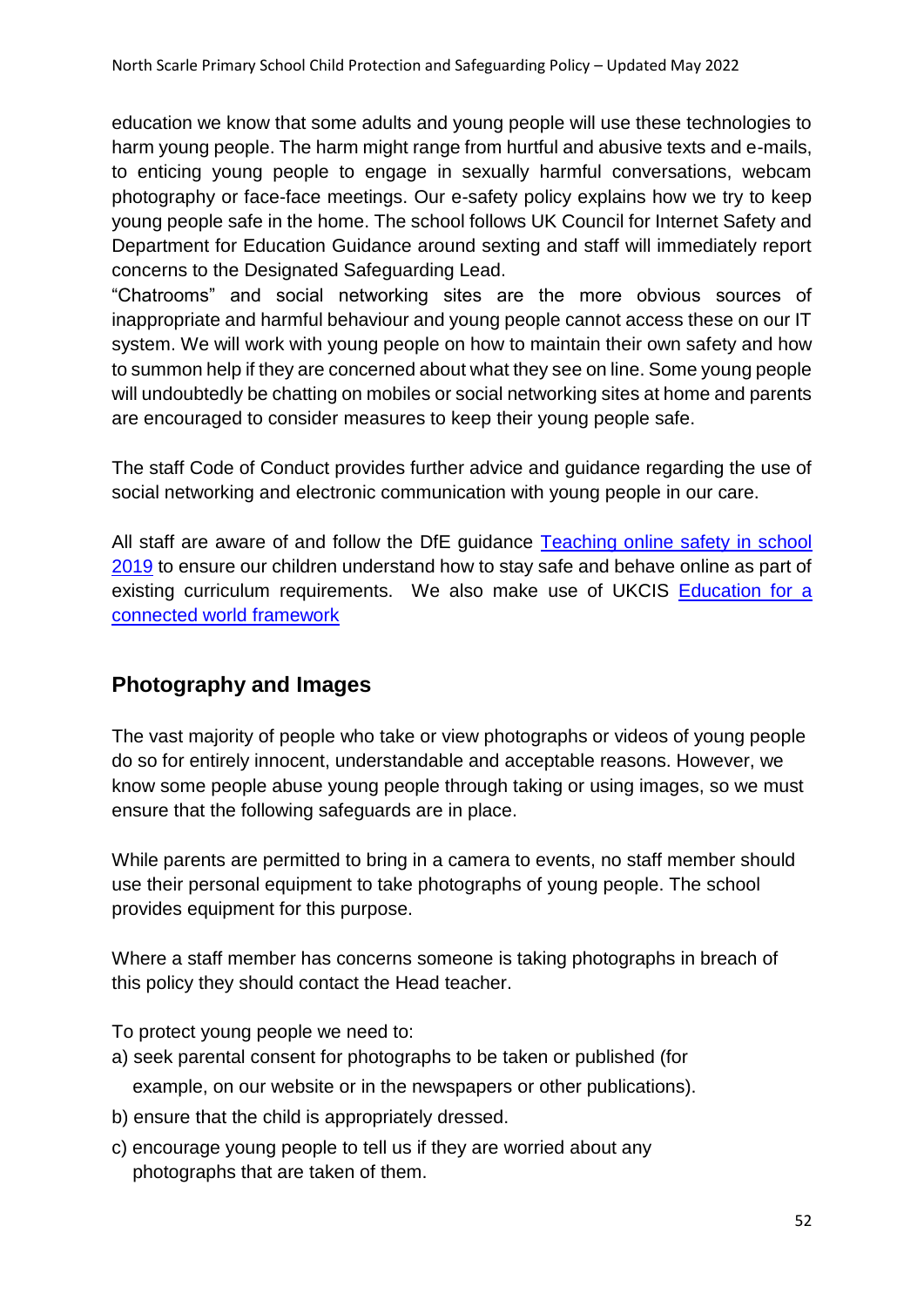Staff should be aware that many indecent images in current circulation were taken by the child themselves or peers. Sex, sexuality and relationships should be an ageappropriate topic in the home, and include what to do if young people are worried about an image they see. At school, children will be taught about healthy relationships and the dangers of inappropriate images and the sharing of these.

# **Private Fostering**

Private fostering is when a child or young person under 16 years old (or 18 if they have a disability) is to be looked after for a period of 28 days or more by someone who is not a close relative, guardian or person with parental responsibility. Close relatives include parents, step-parents, aunts, uncles and grandparents.

By law, the local authority must be told about all private fostering situations. The child's parents, private foster carer and anyone else (including the school) involved in the arrangement are legally required to inform the local authority.

It is then the local authority's legal duty to make sure all private fostering arrangements are safe for the child or young person. Once informed of the arrangement the local authority will check the suitability of private foster carers, make regular visits to the child or young person and ensure advice, help and support is available when needed.

# **Pre-Birth Protocol**

Section 11 of the Children Act 2004 requires agencies to have in place mechanisms to ensure that they are able to safeguard and promote the welfare of children.

All practitioners whether adult or children services, have a responsibility to protect and safeguard children and work collaboratively with Children's Services and other childcare professionals in contributing to assessments and interventions. Therefore, the professional who is first made aware of the pregnancy should initiate the prebirth protocol and complete an Early Help Assessment, or make a referral for unborn to Social Care.

A young person of statutory education age is entitled to 18 weeks of maternity leave. Either side of this period there is an expectation that the young person continues to attend school or alternative provision. The educational establishment is required to make all reasonable adjustments to allow the young person to have appropriate access to the curriculum whilst they attend the establishment including timetable and learning environment adjustments. It is important that the provision participate in the Team Around the Child) in order for them to fully support the continued education of the young parent. Education establishments should have a clear strategy for engaging with the young person while they are away from the provision so as to limit the disruption to their education and make appropriate arrangements that work for the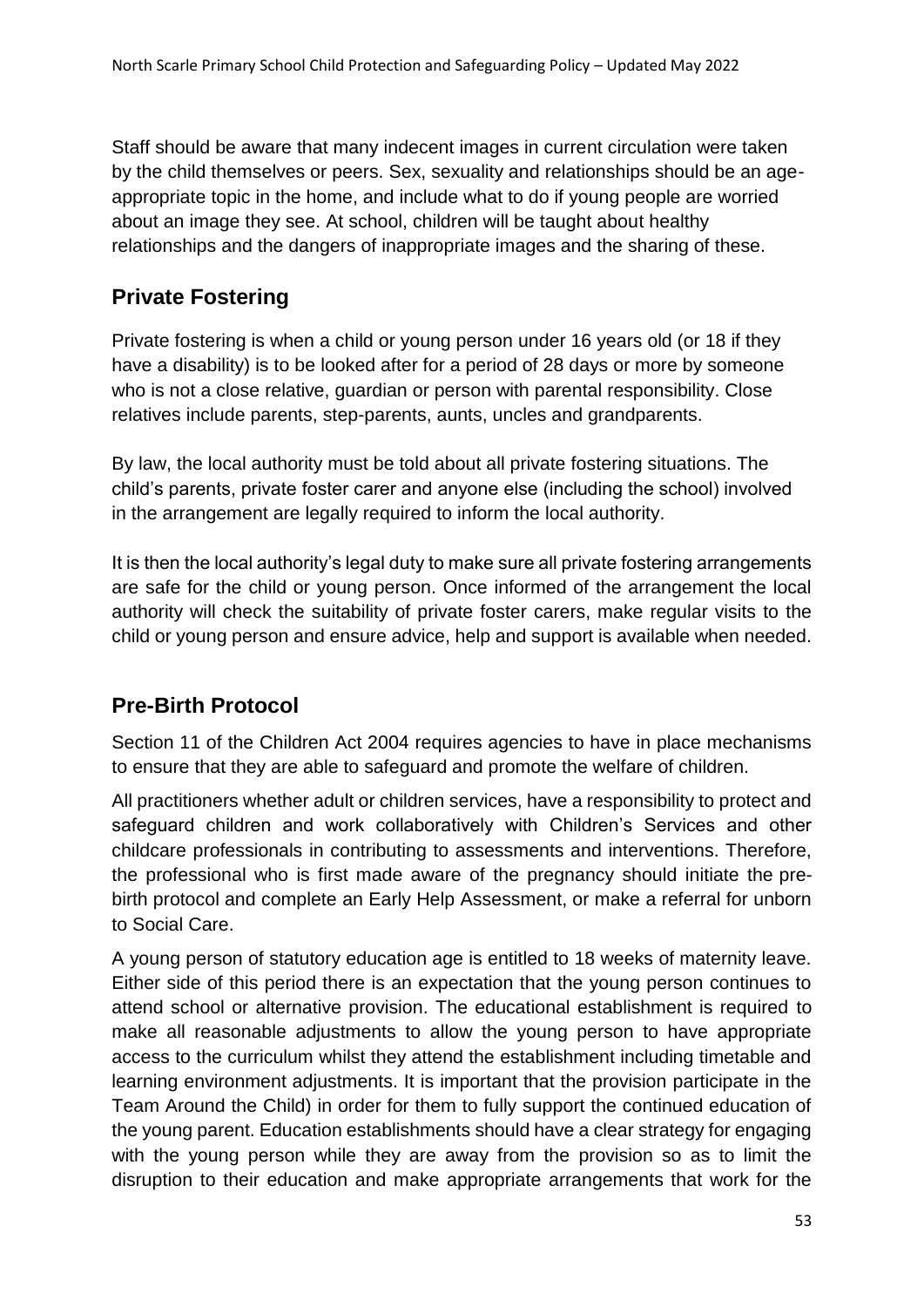young person and educational establishment. Where there is robust medical evidence that indicates that the young person is unfit to attend, the educational establishment can make a referral to the pupil reintegration team on 01522 554525 who will assess and consider alternative arrangements if appropriate.

The Lincolnshire Pre-Birth Protocol link to the full document is below;

[https://lincolnshirescb.proceduresonline.com/chapters/p\\_pre\\_birth\\_protocol.html?zoo](https://lincolnshirescb.proceduresonline.com/chapters/p_pre_birth_protocol.html?zoom_highlight=pre+birth+protocol) [m\\_highlight=pre+birth+protocol](https://lincolnshirescb.proceduresonline.com/chapters/p_pre_birth_protocol.html?zoom_highlight=pre+birth+protocol) 

[https://lincolnshirescb.proceduresonline.com/pdfs/pre\\_birth\\_flow\\_chart.pdf](https://lincolnshirescb.proceduresonline.com/pdfs/pre_birth_flow_chart.pdf)

### **Substance Misuse**

The school takes a serious view of substance misuse while recognising that young people may get caught up in misusing substances through vulnerability or exploitation. All cases of substance misuse should be brought to the attention of the Head teacher who will consider both the student behaviour policy and any factors that may indicate a young person is in need of help or protection

# **Trafficking and exploitation**

The two most common terms for the illegal movement of people – 'trafficking' and 'smuggling', are very different. In human smuggling, immigrants and asylum seekers pay people to help them enter the country illegally; after which there is no longer a relationship. Trafficked victims are coerced or deceived by the person arranging their relocation. On arrival in the country of destination the trafficked child or person is denied their human rights and is forced into exploitation by the trafficker or person into whose control they are delivered.

Young people are a special case, any child transported for exploitative reasons is considered to be a trafficking victim, whether or not they have been deceived. This is partly because it is not considered possible for young people to give informed consent.

Even when a child understands what has happened they may still appear to submit willingly, to what they believe to be the will of their parents.

Any concerns about trafficking and exploitation will be reported by the school to Customer Services immediately.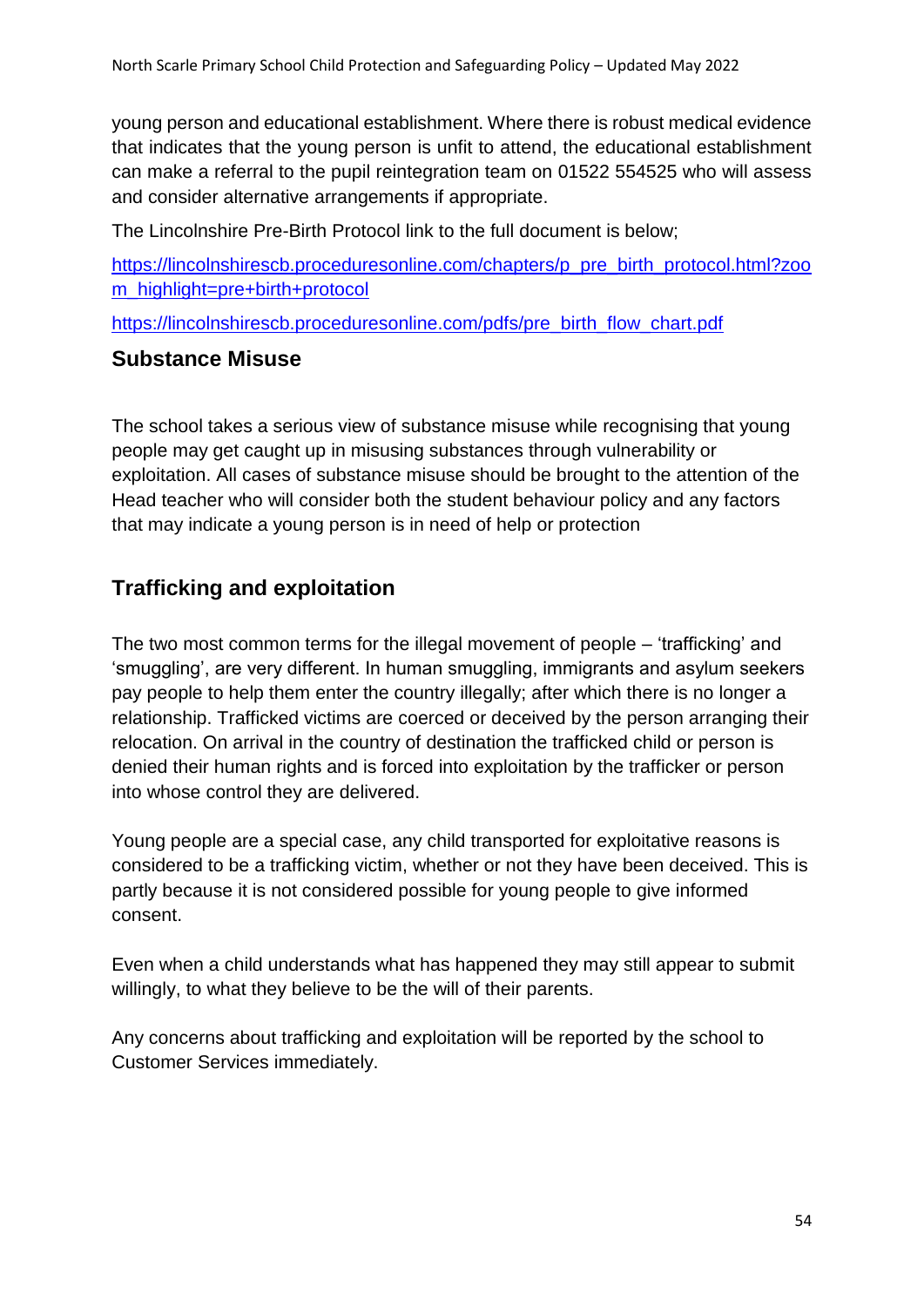### **Appendix 3: Body Map Guidance**

Body Maps should be used to document and illustrate visible signs of harm and physical injuries.

Always use a black pen (never a pencil) and do not use correction fluid or any other eraser.

Do not remove clothing for the purpose of the examination unless the injury site is freely available because of treatment.

\***At no time should an individual teacher/member of staff or school take photographic evidence of any injuries or marks to a child's person, the body map below should be used. Any concerns should be reported and recorded without delay to Customer Service Centre or the child's social worker if already an open case to social care.**

**When you notice an injury to a child, try to record the following information in respect of each mark identified e.g. red areas, swelling, bruising, cuts, lacerations and wounds, scalds and burns:**

- Exact site of injury on the body, e.g. upper outer arm/left cheek.
- Size of injury in appropriate centimetres or inches.
- Approximate shape of injury, e.g. round/square or straight line.
- Colour of injury if more than one colour, say so.
- Is the skin broken?
- Is there any swelling at the site of the injury, or elsewhere?
- Is there a scab/any blistering/any bleeding?
- Is the injury clean or is there grit/fluff etc.?
- Is mobility restricted as a result of the injury?
- Does the site of the injury feel hot?
- Does the child feel hot?
- Does the child feel pain?
- Has the child's body shape changed/are they holding themselves differently?

Importantly the date and time of the recording must be stated as well as the name and designation of the person making the record. Add any further comments as required.

#### **Ensure First Aid is provided where required and then recorded appropriately.**

A copy of the body map should be kept on the child's concern/confidential file.

#### **Safeguarding is everyone's responsibility**

Customer Service Centre for referrals and advice Tel: 01522 782111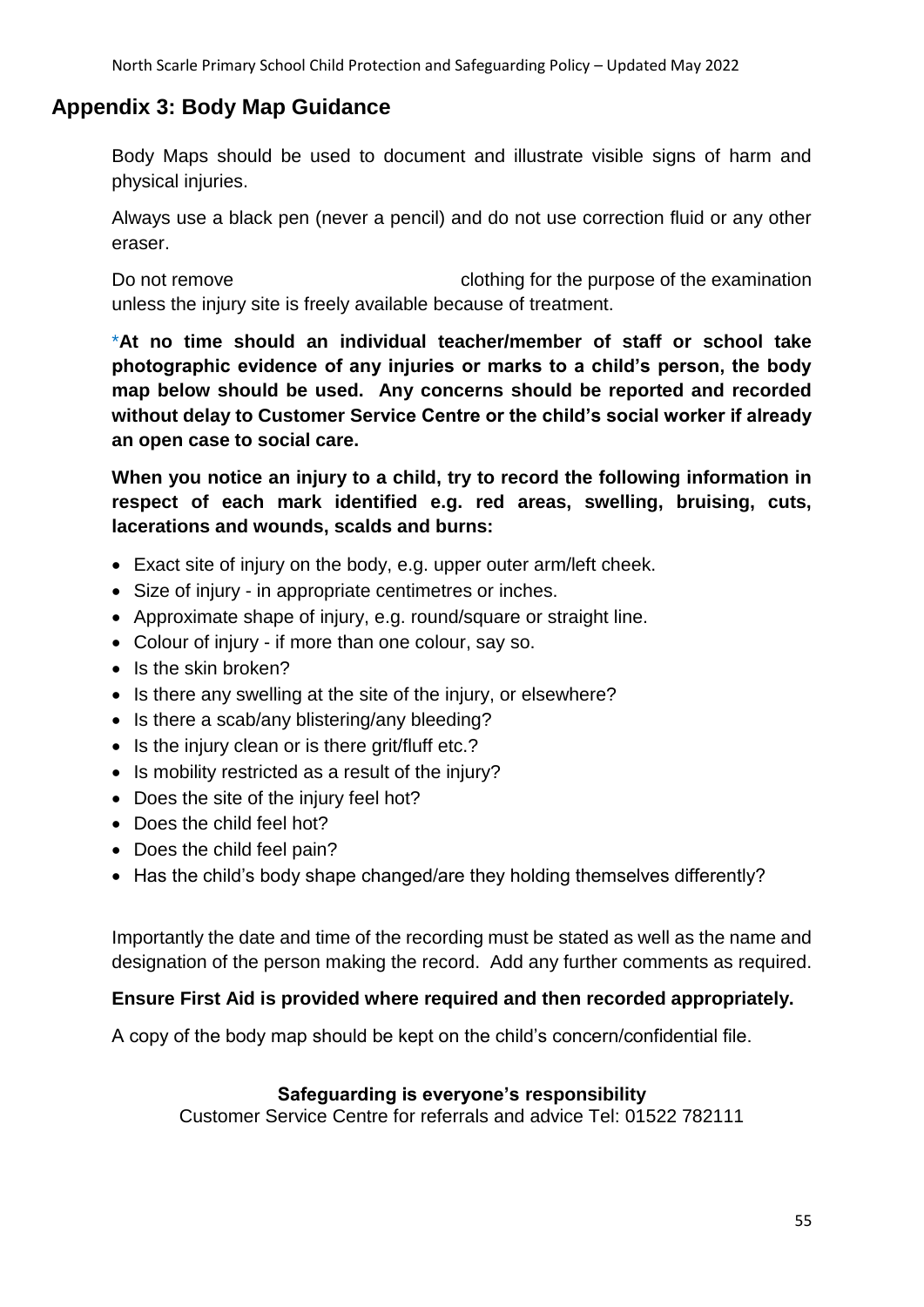# **Appendix 4: Guidance**

- [Lincolnshire Safeguarding Children Partnership Multi-Agency Procedures](http://lincolnshirescb.proceduresonline.com/)
- [Working Together to Safeguard Children & Young People 2018](https://www.gov.uk/government/publications/working-together-to-safeguard-children--2)
- [Keeping Children Safe in Education 2021](https://www.gov.uk/government/publications/keeping-children-safe-in-education--2)
- [Information Sharing Document](https://assets.publishing.service.gov.uk/government/uploads/system/uploads/attachment_data/file/721581/Information_sharing_advice_practitioners_safeguarding_services.pdf) 2018
- [What to do if you're worried a child is being abused 2015](https://assets.publishing.service.gov.uk/government/uploads/system/uploads/attachment_data/file/419604/What_to_do_if_you_re_worried_a_child_is_being_abused.pdf)
- Children Act 1989 and [Children Act 2004](https://www.legislation.gov.uk/ukpga/2004/31/contents)
- [Education Act 2002](https://www.legislation.gov.uk/ukpga/2002/32/section/175)
- [Teaching Standards](https://assets.publishing.service.gov.uk/government/uploads/system/uploads/attachment_data/file/665522/Teachers_standard_information.pdf)
- [Guidance for Safer Working Practice for those Adults who work with Children](https://c-cluster-110.uploads.documents.cimpress.io/v1/uploads/13ecce28-e8f2-49e9-83c6-c29337cd8071~110/original?tenant=vbu-digital)  [and Young People](https://c-cluster-110.uploads.documents.cimpress.io/v1/uploads/13ecce28-e8f2-49e9-83c6-c29337cd8071~110/original?tenant=vbu-digital)
- [https://www.gov.uk/government/publications/sharing-nudes-and-semi-nudes](https://www.gov.uk/government/publications/sharing-nudes-and-semi-nudes-advice-for-education-settings-working-with-children-and-young-people)[advice-for-education-settings-working-with-children-and-young-people](https://www.gov.uk/government/publications/sharing-nudes-and-semi-nudes-advice-for-education-settings-working-with-children-and-young-people)
- [Sexual violence and sexual harassment between children in schools and](https://www.gov.uk/government/publications/sexual-violence-and-sexual-harassment-between-children-in-schools-and-colleges)  [colleges](https://www.gov.uk/government/publications/sexual-violence-and-sexual-harassment-between-children-in-schools-and-colleges)

Elective Home Education (EHE) [ehe@lincolnshire.gov.uk](mailto:attendance.pupilsupport@kirklees.gov.uk)

Children Missing Education (CME) [cme@lincolnshire.gov.uk](mailto:cme@lincolnshire.gov.uk)

Child in Entertainment or Employment [cee@lincolnshire.gov.uk](mailto:cee@lincolnshire.gov.uk)

School Attendance Queries [attendance@lincolnshire.gov.uk](mailto:attendance@lincolnshire.gov.uk)

#### **Prevent**

- Prevent Support Officer, Lincolnshire County Council, 01522 555367, [prevent@lincolnshire.gov.uk](mailto:prevent@lincolnshire.gov.uk)
- PREVENT Officer, East Midlands Special Operations Unit Special Branch, 01522 558304, Email: [prevent@lincs.pnn.police.uk](mailto:prevent@lincs.pnn.police.uk)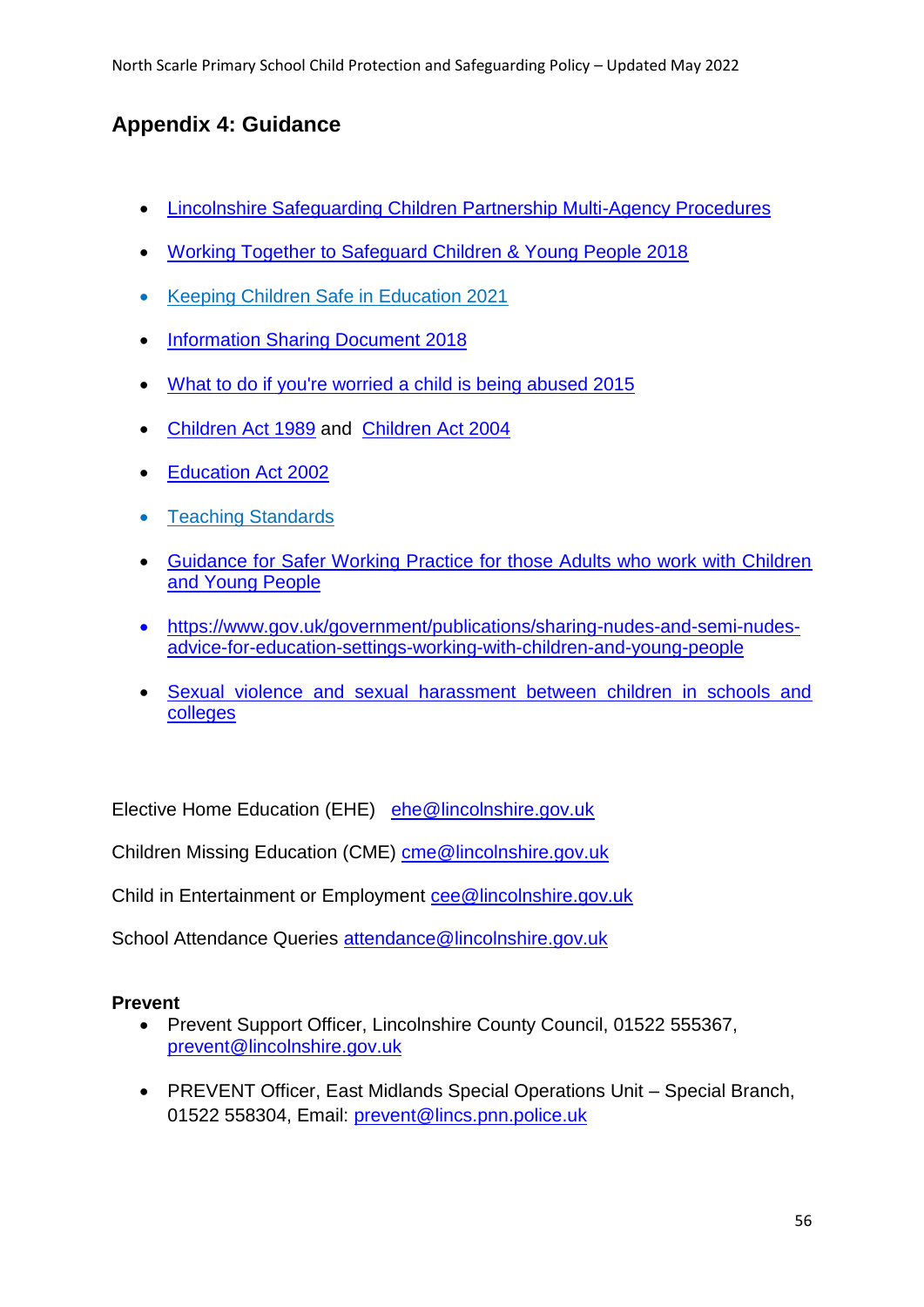### **Online Safety incidents**

National helpline [Saferinternet Helpline](https://www.saferinternet.org.uk/our-helplines) 

### **Early Help Team**

[TACadmin@lincolnshire.gov.uk](mailto:TACadmin@lincolnshire.gov.uk)  [www.lincolnshire.gov.uk/tac](http://www.lincolnshire.gov.uk/tac) [earlyhelpconsultants@lincolnshire.gov.uk](mailto:earlyhelpconsultants@lincolnshire.gov.uk)

### **Training Materials**

LSCP Online and face to face Safeguarding Training courses including Safer Recruitment training: [LSCP Training](https://www.lincolnshire.gov.uk/safeguarding/lscp/3?documentId=258&categoryId=20076)

LCC Safeguarding in Schools Training Package [safeguardinginschools@lincolnshire.gov.uk](mailto:safeguardinginschools@lincolnshire.gov.uk)

Safeguarding Governor Training [governorsupport@lincolnshire.gov.uk](mailto:governorsupport@lincolnshire.gov.uk)

Prevent Training; All staff can undertake e-learning which is equivalent to WRAP 2 via the LSCP Training

In addition free face to face Prevent Awareness training is available through contacting either of the following:

- Lincolnshire Police, Prevent Officer, 01522 558304, [prevent@lincs.pnn.police.uk.](mailto:prevent@lincs.pnn.police.uk)
- Lincolnshire County Council, Prevent Officer, 01522 555367, [prevent@lincolnshire.gov.uk](mailto:prevent@lincolnshire.gov.uk)